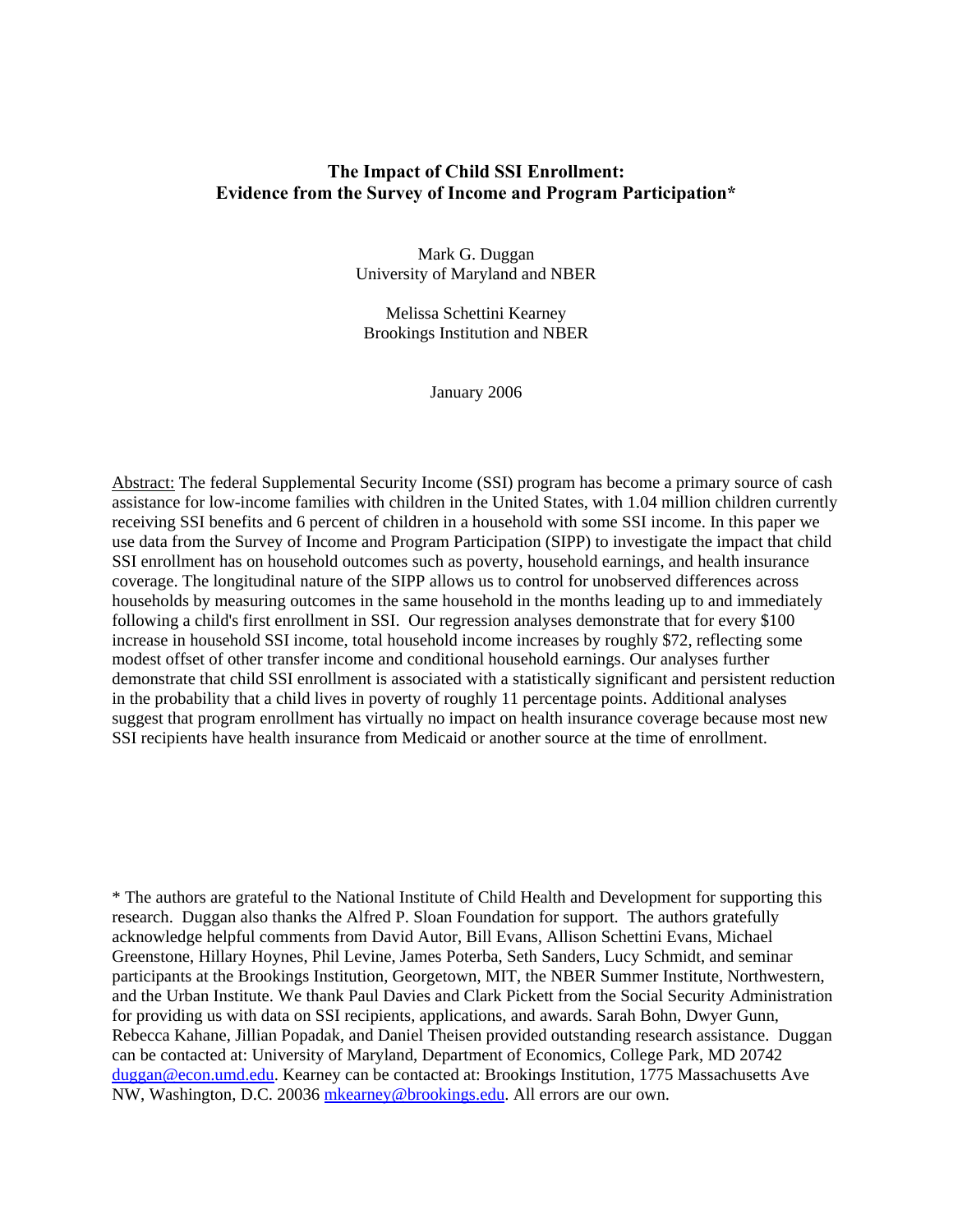#### **I. Introduction**

 $\overline{a}$ 

 The federal Supplemental Security Income (SSI) program provides cash assistance to more than 7.1 million aged, blind, and disabled persons in the U.S. who are below federally mandated income and asset limits. In terms of total spending it is now second only to Medicaid among means-tested programs with more than \$38 billion in 2004 expenditures. The number of individuals receiving SSI benefits has grown substantially during the past fifteen years, from 4.59 million in December of 1989 to 7.14 million by November of 2005. The increase in SSI receipt over this period has been especially rapid among children under the age of 18, with their ranks increasing from 0.26 to 1.04 million. The result of this growth, along with an increase in SSI enrollment among adults with children, is that 6 percent of children now reside in a household with SSI income. This is more than double the corresponding share in 1990.

Our main goal in this paper is to investigate the impact of a child's enrollment in SSI on key outcome measures such as poverty, parental earnings, and health insurance coverage. Identification of a causal impact of program participation is inherently difficult for at least three reasons. First, as with other means-tested programs, a family's eligibility for the program is determined in part by a family's economic circumstance. Cross-sectional comparisons of households with and without SSI benefits would therefore potentially be biased by some amount of reverse causation. Furthermore, a child must have a medically determinable physical or mental impairment in order to qualify for SSI benefits. Having a child with a disability may exert an independent effect on a parent's optimal labor supply or other decisions, making it difficult to disentangle the effect of the program from this potentially confounding factor. And finally, SSI is a federal program that exhibits almost no variation across states or other geographic areas. Thus whereas previous research has exploited cross-state variation in benefit amounts and eligibility criteria to identify the effect of other means-tested programs such as AFDC, Medicaid, and food stamps, such an empirical strategy is unlikely to succeed in this context.  $\frac{1}{1}$ 

<sup>&</sup>lt;sup>1</sup> Some states do supplement the federal SSI benefit. But these supplements are quite small for children and accounted for just 3 percent of all SSI benefits paid during the 2005 calendar year. The corresponding share for adults was 13 percent, and thus the supplements are a more useful source of variation in program incentives for this group. See Neumark and Powers (1998, 2000) for analyses that exploit the cross-state heterogeneity in state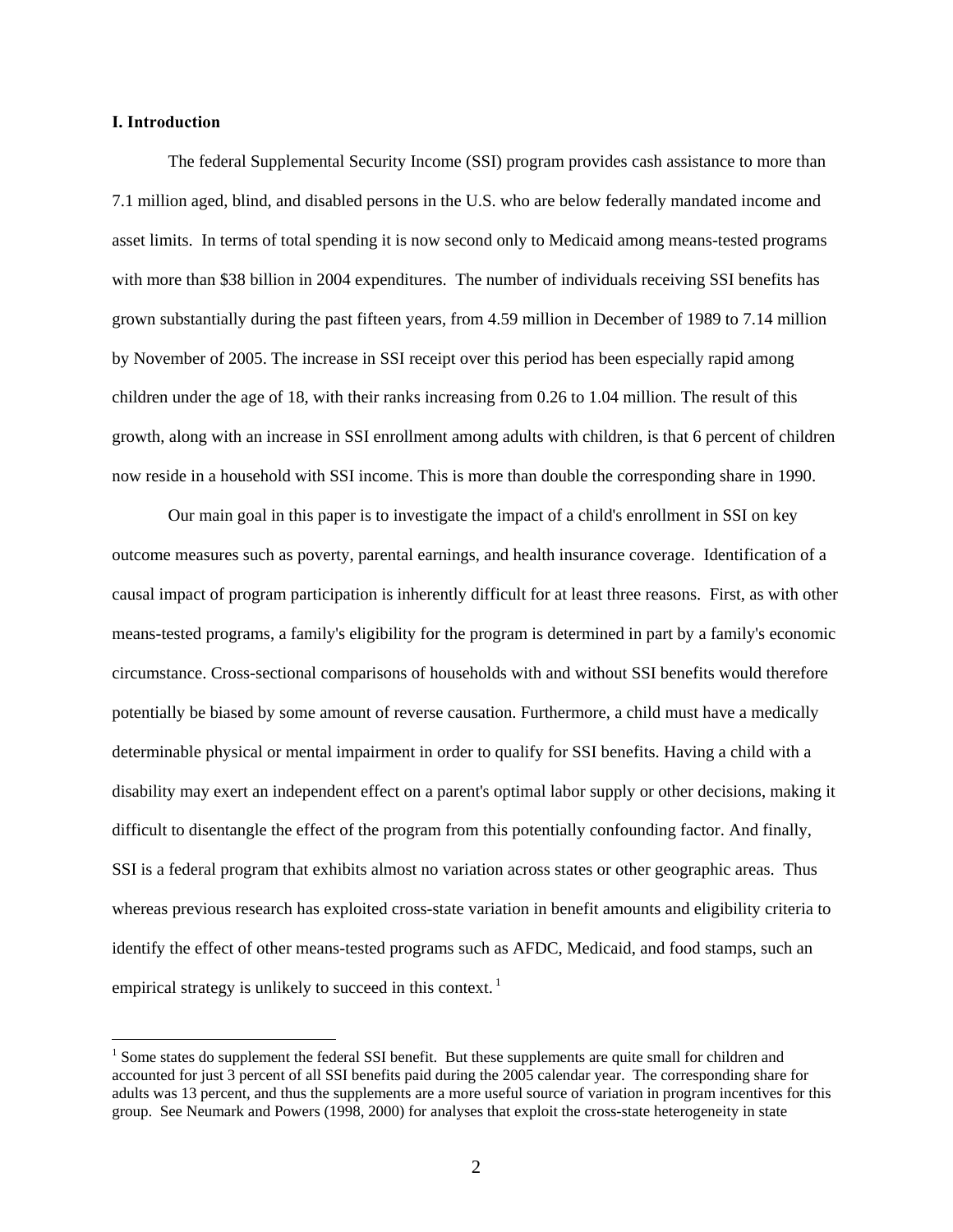To surmount these obstacles to identification, we exploit longitudinal data from the Survey of Income and Program Participation (SIPP) that enables us to observe household outcomes in the months leading up to and immediately following a child's first enrollment in the SSI program. This strategy allows us to control for unobserved, time-invariant differences across households that might bias crosssectional estimates. The key identifying assumption of this approach is that the precise timing of the award of SSI benefits to the child is not correlated with other changes that influence the household outcome being studied. Note that this strategy would not be appropriate for studying the causal effect of most other government expenditure programs, such as unemployment insurance, TANF, or social security, as enrollment in those programs would often be precipitated by a discrete change in the employment status or health of adults in the household.

But in the case of child SSI enrollment, this strategy seems appropriate for two reasons. First, the vast majority of children awarded SSI benefits have a chronic rather than an acute condition.<sup>2</sup> Thus it is not the case that most children apply for the program after a discrete change in health status, which might itself influence parental labor supply or other outcome variables of interest. Instead, children are likely to apply after learning about the program from a welfare caseworker, a physician, an advocacy group, or a school counselor (Bound et al, 1998; Garrett and Glied, 2000; Kubik, 1999). Second, there is typically a substantial lag between the initial application for SSI benefits and the eventual award (if one is made), with this lag averaging 4.3 months for awardees under the age of  $18<sup>3</sup>$ . This lag occurs both because the Social Security Administration (SSA) must determine a child's eligibility for the program and because the state Disability Determination Service (DDS) must decide whether the child has a "medically

supplements for adult SSI recipients to identify the impact of the program on the labor supply and savings of near elderly individuals.

 $2^2$  For example, in 2003 approximately 67 percent of children awarded SSI benefits had a mental disorder as their primary diagnosis and fewer than two percent qualified because of an injury or a disease of the circulatory system.<br><sup>3</sup> The length of the time lag will depend both on the SSA and on the state DDS. As described on the SSA w after a child disability report is formally submitted to SSA, "We review it to make sure all of the information is complete. We may contact you for missing or unclear information; We will contact you to complete a formal application for benefits, if you haven't already done one; We send the child's forms to the State office that determines if the child is disabled under Social Security law; The State office requests medical records from the hospitals, doctors, and other treatment sources and information from the child's teachers, schools, and other people whom you listed as having information about the child's illnesses, injuries or conditions; The State office then reviews all the information it obtains."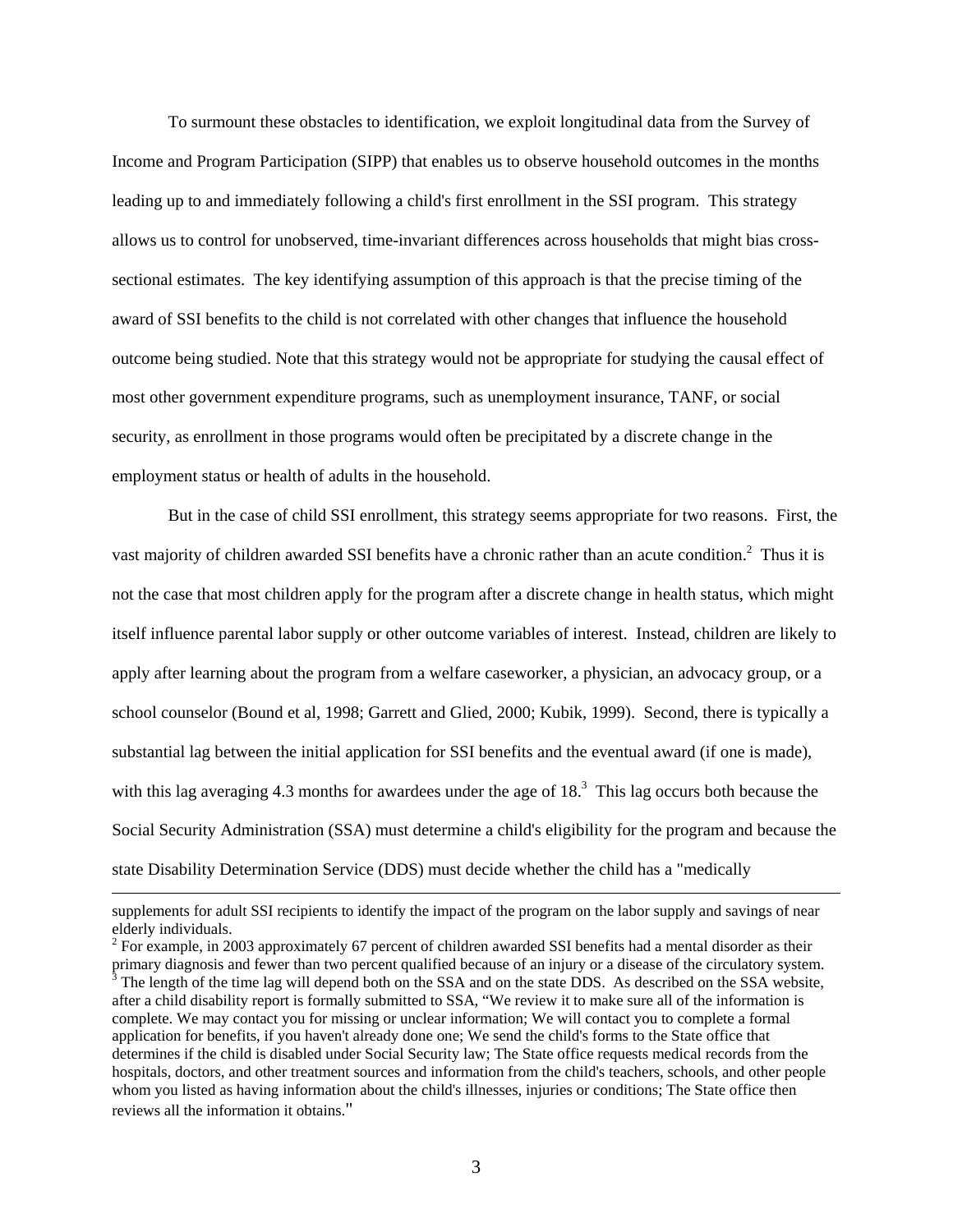determinable physical or mental impairment or combination of impairments that causes marked and severe functional limitations" (SSA, 1998).

One potential concern with this approach is that a family might apply for child SSI benefits because of a change in circumstances. For example, a parent might apply for the program after losing his or her job or in response to a decline in the child's health. Failing to account for this could lead to a biased estimate of the impact of SSI enrollment. But because of the longitudinal nature of our data, we can investigate whether there are changes in outcome variables of interest such as earnings, poverty status, and health insurance coverage in the months leading up to the first receipt of SSI benefits and thus avoid erroneously assigning a causal interpretation to any observed change in outcomes.<sup>4</sup>

Previous work on child SSI participation has documented the shifting of children from the Aid to Families with Dependent Children (AFDC) program to the SSI program during the 1990s (Kubik 1999, 2003; Garrett and Glied, 2000; Schmidt and Sevak, 2004). The only paper of which we are aware that investigates the relationship between child SSI participation and individual-level outcomes other than program participation is Kubik (1999). Kubik exploits the variation across states in the potential financial gain to a family from moving a child from AFDC to SSI. Using data from the National Health Interview Survey (NHIS), he documents that in the four years following the 1990 liberalization, female-headed households in states with higher potential SSI gains were more likely to identify that their child suffered from a health impairment (in particular a mental health impairment), to take their child to a doctor, and to report that their child needs special education.<sup>5</sup>

This paper builds on the previous literature by asking how enrollment of a child in SSI affects household-level economic outcomes. We begin our empirical analysis with an investigation of the

<sup>&</sup>lt;sup>4</sup> An alternative approach would be to instrument for SSI benefit receipt with the level of state supplementation of the federal SSI benefit. Neumark and Powers (1998, 2000) implement such a strategy in their studies of the effect of SSI participation on pre-retirement savings and labor supply among the near elderly. However, as noted above, this is not as appropriate in the context of child SSI participation because state SSI supplements for children are very small and vary little over time. The authors' attempts at such an IV approach produced estimates that were very imprecisely estimated.

 $5 \text{ Using data from the March CPS, Kubik also finds that a family's receipt of SSL benefits has a negative effect on the$ probability that the head of the family works. But as he points out, it is not possible to separately identify the effect of child and adult SSI participation, which is potentially problematic as we discuss below.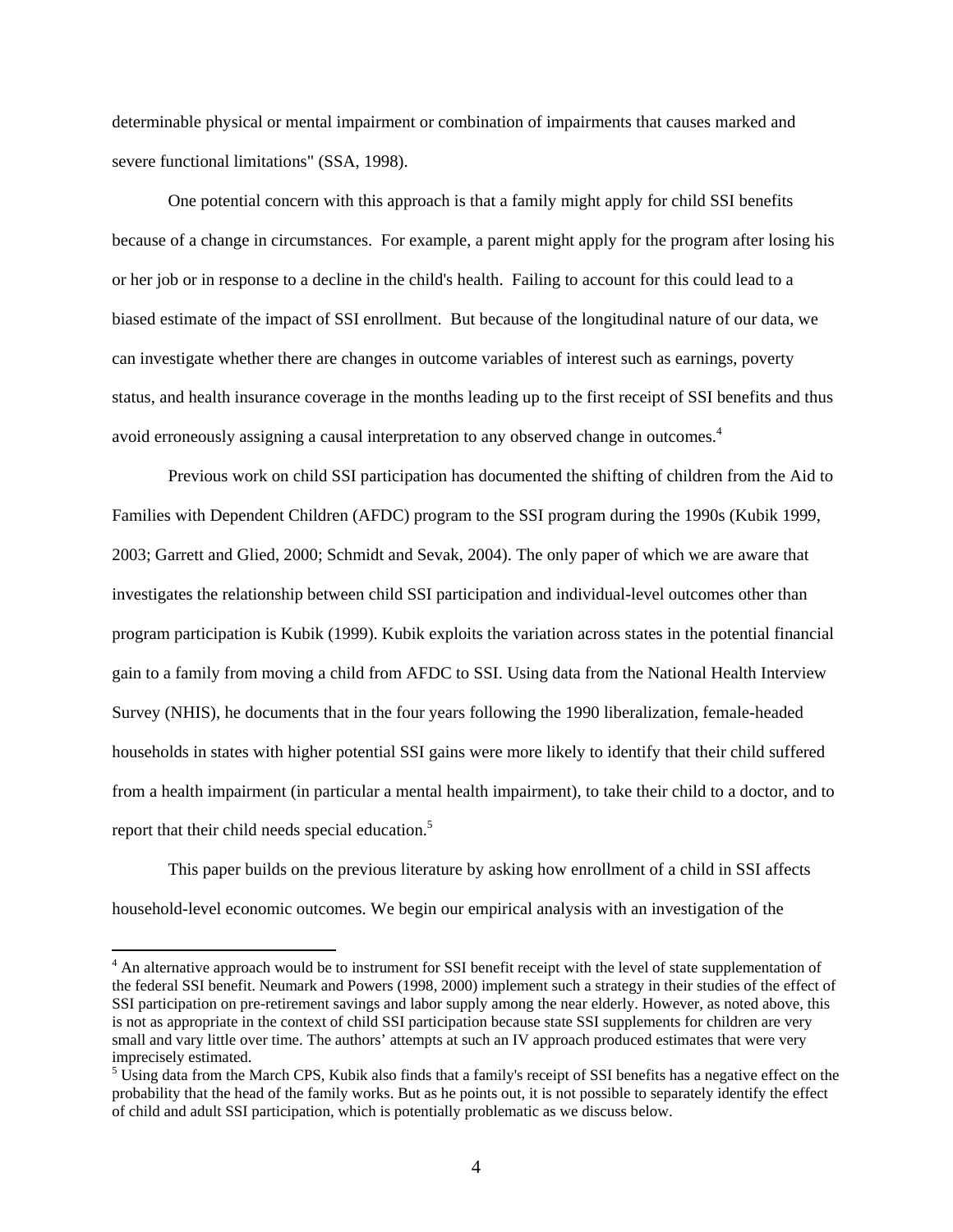demographic and institutional determinants of SSI child participation using data for all households with children from the 1992, 1993, 1996, and 2001 SIPP surveys. This presents a picture of what types of households are enrolling children in the SSI program and how they differ from other households without a child on the program.

 The remainder of the paper focuses on the estimation of the impact of child SSI enrollment on a number of household outcomes. Our first set of findings demonstrates that the enrollment of a child on SSI leads to an increase in total household unearned income of \$1,650 defined over a four-month period, compared to an increase in total SSI income of \$1,747. (Outcomes are defined in the SIPP over a survey "wave", which constitutes a four-month period.) These estimates imply that the increase in SSI income greatly exceeds any offsetting reduction in transfer income from other programs such as TANF and food stamps. Looking at household earnings, we find no statistically significant changes in the level of earnings, the probability of positive household earnings, or log earnings conditional on positive earnings. However, the pattern of coefficients and the results for alternate estimation samples, suggests that there might be some decrease in conditional earnings on the order of 5 to 10 percent. Total household income increases by an average of approximately 22 percent after a child enrolls in SSI.

Our next set of findings demonstrates that the enrollment of a child on SSI leads to a statistically significant, substantial, and persistent reduction in the probability that a household lives in poverty. We find a statistically significant reduction of 10.8 percentage points in the probability that a household is in poverty following enrollment of a child in SSI. This stems in large part from an effect on deep poverty, which we define to be less than 50 percent of the poverty line. Because the typical child receiving SSI has one or more siblings, our estimates suggest an even larger effect on the number of children in poverty. The observed increase in family income need not have implied a reduction in poverty rates for two reasons. First, although SSI is a means-tested program, a child can still qualify for the program even if his/her family income is substantially above the poverty line. For example, a family with one parent and two children could have earnings of more than \$30,000 per year and yet still receive SSI benefits. Second, it is an empirical question as to whether the increase in transfer income associated with SSI participation,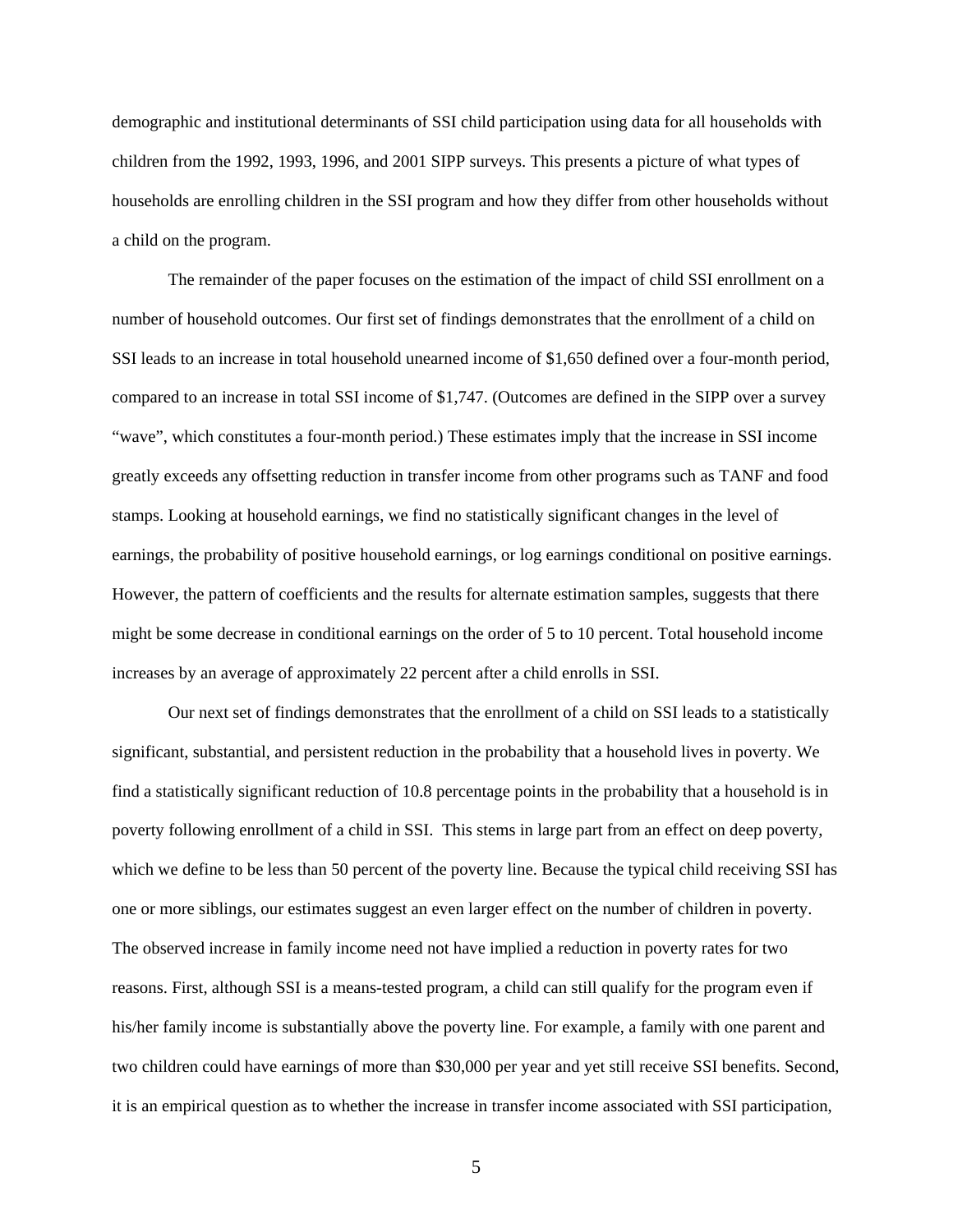net of any offsetting decrease in earned or other income, is sufficient to lift a family out of poverty.

Our final set of estimates focuses on the impact of SSI participation on the health insurance coverage of children. Because SSI recipients are immediately eligible for health insurance through the Medicaid program in most states, it is plausible that child SSI enrollment leads to an increase in health insurance coverage among children. We find little evidence to support this conjecture. While Medicaid coverage does increase substantially among children following SSI enrollment, most of the children who were not already on Medicaid had private health insurance just prior to enrollment in SSI. Taken together, our results suggest that the growth of SSI enrollment has substantially lowered poverty rates among affected children but that it has had little impact on labor supply or health insurance coverage.

#### **II. Background**

## *A. The Growth in SSI Enrollment among Children*

The first cash payments from the Supplemental Security Income program were disbursed in January of 1974, when 51 state-level programs that had assisted low-income aged, blind, and disabled adults were consolidated into one federal program.<sup>6</sup> In its first year, more than 60 percent of the 4.0 million SSI recipients were above the age of 65 and less than two percent were under the age of 18. Thirty years later in November of 2005, there were approximately 2.0 million elderly adults, 4.1 million aged 18 to 64, and more than 1.0 million children receiving SSI benefits. The growth in SSI enrollment has made it much more important as a source of cash assistance for low-income families with children. In 1989 there were 15.7 times more families on AFDC than with a child on SSI.<sup>7</sup> But by 2004 that ratio had fallen to just 2.2. As we demonstrate below, if one accounts for adult SSI enrollment, then the receipt of SSI benefits is now more common than TANF receipt among households with children.

Much of the increase in child SSI participation was precipitated by the February 1990 Supreme

<sup>&</sup>lt;sup>6</sup> See Daly and Burkhauser (2003) for more details on the SSI program, its history, and a review of the SSI literature.<br><sup>7</sup> According to tabulations performed by Paul Device at the Social Sequetty Administration at the re <sup>7</sup> According to tabulations performed by Paul Davies at the Social Security Administration at the request of the authors, approximately 19% of child SSI recipients have a sibling on the program. We multiply the number of children on SSI by  $(0.81 + (0.19 / 2))$  to approximate the number of families with one or more children on SSI.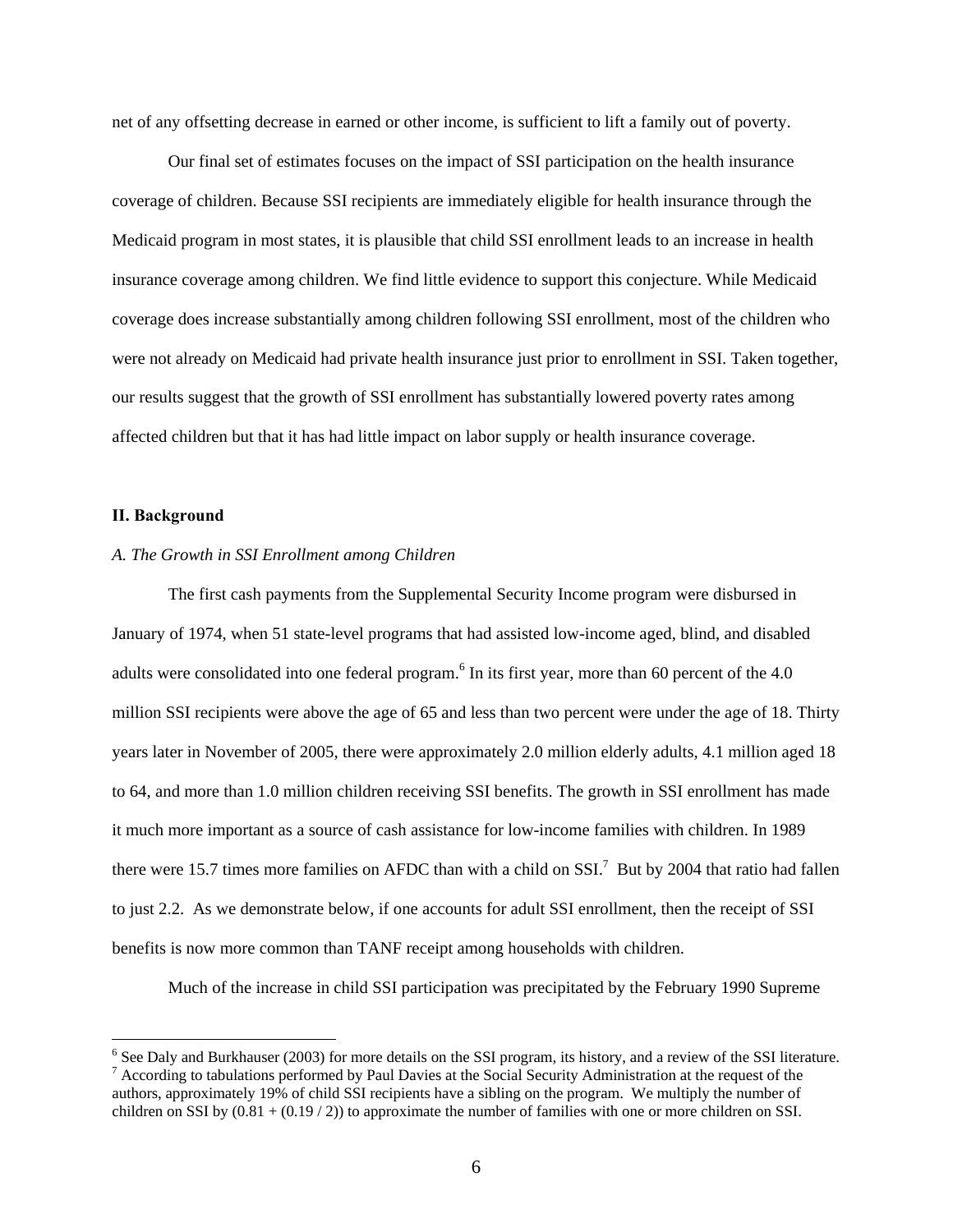Court decision in *Sullivan v. Zebley*, which had the effect of liberalizing the medical eligibility criteria for children to qualify for SSI. In the seven years following that decision, the number of children on SSI increased by 260 percent to more than 955,000. This represented an increase from 0.4 to 1.4 percent of all children between the ages of 0 and  $17<sup>8</sup>$  This period of rapid growth represented a sharp break in the slight upward trend prior to *Zebley*: during the four years from 1985 to 1989 the number of children on SSI increased by only 37,500. Figure 1 plots the percentage of children on SSI from 1985 to 2005 and Figure 2 plots the percentage of children applying for or awarded SSI through 2004. As revealed by this latter figure, there was a noticeable increase in applications and awards after the *Zebley* ruling, with these two series peaking in 1994 and 1993, respectively.

Previous research has demonstrated that in the years following this liberalization of the medical eligibility criteria for SSI enrollment by children, there was substantial shifting of children from the AFDC program to the SSI program. In states where the child SSI benefit exceeded the marginal AFDC benefit associated with that child, a family receiving AFDC income had an incentive to move an eligible child from AFDC to SSI, as a child could not legally receive benefits from both programs. Furthermore, as AFDC was jointly funded by states and the federal government and SSI is federally funded (though some states choose to supplement state benefits) it was also in the states' financial interest to move eligible children from AFDC to SSI. Kubik (1999, 2003) and Garrett and Glied (2000) provide evidence that both individuals and states responded to these incentives and that substantial shifting occurred. Schmidt and Sevak (2004) provide evidence that female-headed households in states aggressively pursuing welfare reform in more recent years were more likely to have SSI income.

The growth in SSI receipt after the *Zebley* decision was driven primarily by an increase in the number of children qualifying for the program because of a mental disorder. Press accounts and anecdotes of children being "coached" to display behavioral disorders in order to be determined medically eligible for SSI led to a concern that the disability standard for children had become too lenient. Perhaps partly in response to this concern, the 1996 Personal Responsibility and Work Opportunity Reconciliation

 $8$  The fraction of children affected was even higher given that the average child SSI recipient has 1.4 siblings.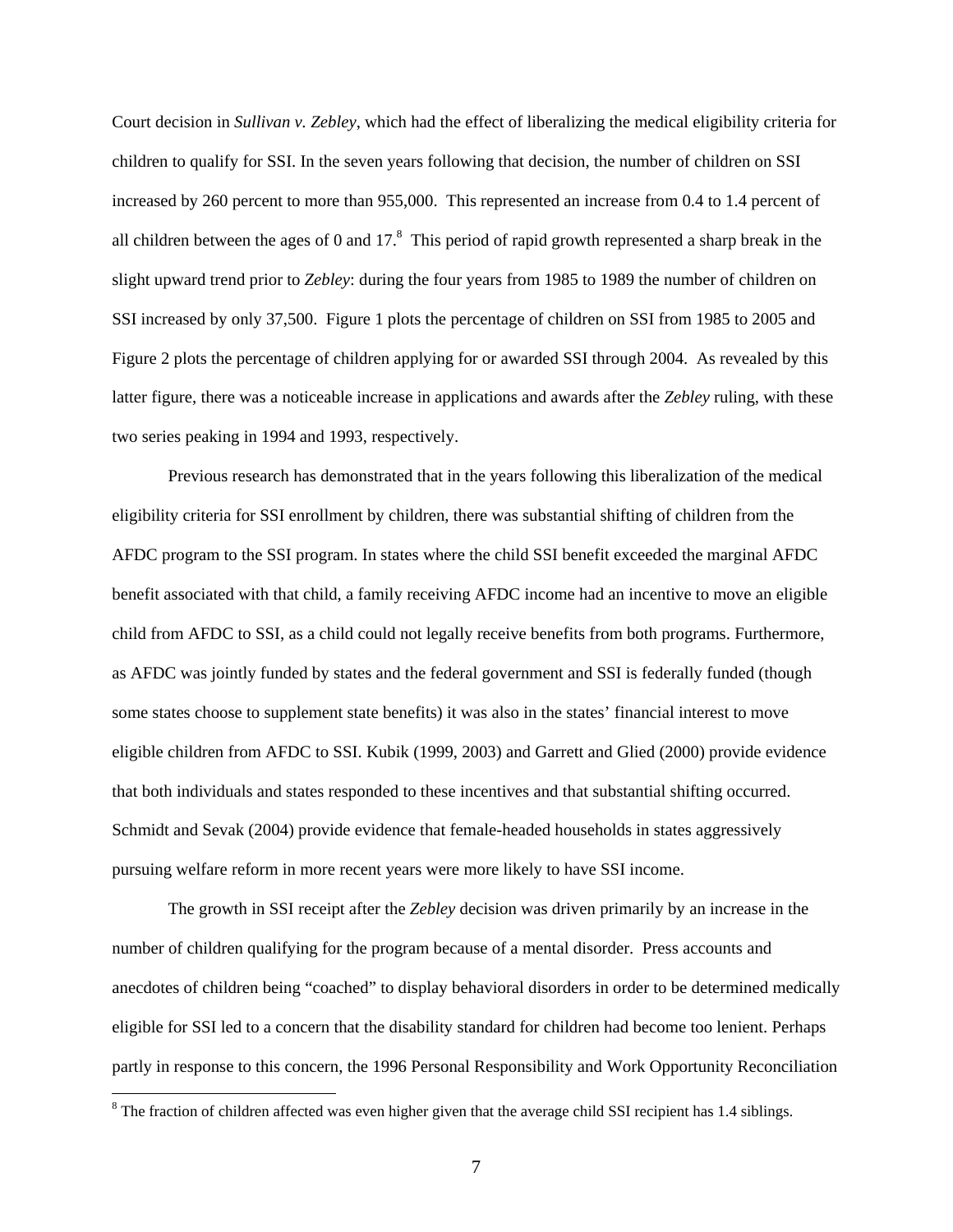Act (PRWORA) legislation required SSA to use a stricter standard of disability for child SSI applicants and to reevaluate the eligibility status of almost one-third of recipients (Kubik, 1999). <sup>9</sup> This put an end to the rapid growth in child SSI participation. Nearly 100,000 children were terminated from the rolls in 1997 (with most deemed "no longer disabled") because of this legislation and the number on SSI remained roughly constant during the subsequent three years. Notably, SSI receipt among children started to increase again in 2000, growing by more than 4 percent per year through November of 2005. As Figure 1 demonstrates, the fraction of children now receiving SSI is greater than it was before the 1997 tightening induced by PRWORA.

## *B. SSI Program Parameters and Rules*

 $\overline{a}$ 

Eligibility requirements and federal payment standards for SSI are uniform nationwide, though states have the option to supplement the federal SSI payment. To be medically eligible for SSI, a child must have a medically determinable impairment and the impairment(s) must be severe. A severe impairment is defined by the SSA as one that is more than a slight abnormality or a combination of slight abnormalities that causes more than minimal functional limitations. The SSA process determines an impairment(s) to cause "marked and severe functional limitations if it meets or medically equals the severity of a set of criteria for an impairment in the [SSA] listings, or if it functionally equals the listings." Furthermore, this impairment(s) must be expected to last for at least 12 months or result in death. This medical determination is made by state Disability Determination Services offices.<sup>10</sup>

In 2005 the maximum federal SSI payment was \$579 monthly for an individual and in June of that year the average child SSI benefit was \$517. This number reflects an average federal payment of \$502. Though fifteen states supplement child SSI benefits, these supplements account for just three

 $9^9$  The 1996 legislation created a separate definition of disability for children, thus eliminating the requirement that the child standard be of comparable severity to the adult standard. The law also eliminated references to maladaptive behaviors in the Listing of Impairments for children and discontinued the use of individualized functional assessments for children. PRWORA also made the eligibility criteria for legal immigrants and struck alcoholism and drug addiction from the list of diagnoses with which individuals could qualify for SSI. See Karoly, Klerman, and Rogowski (2004) for a more detailed discussion of PRWORA's effects on the SSI program.

 $10$  In future work we hope to exploit variation across states and/or offices in the likelihood of a medical determination conditional upon application, but have not yet been able to obtain the necessary data.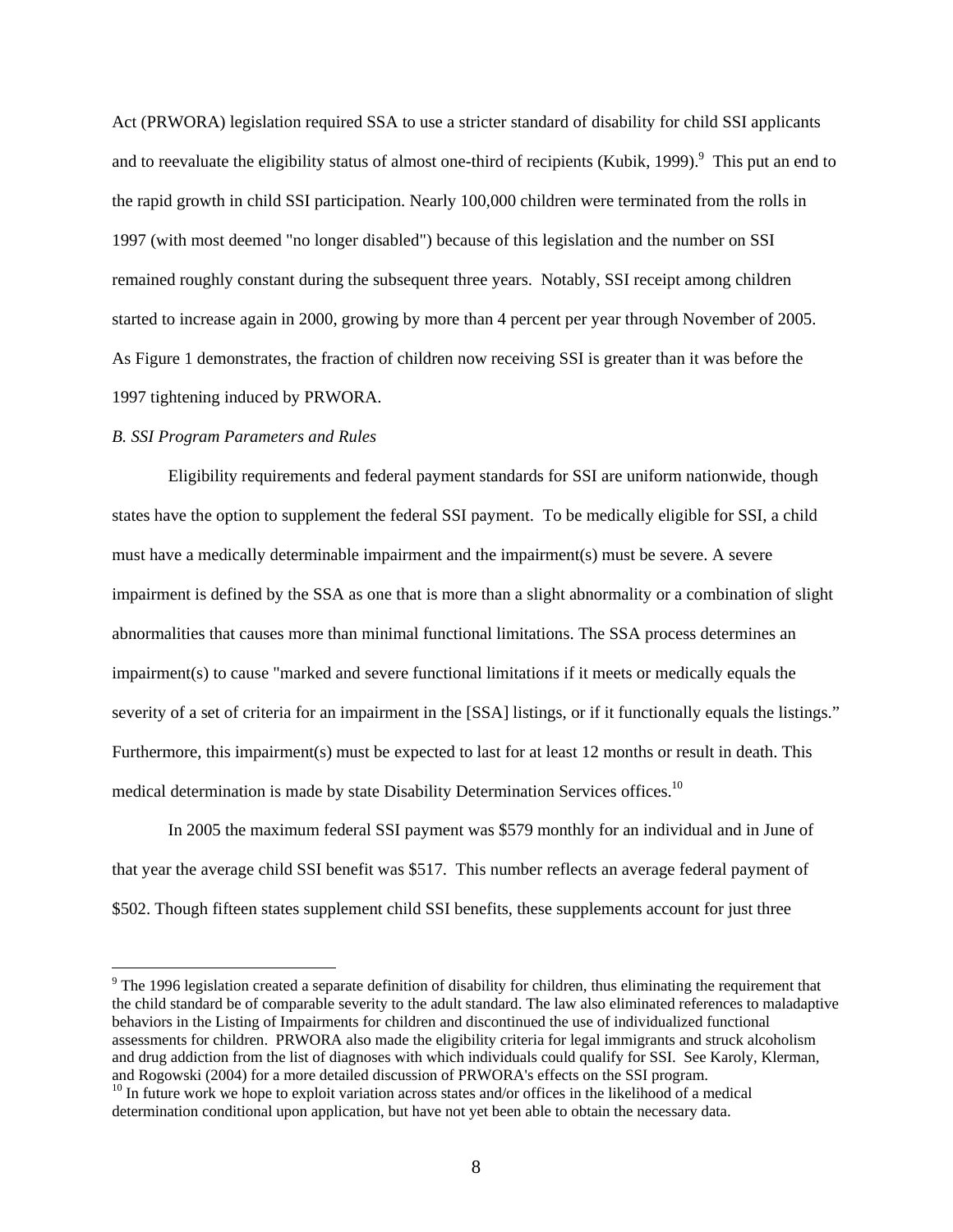percent of total SSI spending for children. Since 1975, the maximum federal SSI benefit has increased with the CPI each year to account for increases in the cost of living.

Adults are generally not eligible for SSI if they have assets in excess of \$2,000. Certain resources are excluded, most commonly a home, an automobile, household goods, and life insurance. For eligible adults, the federal SSI payment is based on the individual's countable income. The first \$20 of unearned or earned monthly income is excluded, as is the first \$65 of monthly earnings plus one-half of any earnings above \$65. In the case of a child SSI recipient, some of the income and assets of certain family members living in the same household are "deemed" to the recipient. Payments from AFDC/TANF to other household members are excluded from deeming, as are foster care payments, food stamps, and EITC benefits to anyone in the household. Household income that is used by another public assistance program to determine the payment amount to someone other than the SSI recipient is also excluded from deeming. There is also an allowance for each ineligible child as well as a parental living exclusion.

In the 2005 calendar year an eligible child in a one-parent family would receive the maximum SSI benefit with parental monthly earnings up to \$1,243 if there were no other children in the household, \$1,533 if there was one other child, and \$1,823 if two other children in the household.<sup>11</sup> These numbers illustrate that parents of children on SSI can have relatively high levels of earnings while still collecting the maximum SSI benefit for their child. The phase-out rate of benefits is 50 percent and thus a parent with two children (one of whom is on SSI) could earn up to \$2,691 per month (\$32,292 per year) before SSI benefits would reach zero. If instead the parent was the one on SSI, benefits would begin to phase out once the recipient's monthly earnings exceeded \$85. Thus labor supply incentives are quite different if a child rather than an adult is on SSI.

 $11$  As an example, consider a family in 2005 with two children and one parent that had only two sources of family income: an SSI payment to one child and \$1500 in monthly earnings. The SSA first deducts \$290 for the other child's monthly allowance, \$20 for the general income exclusion, and \$65 for the earnings exclusion. One-half of the remaining \$1125 in earnings is excluded, bringing deemed income to \$562.50. The parental living allowance of \$579 would then be subtracted, leaving zero income deemed to the child and thus he would qualify for the maximum benefit. If instead the family consisted only of the parent and eligible child, there would be no monthly allowance for another child. Thus \$128.50 would be deemed, resulting in an SSI payment of \$450.50.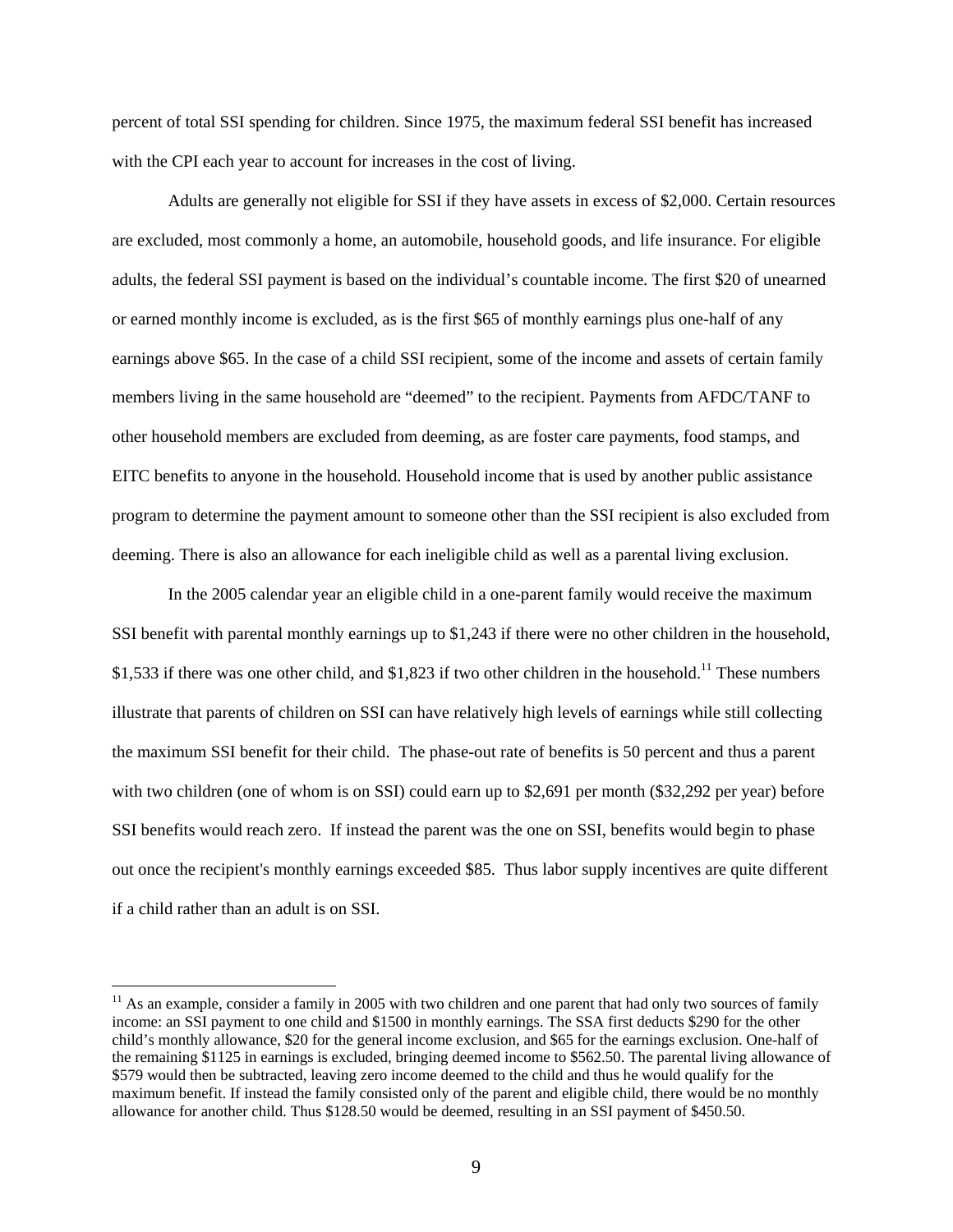#### **III. Evidence from the SIPP on SSI benefit receipt**

#### *A. The Growing Importance of SSI Relative to Welfare*

 $\overline{a}$ 

In this section we present information on household receipt of SSI and AFDC/TANF income based on data from the Survey of Income and Program Participation (SIPP). The SIPP is the primary source of publicly available data on participation in government expenditure programs<sup>12</sup> and is the only source of data that reliably distinguishes between child and adult SSI receipt.<sup>13</sup> This is especially important for our analysis because the effect of the program on labor supply incentives is very different if a child rather than an adult is enrolled. The first SIPP survey was conducted in 1984 and additional surveys were launched in each year until 1993. More recent SIPP surveys have been conducted in 1996, 2001, and 2004.14 In every survey, households were interviewed three times a year and each wave of the survey collected information about the previous four months. In a typical survey approximately 38 percent of households had one or more children under the age of 18 in the first wave.

In Table 1 we summarize data on SSI and AFDC/TANF benefit receipt for all households with at least one child under the age of eighteen from the first wave of the 1990, 1993, 1996, 2001, and 2004 SIPP surveys. In all of our analyses we focus on households rather than families because of the likelihood that economic resources of one family in the household will to some extent spill over to the other. This data paints a stark picture of how the delivery of cash assistance to low-income families with children has changed over the past 15 years. As shown in the table, between 1990 and 1996, the percent of children in households with welfare income climbed on net from 10.3 to 11.4 percent, while the percent with SSI income climbed from 2.8 percent to 5.1 percent. By 2004, the percent of children in households with SSI

<sup>&</sup>lt;sup>12</sup> One reason why the SIPP is considered to be the most reliable source of individual-level data on participation in government expenditure programs is that the survey is conducted three times per year and thus individuals need only recall their program participation during the preceding four months (Ham and Shore-Shepard, 2005).

 $13$  Starting in 2001, Current Population Survey (CPS) data began recording whether SSI income received by a respondent was on behalf of a disabled or blind child. However, authors' tabulations of this data imply that the CPS substantially understates the fraction of SSI recipients who are children.<br><sup>14</sup> The first ten surveys each followed a nationally representative sample of approximately 20,000 households for

three years, or nine four-month "waves". Thus during the period from 1984 to 1993 there were typically three surveys ongoing at any time. The 1996 survey followed a sample of 36,730 households for four years (12 waves) and the 2001 survey followed a sample of 35,106 households for three years (9 waves). As with most longitudinal surveys there is some attrition in the SIPP, though the Census adjusts person and household weights in each wave to account for differential attrition by observable characteristics.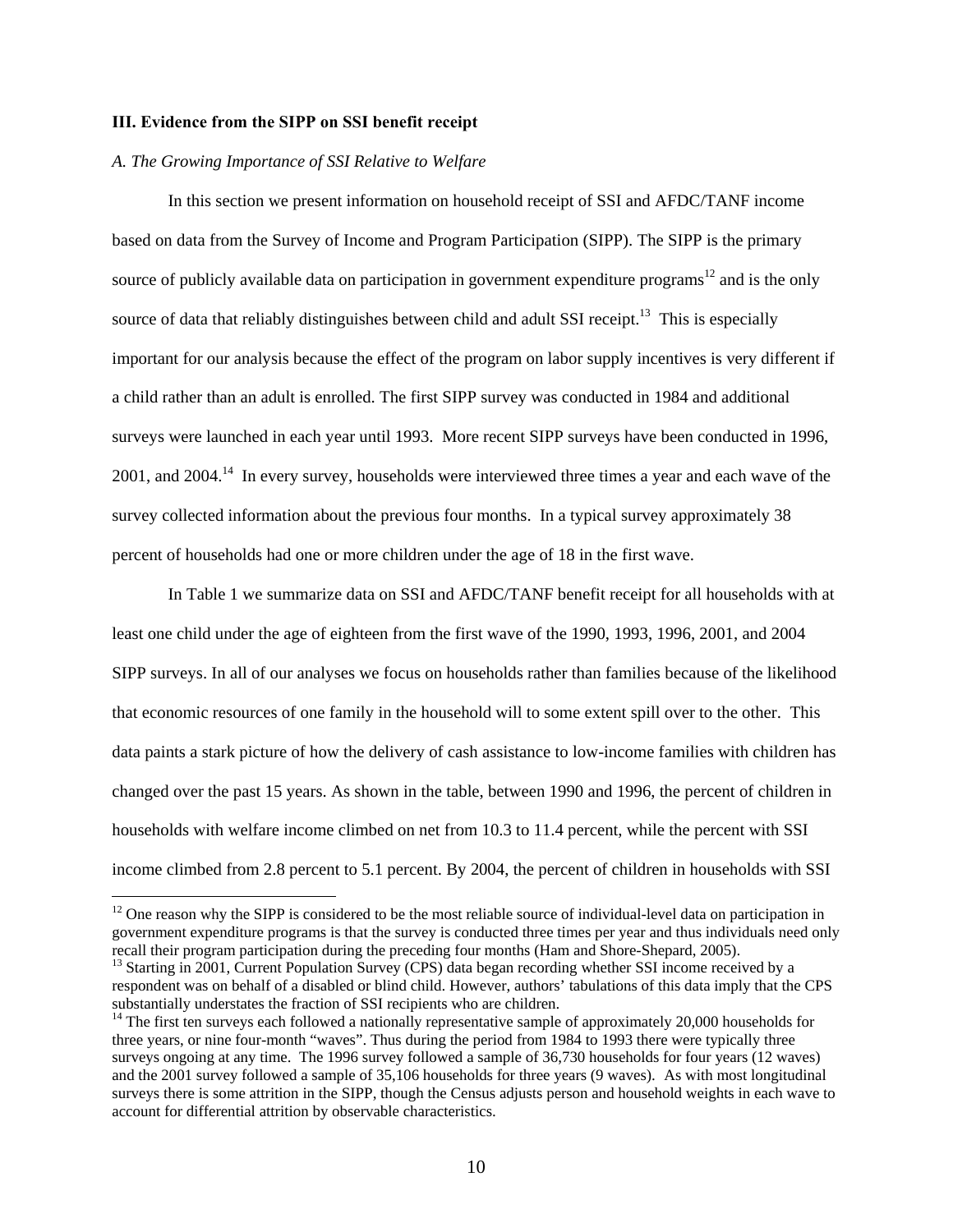income reached 6.0 percent, while the number in households with welfare income fell by more than half to 4.9 percent. It thus appears to be true that there are now more children living in households with SSI income than living in households with TANF income. These data also suggest that the recent growth in SSI has to some extent offset the dramatic decrease in welfare caseloads.

Table 1 also shows that in 1990, average AFDC benefits among AFDC families were 10 percent greater than average SSI benefits among SSI families (\$2,127 compared to \$1,939 during the four month period).15 By 2004, the reverse was true, with average SSI benefits approximately twice as large as TANF benefits among recipient households (\$2,342 versus \$1,178). This change was largely driven by the fact that SSI benefit amounts are inflation-adjusted whereas welfare benefits are not. Thus both because of the more generous benefits and because of the greater fraction of households enrolled, SSI has become a much larger source of cash assistance than TANF for households with children.

## *B. The Demographic Determinants of Household SSI Receipt*

 $\overline{a}$ 

 In this section we explore which observable household characteristics are related with program participation. We estimate probit models predicting receipt of child SSI benefits, and for the sake of comparison, adult SSI benefits and welfare (AFDC or TANF) benefits. Our sample consists of the 42,170 households with a child under the age 18 in the first wave of the pooled 1992, 1993, 1996, and 2001 SIPP surveys. We begin with the 1992 version of the SIPP because it is the first survey year to differentiate between child and adult SSI receipt.<sup>16</sup> The public-use 2004 survey data does not include state identifiers so we do not include that data in our analyses. In this pooled sample, the percentage of households with a child receiving SSI benefits in one or more months is 1.6 percent; the percent receiving adult SSI is 2.6 percent, and the percent receiving welfare (AFDC or TANF) is 8.5 percent.

Our regression model is specified as follows, with *j, k,* and *t* indexing households, states, and

<sup>&</sup>lt;sup>15</sup> Dollar values cited here and elsewhere in the paper are inflation adjusted to 2003 dollars using the Consumer Price Index for all urban consumers (CPI-U).

 $16$  For children under the age of 15 who are receiving SSI benefits the income will be reported as SSI child income for an adult in the household (the unit of observation in the SIPP is a person-month). Thus if there are multiple children in the household under age 15 it is not possible to determine which one is receiving SSI. For children who are 15-17 years old, SSI benefits will either be reported as child SSI income for an adult in the household or as adult SSI income for the child.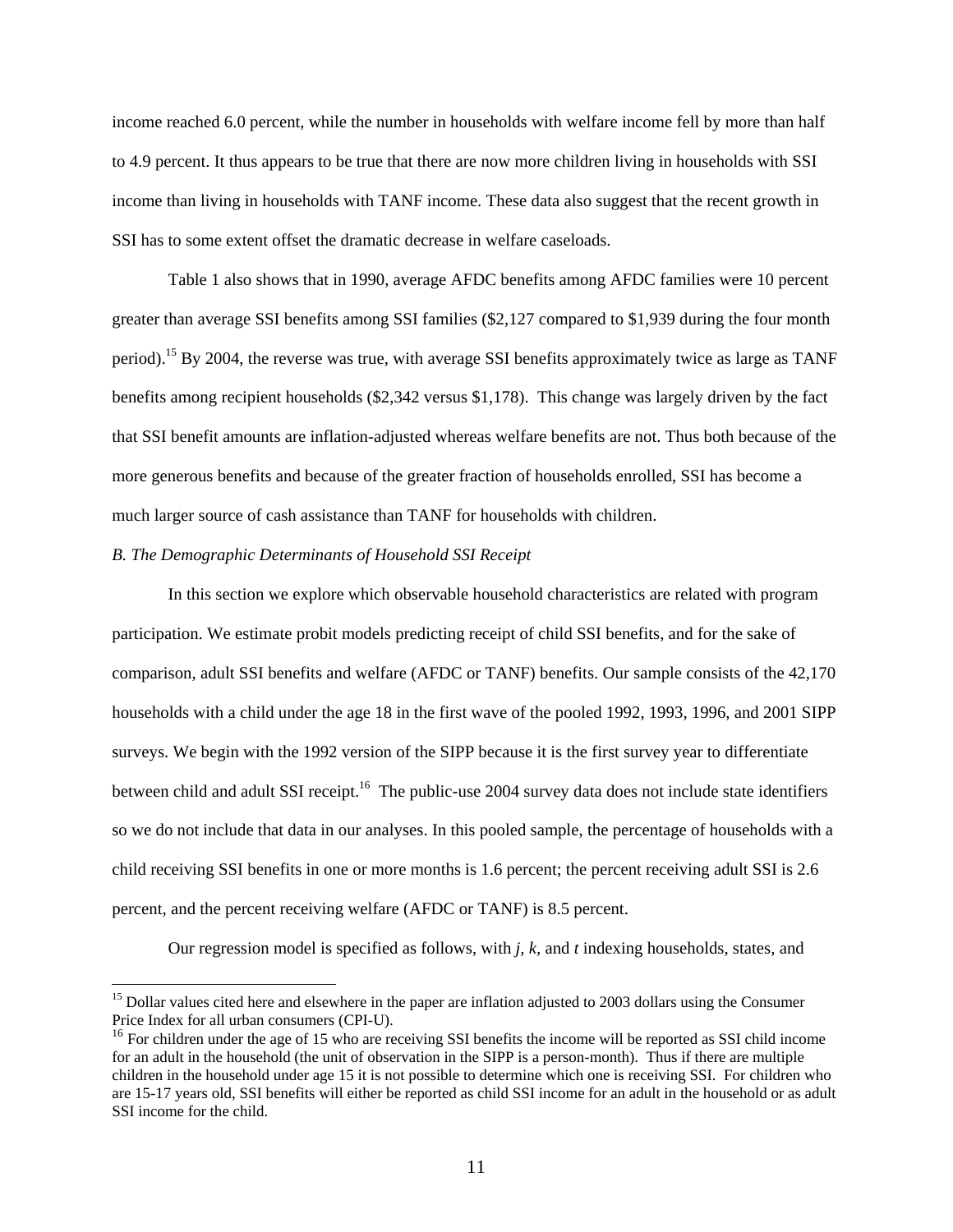years, respectively:

 $\overline{a}$ 

[1]  $\beta_9 Black_{jkt} + \beta_{10} High_{jkt} + \beta_{11} GenAFDC_{jkt} + \beta_{12} SSISupp_{kt} + \mu_t + \varepsilon_{jt}$  $\beta_5$ Neither<sub>jkt</sub> +  $\beta_6$ LessHighSchool<sub>jkt</sub> +  $\beta_7$ SomeCollege<sub>jkt</sub> +  $\beta_8$ CollegeGrad<sub>jkt</sub> +  $Any ChildSSI_{jkt} = \beta_0 + \beta_1Kids_{jkt} + \beta_2Boys_{jkt} + \beta_3MomOnly_{jkt} + \beta_4 DadOnly_{jkt} + \beta_5 RedOnly_{jkt} + \beta_6 RedOnly_{jkt} + \beta_7 B.$ 

The variable *Kids*<sub>ikt</sub> controls for the number of children in the household between the ages of 0 and 17. All else equal this should be positively related with the probability of having a child on SSI. The variable *Boys*<sub>jkt</sub> is separately included because boys are much more likely than girls to receive child SSI benefits.<sup>17</sup> as they are substantially more likely to have mental and behavioral disorders. The model also controls for the presence of one or more parents in the household, the education level of the more educated parent (or guardian if no parent is present), and the race and ethnicity of the children. The variable *GenAFDCjkt* is intended to capture the effect of the benefit generosity of the state's welfare program. It is defined as the maximum AFDC or TANF benefit in state  $k$  in year  $t$  given the size of family  $j$ .<sup>18</sup> The variable *SSISupp* $_{kt}$ is an indicator that equals one if state *k* supplemented child SSI benefits in year *t* and zero otherwise.<sup>19</sup> The model also includes indicator variables for year to control for any time effects shared across households.

 Column (1) in Table 2 reports the mean values of all the explanatory variables included in the regression model. Column (2) reports the estimated marginal effects of these variables on the likelihood of child SSI benefits in the household. The results summarized in column (2) indicate that the likelihood of child SSI benefits is significantly positively related with the number of children in a household and increases in the number of boys in the household. This is not surprising as boys constitute a larger share of the overall SSI child caseload, in particular owing to the greater documented prevalence of mental disorders among boys. The estimated positive coefficients on *MomOnly, DadOnly*, and *Neither* imply that children living in a household with two parents are significantly less likely to receive SSI than their

 $17$  There is substantial evidence from the fields of child and clinical psychology that boys are more likely than girls to experience mental disorders.

 $18$  We approximate this as the number of children plus the number of parents in the household.

<sup>&</sup>lt;sup>19</sup> The AFDC/TANF and SSI supplement data were obtained from various years of the publications *Overview of Entitlement Programs* and *State Assistance Programs for SSI Recipients*, respectively.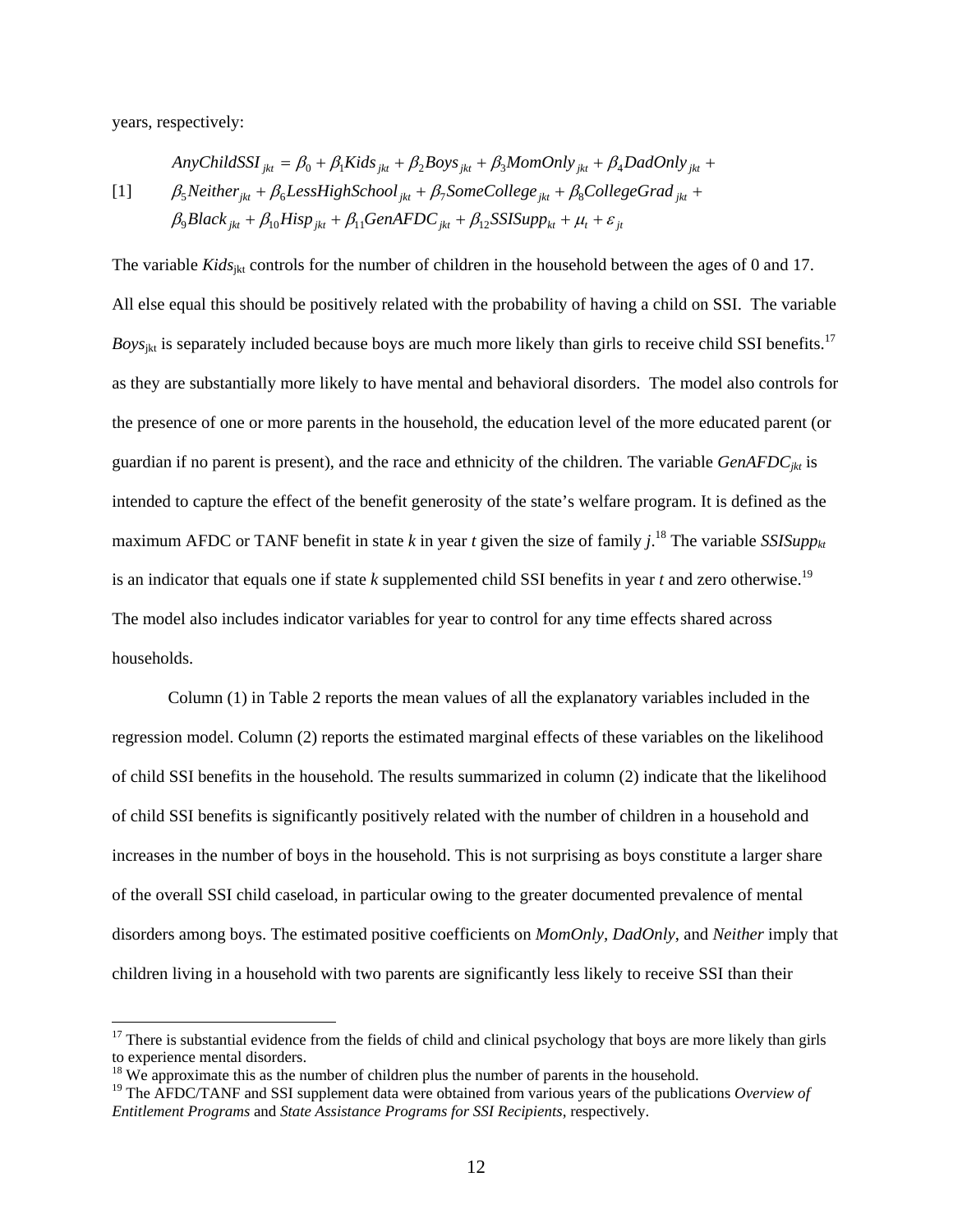counterparts in families headed by one parent or by a guardian that is not the parent. The estimated marginal effects also imply that children with less educated parents are statistically significantly more likely to receive SSI benefits, controlling for other demographic characteristics.

 Interestingly, the generosity of welfare benefits in a household's state of residence is a statistically significant *negative* determinant of whether the household receives child SSI benefits. This corroborates the findings of Garrett and Glied (2000) and Kubik (1999), discussed above. The data also indicate that a child is more likely to receive SSI when living in a state that supplements the federal benefit.20 The estimated marginal effects on *Black* and *Hispanic* imply that conditional on other household characteristics, black children are significantly more likely to receive SSI benefits than white children, but Hispanic children are not. And finally, the estimates for the coefficients on the three year indicator variables (1992 is omitted) confirm a significant increase in child SSI receipt over time.

For the sake of comparison and contrast, columns (3) and (4) present analogous estimates for adult SSI receipt and AFDC/TANF receipt among households with children. For the receipt of adult SSI benefits, neither the number of children nor the number of boys is significantly related to program participation. The financial generosity of the state's AFDC/TANF program is also not significantly related with adult SSI receipt. These findings, which contrast with the results from the first specification, suggest that the corresponding estimates for child SSI enrollment are not simply capturing the influence of omitted characteristics of residents of a state that influence SSI receipt generally rather than child enrollment specifically. They also serve to bolster our confidence that the SIPP is accurately recording whether household SSI benefits are due to child or adult program participation. The coefficient estimates for family structure, education of the parent, race and ethnicity of the children, and year effects are qualitatively similar to those for child SSI receipt.

The results presented in the final column show that household structure, parental education, and the race and ethnicity of the children have a similar relationship with the likelihood of AFDC/TANF

 $20$  Specifying this variable with the dollar amount of supplementation instead of an indicator variable for supplementation also yields positive point estimates, though these are not statistically significant.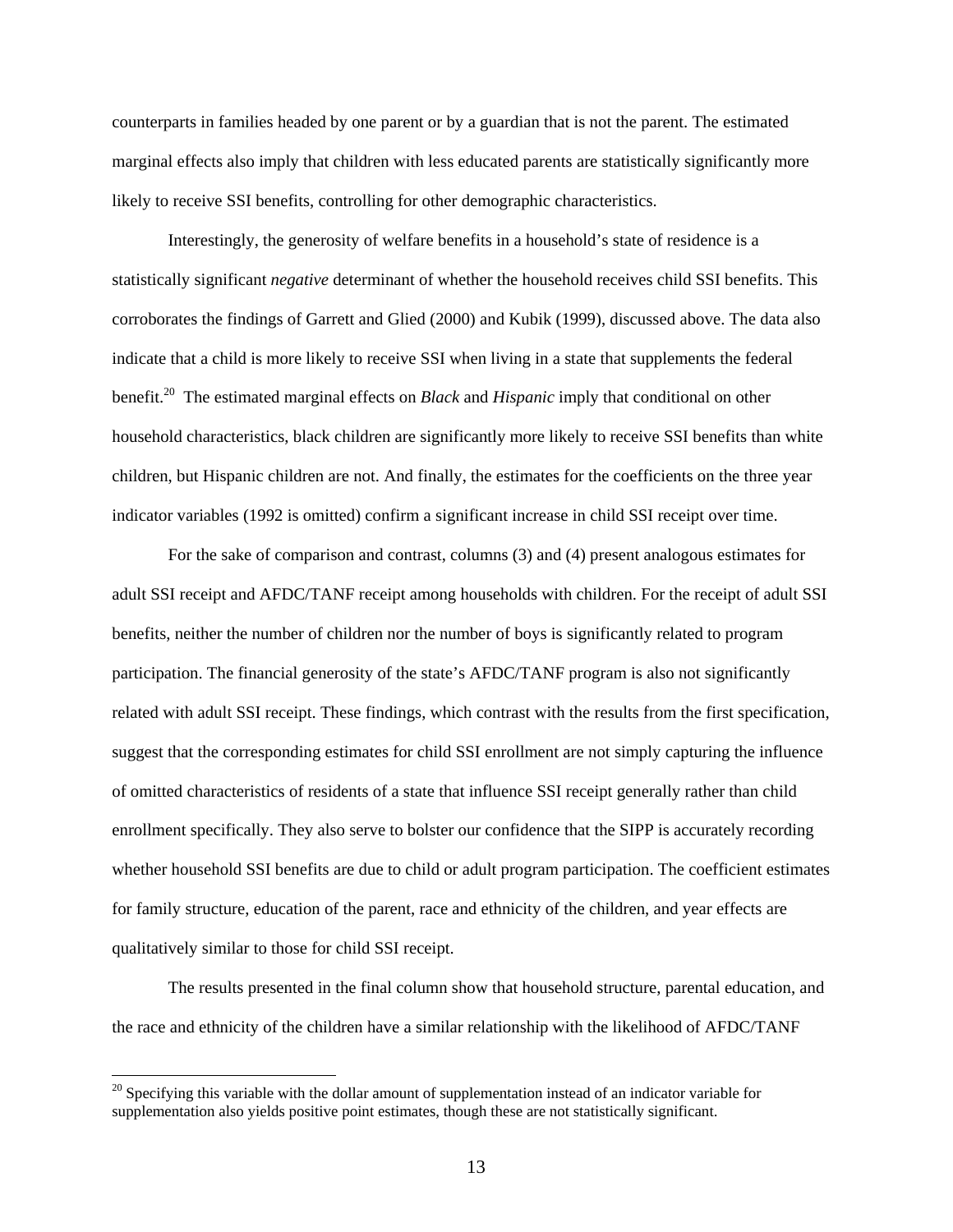receipt as they do with child SSI receipt. But three differences with the child SSI results are worth noting. First, whereas the number of children is significantly positively related with AFDC/TANF receipt, the relationship is not significantly stronger for households with relatively many boys. Second, while child SSI receipt is negatively determined by AFDC/TANF generosity, the opposite is true for welfare receipt. And finally, the estimates for the year indicators demonstrate that AFDC/TANF receipt fell from the first to the final survey year while the opposite is true for SSI. These results suggest that while many family characteristics similarly determine SSI and welfare receipt, there are some important differences as well.

## **IV. Estimating the Causal Effect of Child SSI Receipt on Household Outcomes**

We now turn our attention to estimating the impact of child SSI participation on household outcomes, including earned income, total income, poverty status, and health insurance coverage. Our empirical strategy is to exploit the longitudinal nature of the SIPP to determine whether there is a break in household outcomes corresponding to the period in which the household first receives child SSI benefits. For this analysis we use longitudinal data from the 12 waves (48 months) of the 1996 SIPP and the 9 waves (36 months) of the 2001 SIPP. Each of the 1996 and 2001 surveys contains a sample of more than 35,000 households. In the pooled data from 1996 and 2001, there are 20,949 households with one or more children under the age of fifteen in wave one and who are still present in wave two of the survey.<sup>21</sup> Of these, 998 report the receipt of child SSI benefits in one or more waves.<sup>22</sup> It is important to note that by examining data from 1996 and 2001, we are focusing on a period that follows the rapid growth in child SSI participation from 1989 to 1996. It also means that we are examining data from the post-welfare reform period.

#### *A. Mean Outcomes for Households with Children*

 $^{21}$  After the first wave individuals may separate from the initial households to form new households though for the purposes of our analysis we combine information in each wave for all individuals in the same wave one household. If an individual joins the SIPP in a subsequent wave (e.g. because of marriage) then this individual is attached to the same wave one sample unit as others in his/her current household.

 $^{22}$  Though there is a variable in the 1992 and 1993 SIPP surveys indicating whether a child and/or an adult is enrolled in SSI, this variable is almost always missing after the first wave. These earlier years of survey data are thus not reliable sources of data for our empirical strategy.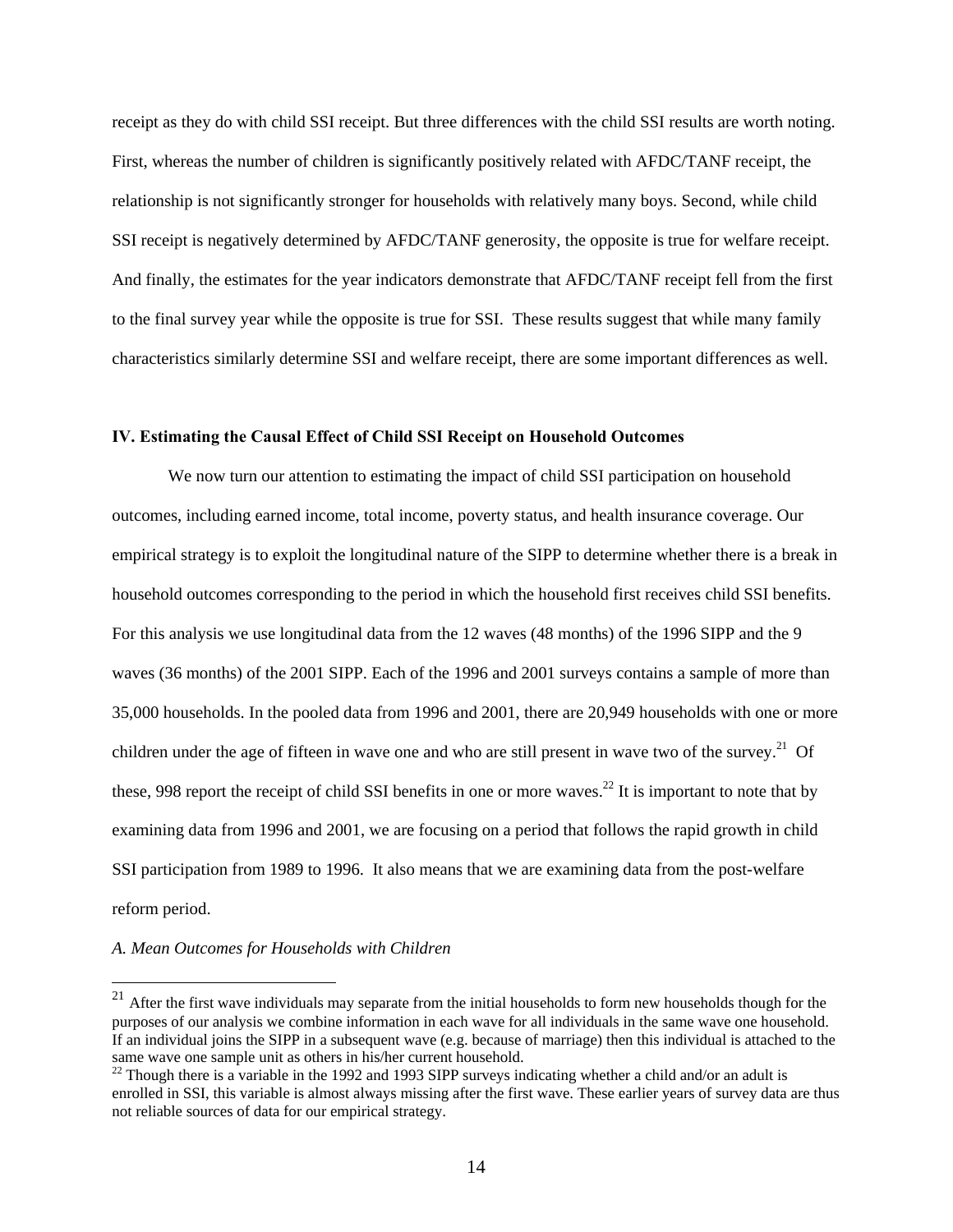Table 3 provides summary statistics for households with children with benefits from child SSI, adult SSI, or AFDC/TANF in the first wave of the 1996 and 2001 surveys. With respect to our outcome variables of interest, there are substantial differences between households with a child on SSI and those receiving some AFDC/TANF income. These differences are noteworthy because these two means-tested programs serve fairly similar populations. Households with children and with an adult on SSI are quite different from these two groups, with approximately 20% fewer children on average and 40% more adults. Of course, differences in average outcomes are not sufficient to shed light on the causal effect of either program; they merely help to motivate the regression analyses that follow.

Children in households with child SSI income are less likely than those on AFDC to live in poverty, with this difference especially pronounced for deep poverty, which we define to be less than 50 percent of the poverty line. While 34 percent of households with children on AFDC were in deep poverty, just 6 percent of families with a child on SSI were. These lower poverty rates are to some extent driven by the much higher average earnings among households with a child on SSI though also by the more generous benefits. In 1996, average earnings were \$1,028 greater (\$4,735 versus \$3,707) during the fourmonth period in households with a child on SSI than in households with some AFDC income. These differences could be partially attributable to differences in labor supply incentives given that the incentive for a parent to work was much greater if his/her child was on SSI than if the family was on AFDC.<sup>23</sup> The differences in average earnings were even larger in 2001. This was true even though TANF incorporates work requirements and more generous earnings disregards than AFDC. This suggests that at least part of the difference in earnings may be mechanical or driven by differences in the characteristics of recipients of the two programs. $^{24}$ 

<sup>&</sup>lt;sup>23</sup> For example, a single parent with one child could have earned more than \$1000 per month before the child's SSI benefits would decline. The tax rate on benefits in the phase-out region would be 50 percent. In most states the earnings disregard for AFDC would have been much lower and the effective tax rate on earnings much higher. See, for example, the case of Pennsylvania summarized in Table 7-3 of the 1998 Overview of Entitlement Programs.  $24$  There are of course many other possible explanations for these differences. For example, given the sharp decline in AFDC/TANF receipt the average characteristics of those receiving welfare benefits may have changed substantially during this five year period. Additionally a much smaller fraction of households with a child on SSI are also receiving traditional welfare benefits. This may partially explain the increase in earnings for this group.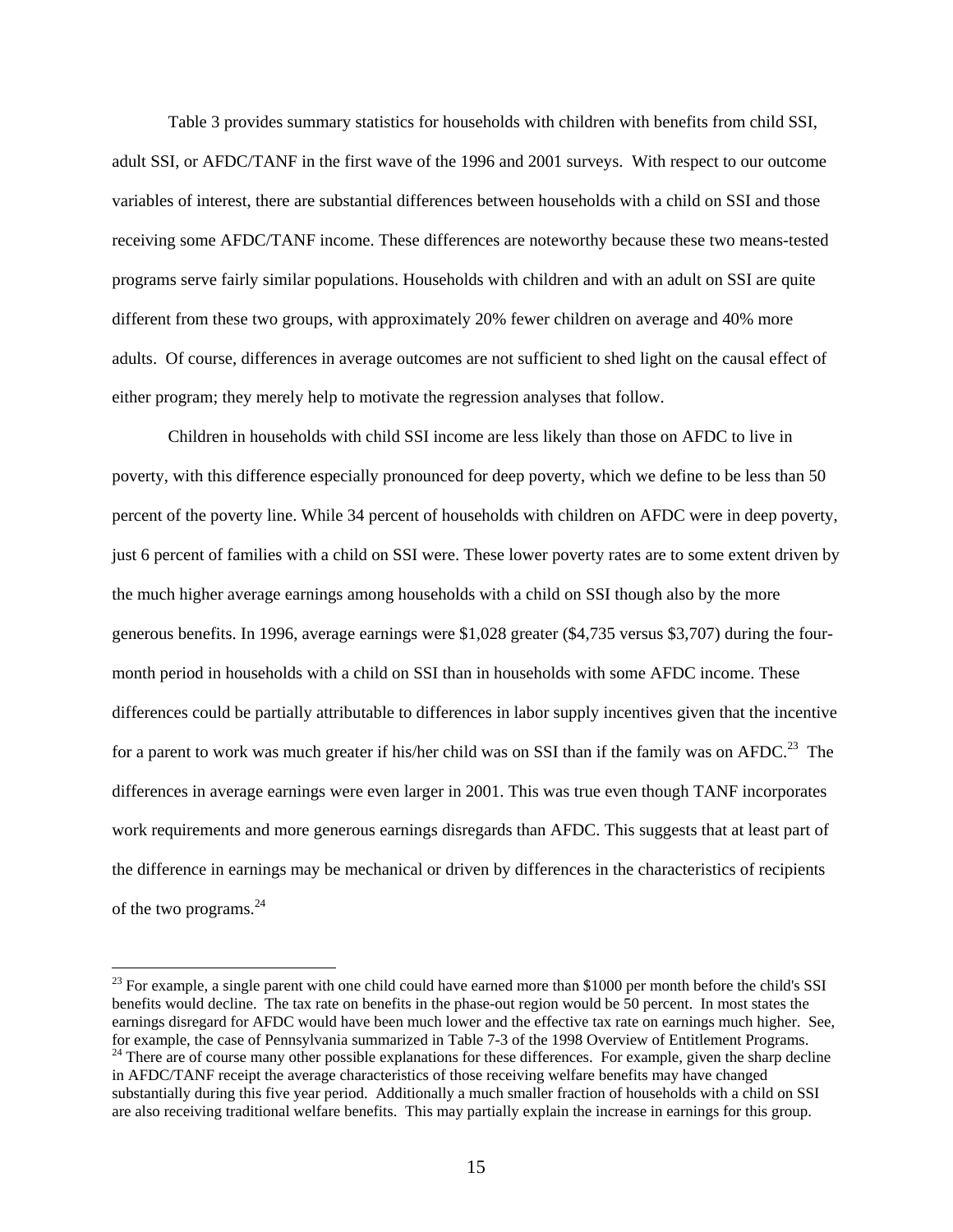A third notable difference between the two groups is that the fraction of households with food stamp benefits is substantially greater among welfare households than households with child SSI benefits-88.4 versus 47.1 percent in 1996 and 82.4 versus 31.0 percent in 2001. This is consistent with the hypothesis that SSI benefits may to some extent crowd out other transfer income. In terms of health insurance coverage, children in households with child SSI income and AFDC income look very similar in 1996. The percent of children with Medicaid coverage is 87.1 percent and 87.8 percent, respectively; the percent with any health insurance coverage is 94.2 percent and 93.0 percent. This is much greater than the rate of health insurance coverage among all children in the U.S., with approximately 14 percent reporting that they were without health insurance in the first wave of both surveys. This potentially suggests that participation in either program is an effective means at increasing health insurance coverage among children. The 2001 data suggest larger differences, with the percent of SSI children with Medicaid having fallen to 68.6 percent. One conjecture as to why this is the case is that fewer households with child SSI income also receive welfare income in 2001, as compared to 1996, and it was the link to the welfare system that may have kept the family enrolled in Medicaid.<sup>25</sup>

The differences summarized here suggest that the enrollment of a child on the SSI program may have a substantial effect on household outcomes such as earned income, total income, poverty, and health insurance coverage. However, given that families with higher incomes can be eligible for SSI, it is not obvious how much of these differences are mechanical (i.e., a reflection of program rules) or simply the result of other differences between the two groups. For example Powers (2003) finds that children's health (which will be correlated with child SSI receipt) exerts an important effect on parental labor supply decisions, especially for female-headed households. This motivates the empirical analyses that follow.

## *B. Empirical Specification*

 $\overline{a}$ 

As discussed above, cross-sectional comparisons of households with and without child SSI benefits would almost certainly confound any effects on household outcomes due to program

<sup>&</sup>lt;sup>25</sup> An alternative explanation is that some households enrolled in private Medicaid managed care plans may report private health insurance rather than Medicaid in the survey, as Medicaid managed care grew substantially in the U.S. from 1996 to 2001 (Duggan, 2004).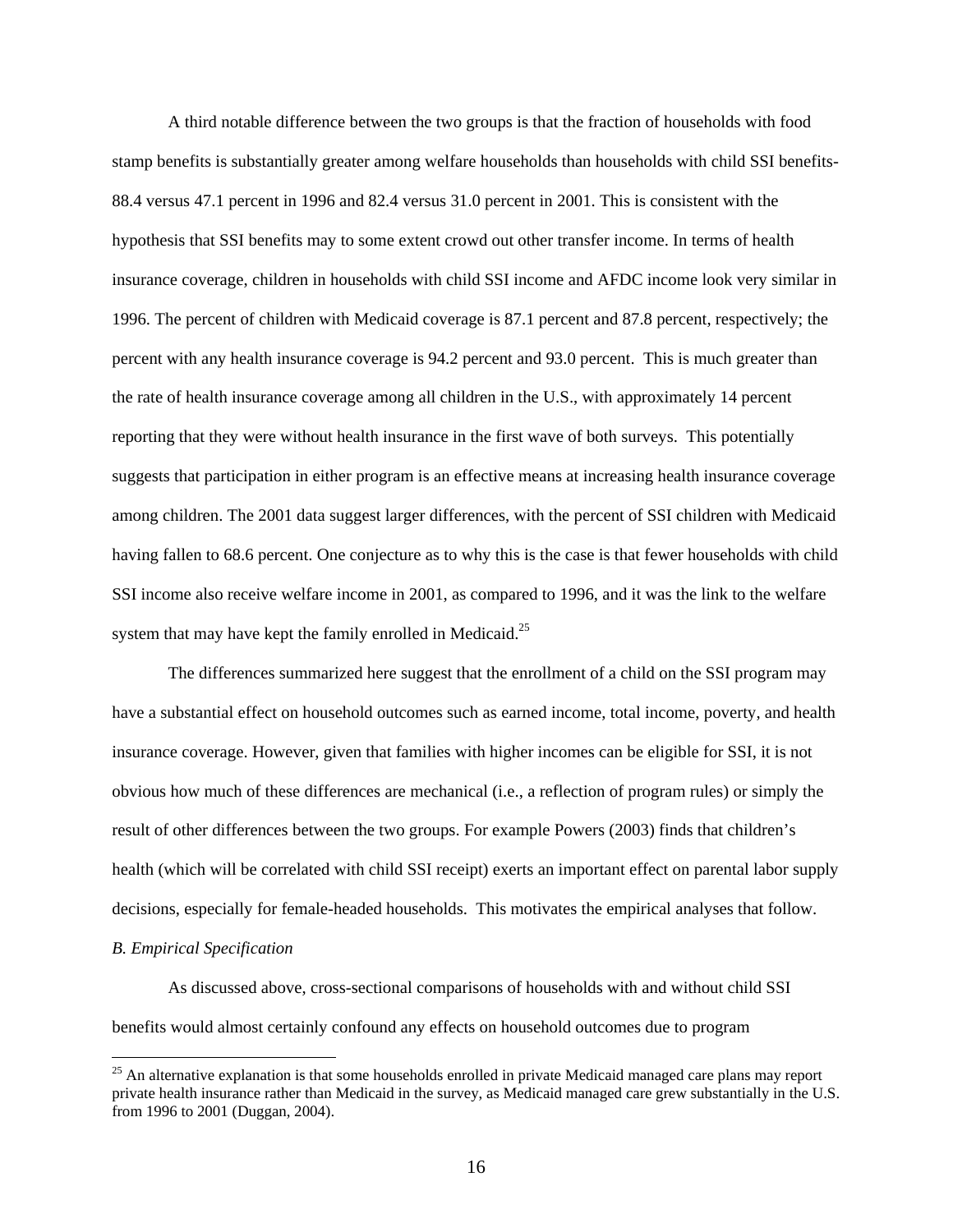participation with selection effects and/or the independent effect of having a disabled child in the household. To overcome this identification problem, we exploit the longitudinal nature of the SIPP to explore whether the enrollment of a child on SSI leads to a discernable shift in family outcomes. We are able to control for household fixed effects in our empirical model to capture any time-invariant differences across households in the sample. $^{26}$ 

To attribute a *causal* interpretation to any observed change in outcomes, even with the inclusion of household fixed effects, it must be the case that other factors that influence the outcome variable *Y* are not changing at precisely the same time that the child enrolls in SSI. Though such an assumption would not be appropriate for an examination of the effects of many other transfer programs, it seems defensible in the present setting for two reasons. First, the overwhelming majority of children enrolled in SSI have a chronic rather than an acute condition. It is therefore unlikely that the severity of the child's illness – which could have an independent effect on household outcomes - would change discontinuously at precisely the time that the award is made. Second, it seems unlikely that parents would alter their labor supply in anticipation of SSI benefits as the majority of applications are denied and even in those cases when an application is accepted, there is a substantial lag between initial application and receipt of benefits.<sup>27</sup> Fortunately, we need not rely on these assumptions holding absolutely. An important advantage of the SIPP data is that we can actually observe whether household outcomes change noticeably in the months leading up to SSI benefit receipt compared to earlier periods.

Our two main estimation equations are specified as follows:

$$
[2] \qquad Y_{jt} = \beta_0 + \beta_1 I (POST\_SSI)_{jt} + \Gamma X_{jt} + \mu_j + \rho_t + \varepsilon_{jt}
$$

<sup>&</sup>lt;sup>26</sup> This strategy is similar to the approach taken by Currie and Thomas (1995) in their study of health insurance effects using longitudinal data from the National Longitudinal Survey.An alternative strategy that we have explored is using the generosity of AFDC/TANF benefits in the state or the presence of a state SSI supplement to instrument for child SSI enrollment. Unfortunately given the relatively low fraction of children on SSI, the limited effect of both variables on SSI enrollment, and the number of households in the SIPP, we do not have sufficient statistical power to use this strategy for estimating the effect of child SSI.<br><sup>27</sup> We might be concerned about an "Ashenfelter dip" driving selection into the program – if parents apply to enroll

their child on SSI when they experience a negative shock in economic circumstances, we might observe a bounce back of their economic situation when the child finally begins to receive benefits. This might lead us to erroneously attribute to child SSI participation. Comparing household outcomes in the months leading up to SSI benefit receipt to outcomes in earlier months will help determine if this type of phenomenon is driving any of our results.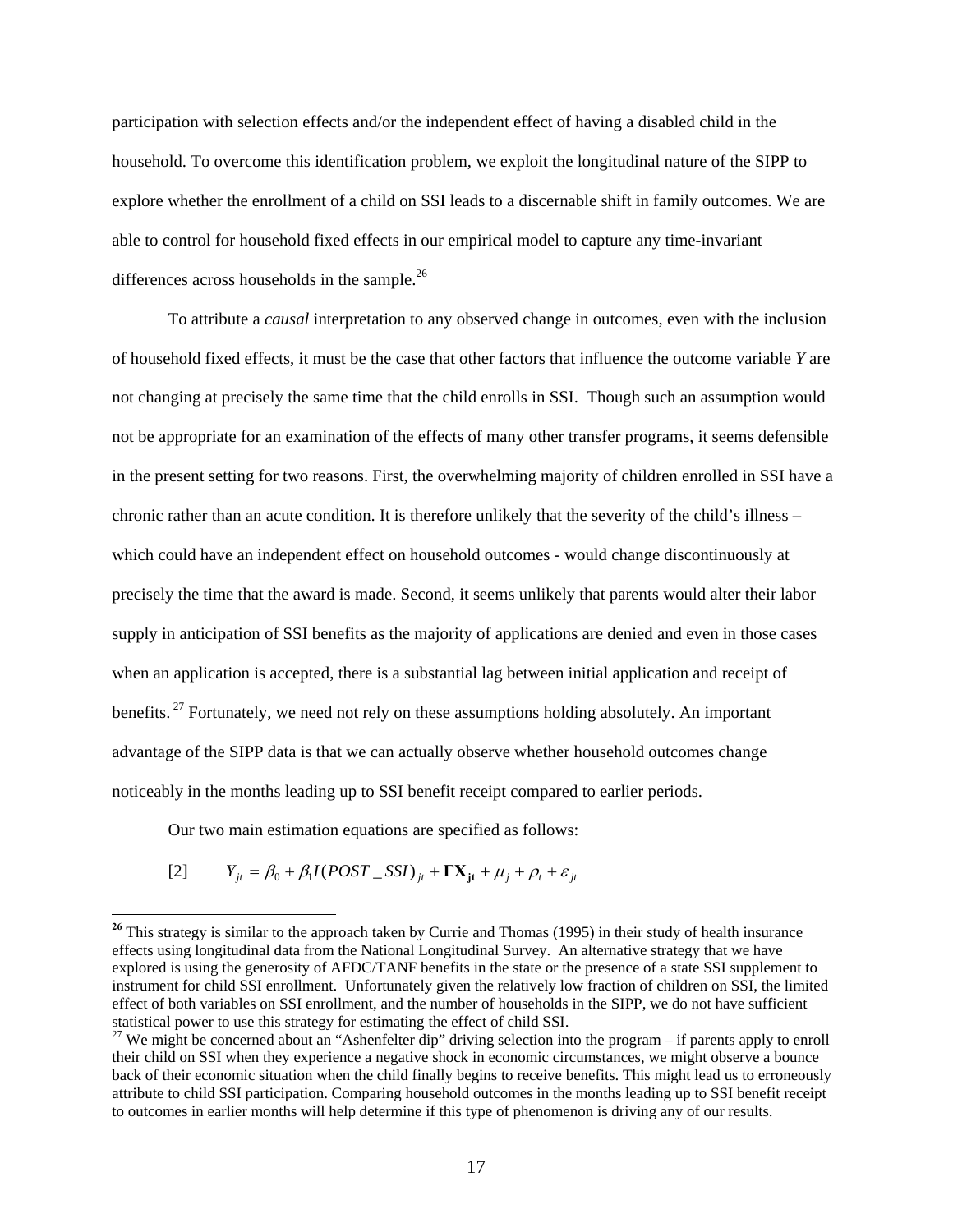and

 $\overline{a}$ 

$$
Y_{jt} = \beta_0 + \beta_1 I (PRE\_MONTHS_5 - 8)_{jt} + \beta_2 I (PRE\_MONTHS_1 - 4)_{jt} +
$$
  
[3]  $\beta_3 I (FIRST\_SSI)_{jt} + \beta_4 I (POST\_MONTHS_1 - 4)_{jt} +$   
 $\beta_5 I (POST\_MONTHS_5 - 8+)_{jt} + \Gamma X_{jt} + \mu_j + \rho_t + \varepsilon_{jt}$ 

in which *j* indexes households and *t* indexes waves.<sup>28</sup> We begin by estimating these equations for all 20,949 households from the pooled 1996 and 2001 SIPP surveys with one or more children between the ages of 0 and 14 in wave one and that are still present in the second survey wave. We test the robustness of our findings by estimating the equations on alternative analysis samples, for example by including only households that ever enroll a child on SSI or only on households that report having a disabled child.

If our identifying assumptions hold, then the estimated coefficient on *POST\_SSI* in equation (2) will capture the average effect of SSI enrollment on the outcome variable of interest for those households that enroll a child in SSI. Estimation of equation (3) enables us to observe trends in the dependent variable in both the pre and post SSI enrollment period. The variables *PRE\_MONTHS\_1-4* and *PRE\_MONTHS\_5-8* are set equal to one in the wave immediately before and two waves before the first wave of child SSI enrollment, respectively. The variable *FIRST\_SSI* is equal to one in the first wave of child SSI benefit receipt and zero otherwise; *POST\_MONTHS\_1-4* is an indicator variable for the wave immediately following the first wave with child SSI enrollment; and *POST\_MONTHS\_5-8+* equals one in all subsequent waves. This variable remains equal to one even if the child exits the program.

The model controls for household fixed effects  $\mu_i$  to difference out unobserved, time-invariant differences across households. An important household characteristic that is changing over time, and hence not controlled for with household fixed effects, is the age composition of children. We thus include a vector  $X_{it}$  of the number of individuals in five different age ranges (0-5, 6-11, 12-14, 15-17, and 18 plus years). The regression model also includes indicator variables for 21 waves – twelve for the 1996

<sup>&</sup>lt;sup>28</sup> We define a household based on wave one household, so if a household were to split in a later wave, the data for all splintered households would be aggregated to the original household in all subsequent waves. We use waves rather than months as our time period because of the well-documented "seam bias" in the SIPP. This term is used to describe the much higher rate of employment, insurance, and other transitions between waves than within waves. Because of this it is not clear that month-to-month variation is as reliable as wave-to-wave variation.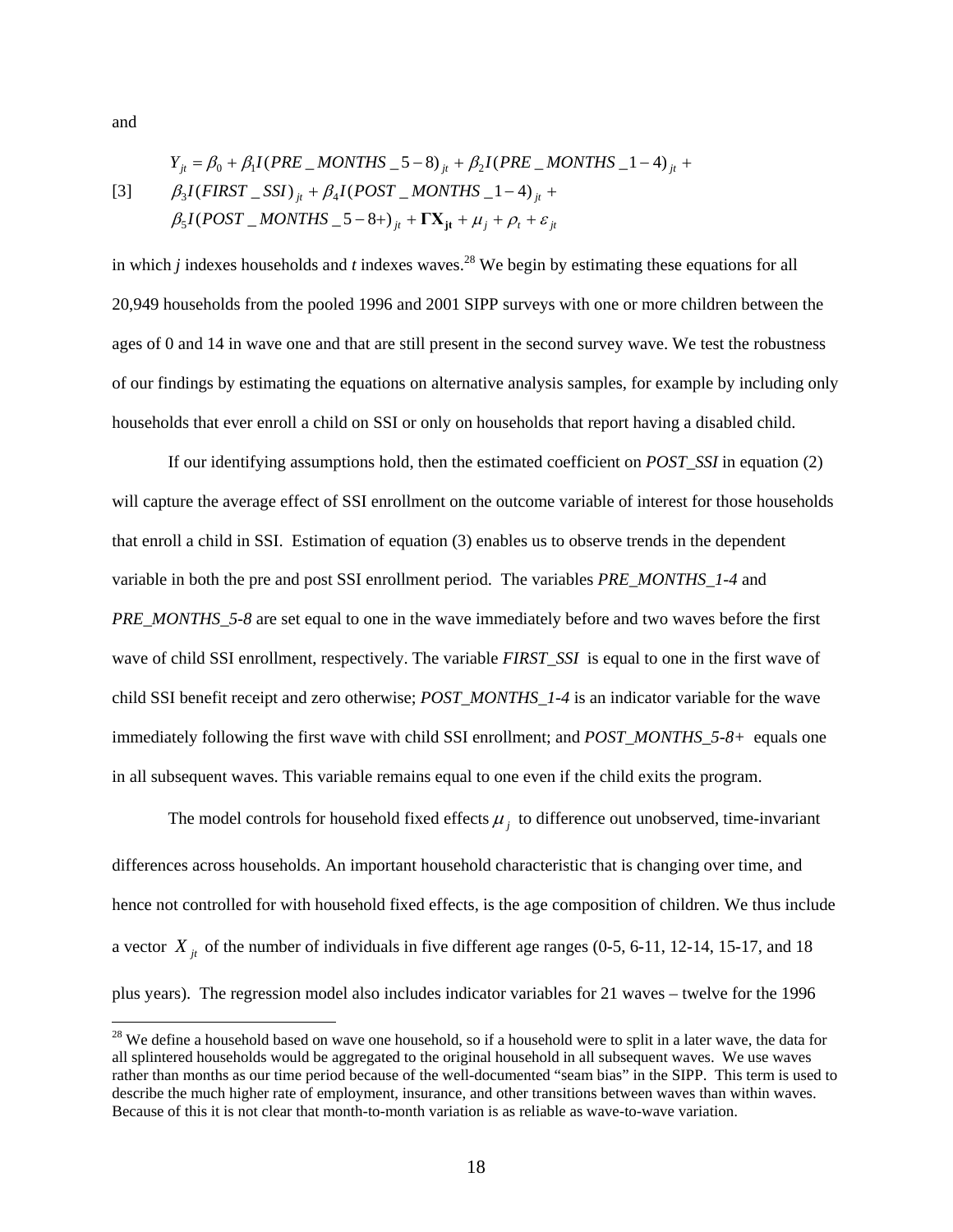survey and nine for the 2001 survey. These are included to capture any changes over time in the outcomes variable of interest that are common across households and unrelated with SSI enrollment.

It is important to emphasize that this empirical strategy identifies the average effect of child SSI enrollment only for those households that enroll a child in the program. This may differ substantially from the corresponding effect for households with children not on SSI, either those who applied and were rejected or those who never applied. In particular, the fact that these households have disabled children suggests that their response to program benefits or incentives may be quite different from the response that would be found were SSI to be expanded to households with healthier children. Our estimated effects in the analyses that follow should therefore be interpreted as the average effect for households with a child on SSI. This effect is commonly referred to in the program evaluation literature as the average effect of treatment on the treated (Heckman et al, 2001).

#### **V. The Effect of Child SSI Participation on Household Outcomes**

## *A. Unearned Income*

We begin our investigation of the effect of child SSI enrollment by estimating the average change in transfer income in households that enroll a child in SSI. Table 4 presents the results from Ordinary Least Squares (OLS) estimation of equations (2) and (3). The first two panels report results for  $Y_{jt}$  defined as total SSI benefits, which is the sum of child and adult benefits received by household members. The latter definition allows us to consider that some children on SSI will reach the age of 18 during our study period or that some households may not correctly identify their SSI income as child versus adult income in every wave. The estimated coefficient on *POST\_SSI* implies a statistically significant increase in total SSI income of \$1,747 per wave (standard error of 91), or \$436 per month. The coefficients on the variables *PRE\_MONTHS\_1-4* and *FIRST\_SSI* indicate a sharp increase of \$2,088 a wave, or \$522 per month, in the wave of enrollment. The estimated coefficients on the *FIRST\_SSI* and two *POST* variables show a downward trend, presumably reflecting attrition from the program and perhaps some increase in underreporting over time.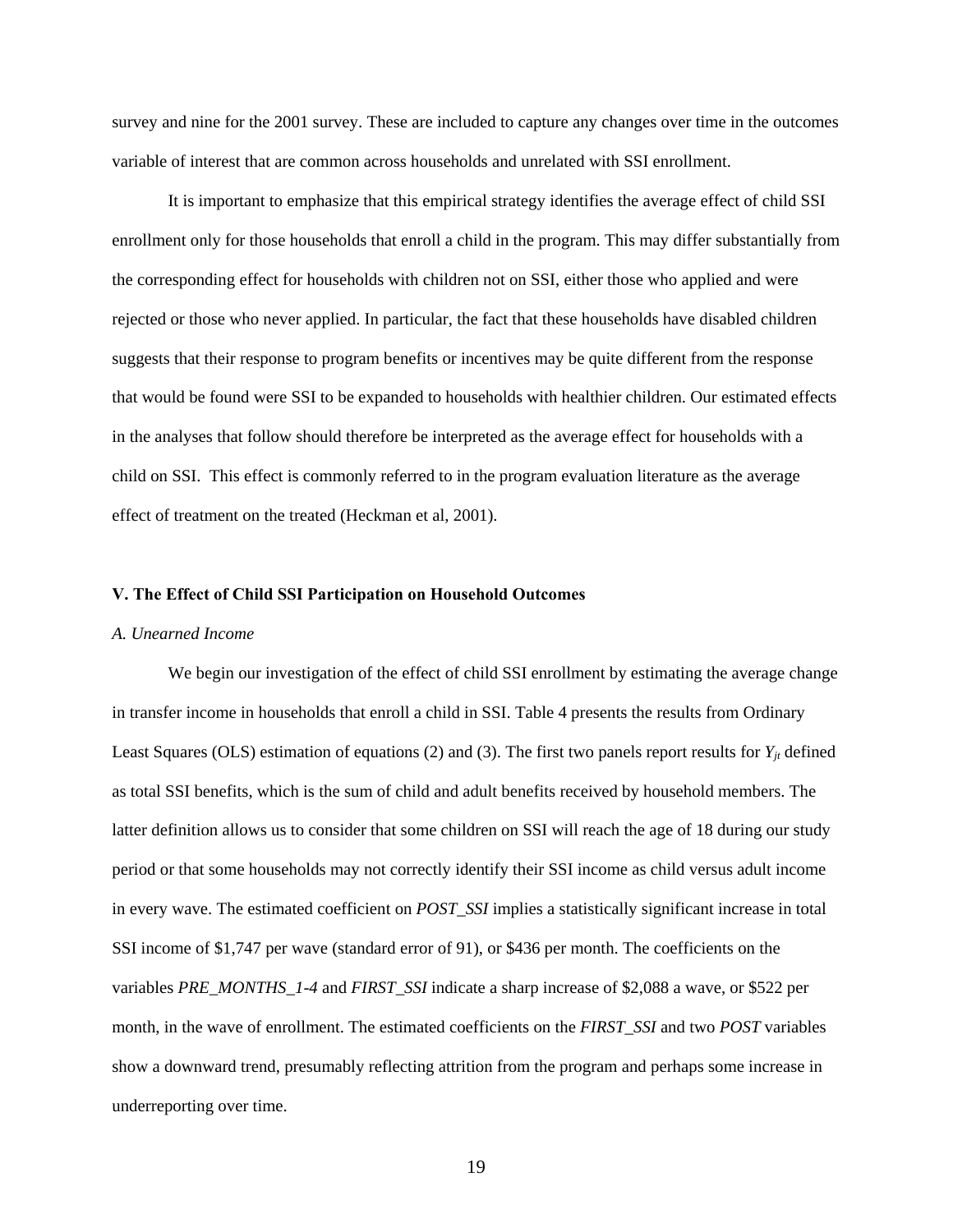The results presented in the next four panels demonstrate to what extent this substantial increase in SSI transfer income leads to a decrease in other forms of transfer income. In the final columns of the table we present the estimated impact on total unearned income. We begin by looking for changes in AFDC/TANF income that correspond to the time of enrollment of a child on SSI. Recall that an individual cannot legally receive benefits from both programs. Hence, if a child in a family on welfare enrolled in SSI, the family's AFDC/TANF benefit should fall as a result. The estimated impacts are indeed negative, though not nearly as large in magnitude as the increase in SSI income. The estimated coefficient on the *POST\_MONTHS\_5-8+* indicator, which is perhaps the most reliable indicator of the long-term adjustment of program participation, is the most negative: a \$241 decrease per wave (standard error of 73), or \$60 per month. The estimated impact of child SSI enrollment on the probability of any welfare receipt (not shown) is 8.4 percentage points or, as estimated in equation (3), 14.1 percentage points in the period more than eight months after enrollment.

The next two columns report the results for estimation of the impact of SSI enrollment on the dollar value of in-kind assistance received through the Food Stamp Program (FSP) and Women, Infant, and Children (WIC) program. If the increase in SSI income exceeds any reduction in other income then the family's dollar amount of food stamp transfers would potentially decline as well. The coefficient estimates are negative and increasingly so over time, but the long term decrease in food stamp plus WIC income (as captured by the POST\_MONTHS\_5-8+) is less than a tenth of the long term increase in SSI income. The final panel suggests that the net impact on total household unearned income, defined as total household income minus total household earnings, is an average increase of \$1,650 per wave (standard error of 160), or \$412 per month.

#### *B. Total Household Earnings and Income*

Having established that total unearned income increases by an average of roughly \$400 per month after child SSI enrollment, we now investigate to what extent this is offset (or augmented) by a change in earnings and what the net change in total household earnings is. A large body of previous research has investigated the labor supply incentives of the AFDC and TANF programs. Only one paper of which we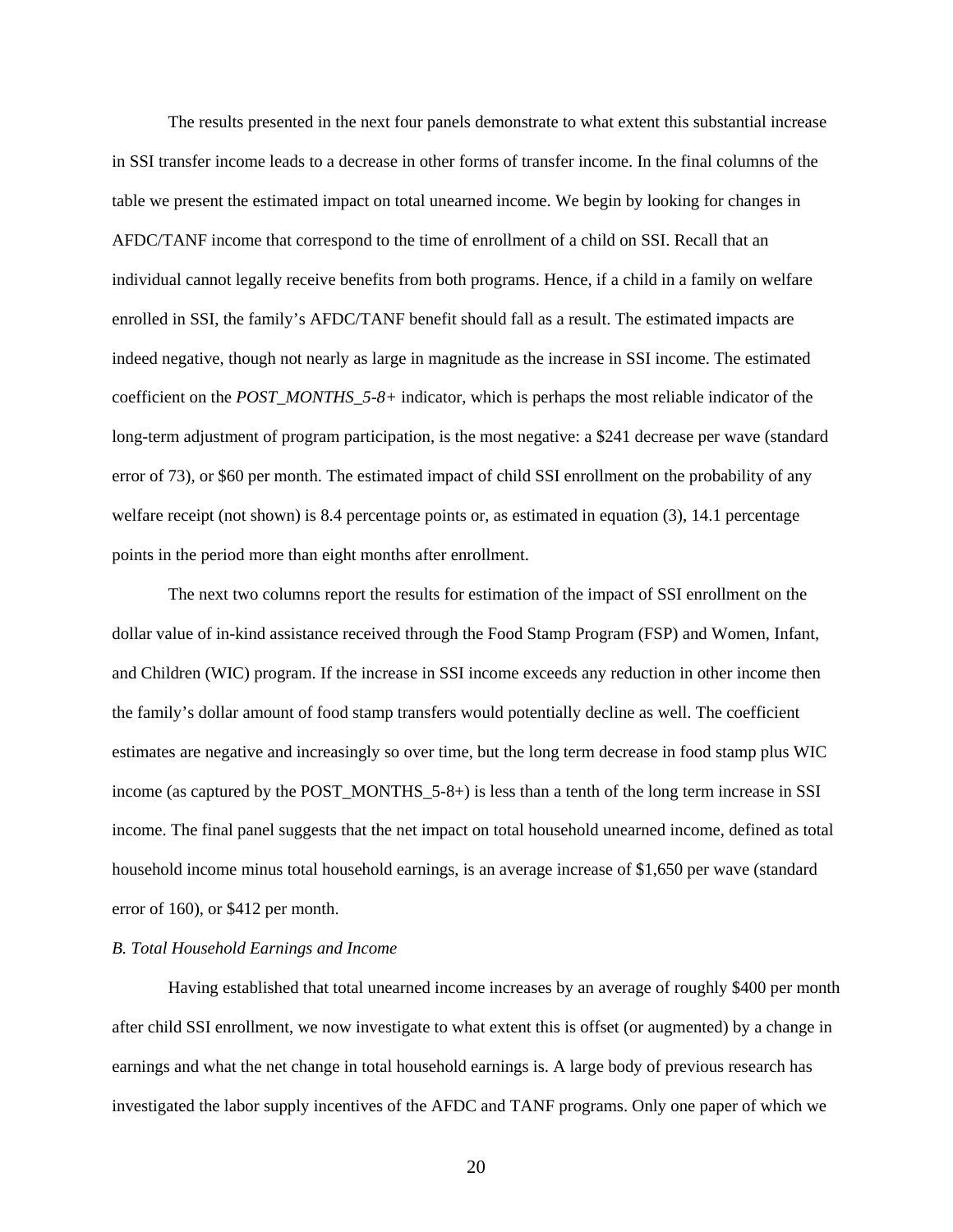are aware considers the effect of child enrollment in SSI on labor supply. Kubik (1999) uses CPS data to investigate whether the labor supply of single women with children and with some household SSI income is different from their observably similar counterparts with no household SSI benefits.<sup>29</sup> He uses differences across states in the incentive to apply for SSI to instrument for program enrollment and his findings suggest that SSI reduced parental labor supply. But as mentioned above, the CPS does not differentiate between child and adult SSI receipt and the disincentive to work is much greater if the adult, rather than the child, is the SSI participant. Therefore, Kubik's conclusion that child SSI receipt reduces labor supply could simply reflect the effect of adult SSI enrollment.<sup>30</sup>

As described above, average earnings in households with a child on SSI are substantially greater than in households with welfare income. This could be a mechanical reflection of higher break-even levels for the SSI or reflect the fact that children on SSI are more likely to live with both parents. Alternatively, it might reflect the fact that the program's rules do not discourage earnings as explicitly as the rules of pre-reform AFDC. It might also be the case that the labor supply decisions of parents with disabled children are more complicated than the traditional labor supply model posits. An increase in transfer income to these households might have a negative income effect; in particular, it might enable a parent to stay home to care for the child. On the other hand, it might allow a parent to buy specialized child care thereby "freeing up" their time for work outside the home. In other words, both the sign and the magnitude of the effect of child SSI enrollment on household earnings is theoretically ambiguous.

The first six columns of Table 5 report the results of OLS estimation of equation [2] where  $Y_{it}$  is defined as an indicator for whether the household has positive earnings, the natural logarithm of household earnings, and the level of household earnings. The regression-adjusted estimates in the first

<sup>&</sup>lt;sup>29</sup> Neumark and Powers (2004) investigate the effect of SSI on the labor supply of near elderly individuals. Once an individual reaches the age of 65, he/she can become eligible for the program even without a disability if income and assets are sufficiently low. Their findings suggest that people strategically reduce their labor supply as they approach the age of 65 to qualify for benefits.

 $30<sup>30</sup>$ As Kubik (1999) notes, "it is not possible to separate the effects of net SSI benefit generosity on the probability of SSI receipt of children and parents using the variation created by the interaction of the AFDC and SSI benefit schedules." According to our SIPP data, households with children and with some SSI income are actually more likely to have an adult rather than a child SSI recipient.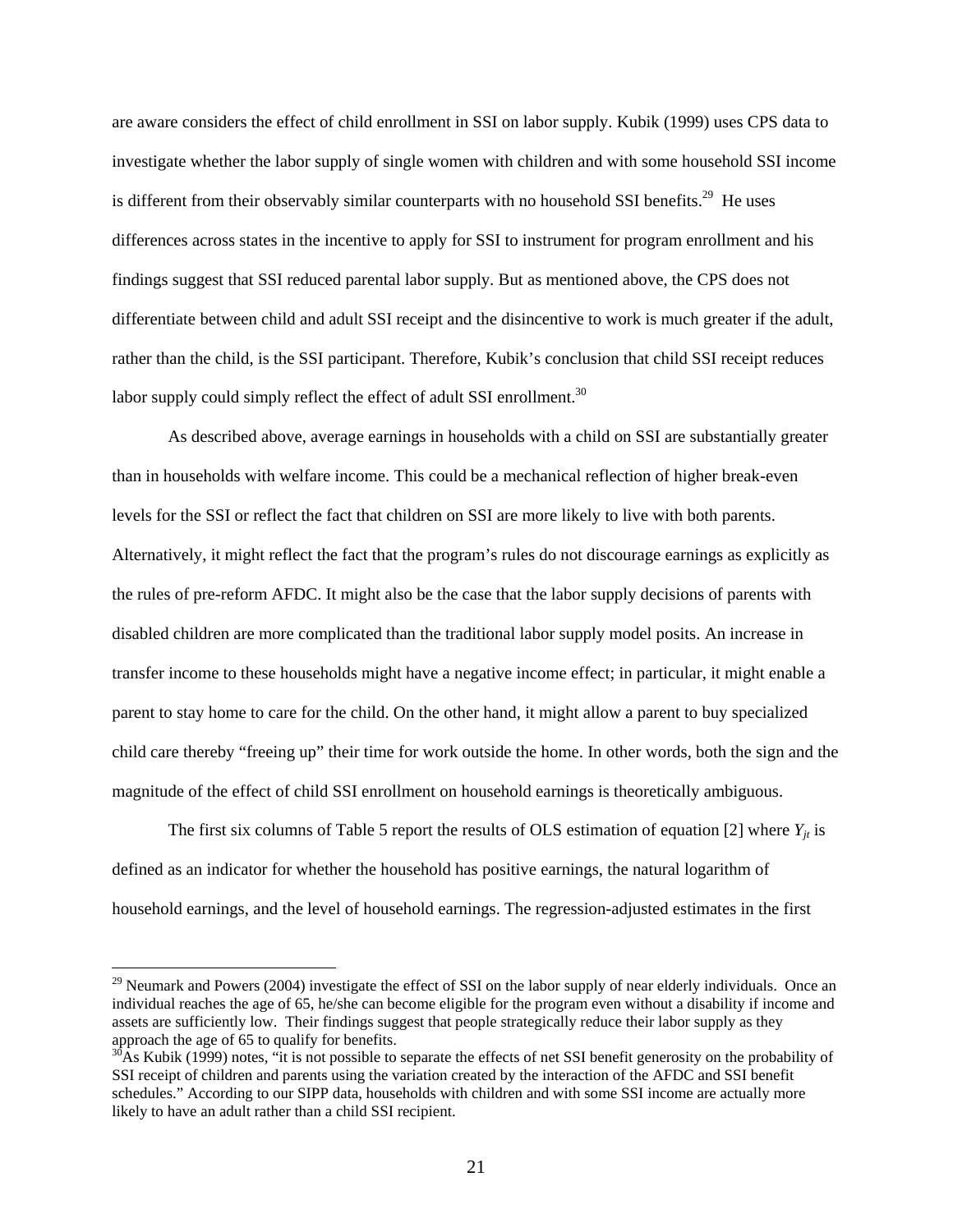two columns suggest that child SSI enrollment has little impact on this extensive margin of labor supply. The statistically insignificant point estimate of .005 (standard error of .016) implies a 0.5 percentage point increase in this probability after a child enrolls in SSI. The next two columns summarize the results from analogous specifications of the log of earnings, thereby dropping observations with earnings less than or equal to zero. The statistically insignificant estimate for the POST SSI coefficient of -.023 in column (3) suggests a 2.3 percent decline in earnings among those working. However, the pattern of coefficients in the estimation of equation [3] suggests that there is potentially a decline in the period of child SSI enrollment. The estimated coefficient on *PRE\_MONTHS\_1-4* is 0.001 (standard error of 0.055) and the estimated coefficient on *FIRST\_SSI* is –0.100 (standard error of 0.62). Though not statistically significant, this difference is pronounced. However, it does not persist over time, as shown by the positive estimate of .058 for the *POST\_MONTHS\_5-8+* coefficient. Estimates for the level of earnings are qualitatively similar, with a modest decline in the first wave of enrollment but some recovery in subsequent waves.

The absence of a substantial reduction in earnings, coupled with the large increase in total transfer income, suggests a substantial increase in total household income. The regression-adjusted effects reported for total household income in the final two panels of Table 5 confirm this prediction. Columns (7) and (8) present the estimated effects for total household income in levels and columns (9) and (10) present the estimated effects for the dependent variable defined as the natural logarithm of total household income. The simple *pre-post* estimate suggests an increase of \$1,265 (standard error of 350), which is more than 72 percent of the corresponding estimate for total SSI income. In the more descriptive equation, the estimated coefficient on *PRE\_MONTHS\_1-4* is -106 (standard error of 478) and the estimated coefficient on *FIRST\_SSI* is \$1,455 (standard error of 502), suggesting a change in income of \$1,561 per wave, or \$390 per month corresponding to the wave of child enrollment in SSI. The estimated impact on total household income is higher in the next four months and is subsequently less.

We next estimate equations [2] and [3] for the dependent variable defined as the log of total household income. This specification has two advantages: the effect of outliers on the OLS estimate is mitigated and changes can be interpreted as proportional changes. The results from this specification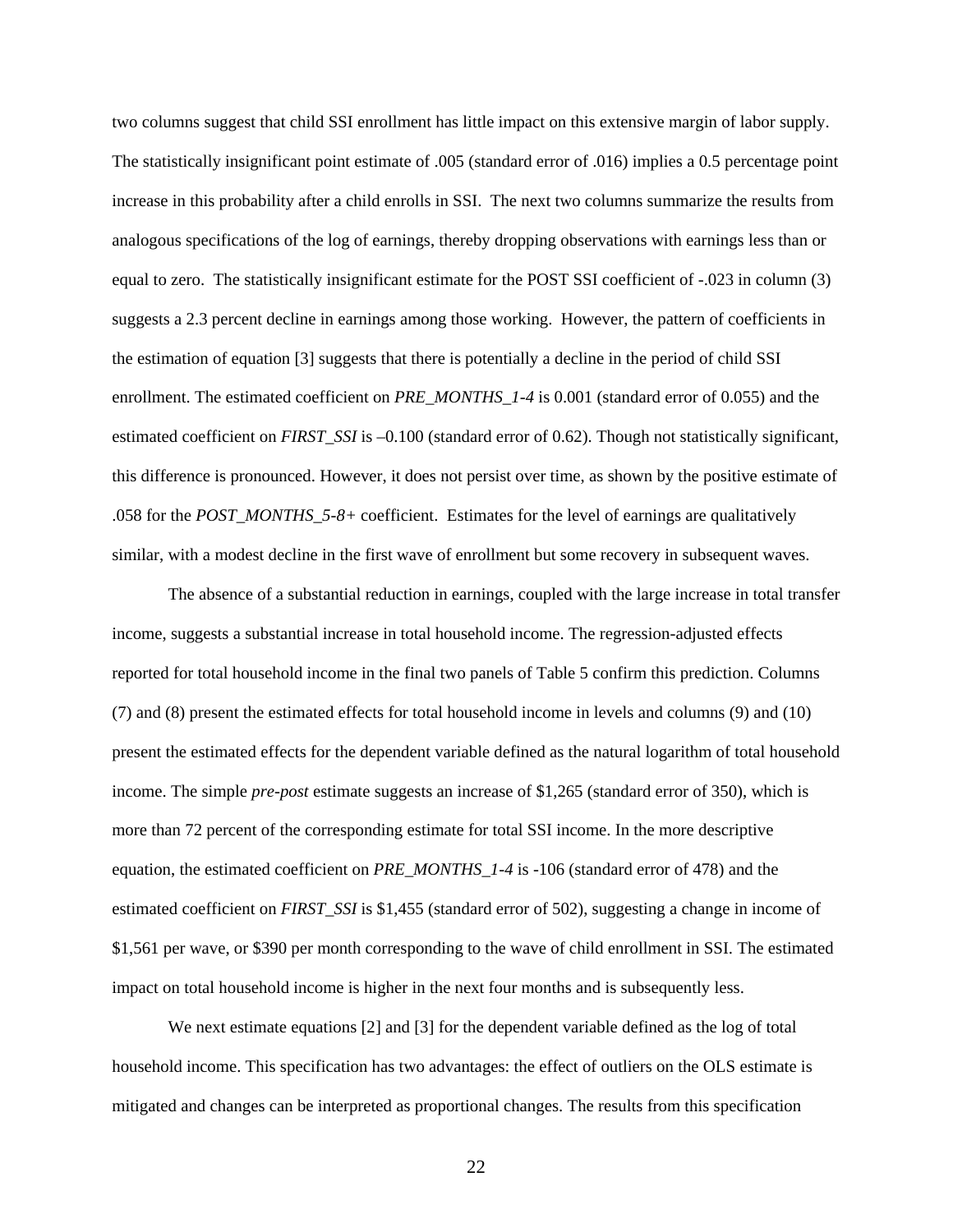demonstrate a statistically significant increase in household income of 21.9 percent ( $e^{0.198} - 1$ ) following child enrollment in SSI. The pattern of coefficients estimated for equation [3] suggests little change in total income in the months preceding enrollment, but a statistically significant increase post child SSI enrollment in the range of 20 and 25 percent, with the impact decreasing slightly over time.

#### *C. Poverty*

We now turn our attention to the effect of child SSI enrollment on economic well-being as measured by poverty status. The findings from the preceding two sections suggest that SSI benefits increase household income by an average of 72 cents on the dollar. Despite this, it is possible that the program does little to reduce poverty. First, if children awarded SSI benefits are not initially in poverty then they cannot be lifted out of it. On the other hand, if children awarded SSI live in households with very little income or if it offsets some other sources of income, then the increase in transfer income might not be sufficient to lift them out of poverty.

In Table 6 we report the results for estimation of equations [2] and [3] for several different measures of poverty. The first three panels of results report estimated coefficients for  $Y_{it}$  defined as an indicator variable for whether household *j*'s total income in wave *t* is below the poverty threshold, below 50 percent of the poverty threshold, and above 200 percent of the poverty threshold, respectively. The next panels in columns (7) and (8) define the dependent variable as the number of children in household *j* living below the poverty threshold. And finally, the last two panels in columns (9) through (12) report the results for  $Y_{jt}$  defined as the number of people in household *j* living below the poverty threshold and above 200 percent of the poverty threshold, respectively. The poverty threshold is the census poverty threshold of income in the year for a household and is provided in the SIPP given the number of adults and children. We adjust the threshold to correspond to recorded income in the SIPP, which is defined over a four-month period. We define the number of children and people in poverty as the number of children and people in the household multiplied by an indicator for whether total household income is below the relevant poverty threshold.

The estimated effects reported in Table 6 demonstrate that child SSI participation does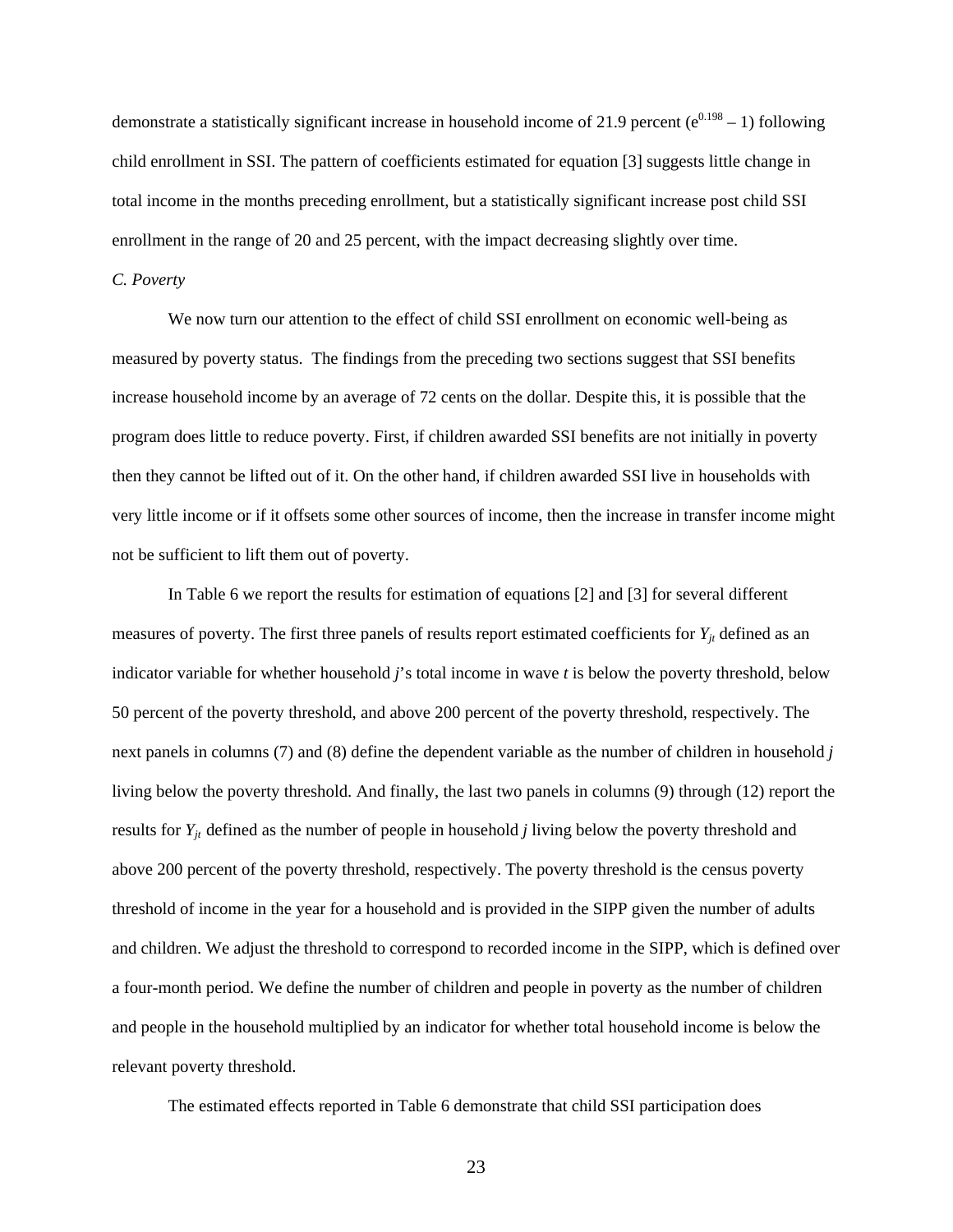substantially lower poverty. Specifically, the regression-adjusted *pre-post* comparison reported in column (1) suggests that the probability that a household's income is below the poverty line falls by 10.8 percentage points (standard error of 1.8) following the child's enrollment in SSI. This effect is persistent, as the coefficient estimates from the more descriptive specification reveal. The likelihood that a household is in poverty two waves after child SSI enrollment is 10.4 percentage points lower than it is three waves prior to enrollment (standard error of 2.4). The next two columns explore whether the effect is driven by a reduction in deep poverty, defined as less than 50 percent of the poverty line. The estimates in columns (3) and (4) reveal that it is, with deep poverty falling by almost 7.6 percentage points (standard error of 1.7) following the first receipt of child SSI benefits. This effect also appears to be persistent.

As mentioned above, many non-poor households are income-eligible for the SSI program. It is therefore plausible that the program not only reduces poverty, but also increases the income of families further up in the income distribution. The results reported in columns (5) and (6) provide support for this effect, with the probability that a household's income is more than twice its reported poverty line increasing by 8.1 percentage points. As was true for both poverty and deep poverty, this effect is persistent.

In the next two columns we explore the effect of SSI enrollment on the number of children in poverty. These specifications consider that many child SSI recipients have one or more siblings who are not on the program and hence the impact on the number of children might be greater than the impact on households. The estimated impacts reported in columns (7) and (8) suggest that the number of children lifted out of poverty is twice as large as the number of households. The effect is even greater for the number of people in poverty and the number of people with household incomes more than twice the poverty level. According to the estimates presented in columns (9) and (11), for every 100 children who are awarded SSI benefits, roughly 37 people are lifted out of poverty and 28 see their household incomes increase to more than twice their poverty level. Again, these effects appear to be persistent.

#### *D. Health Insurance Coverage*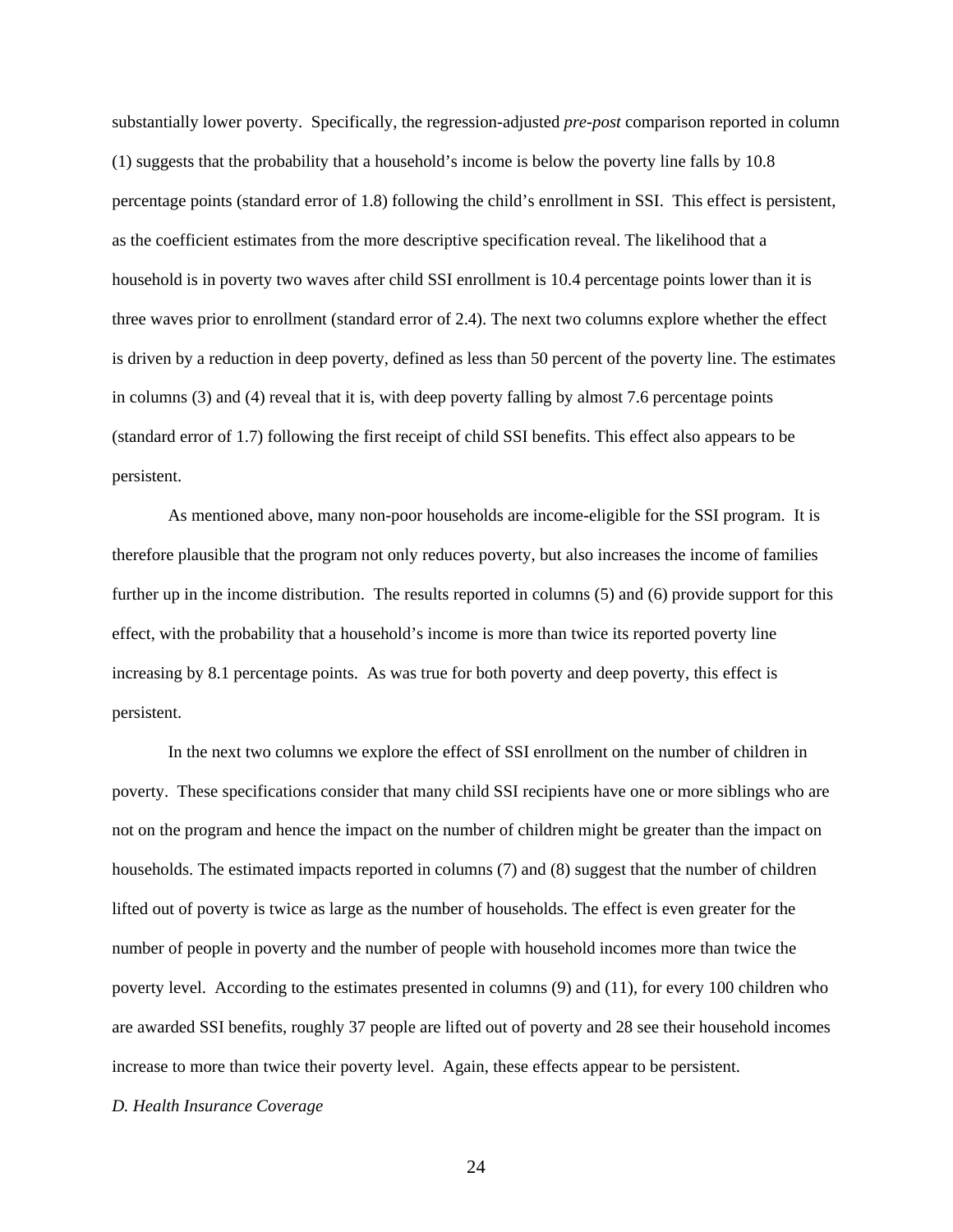When a child enrolls in the SSI program, he typically becomes eligible for health insurance through the Medicaid program.<sup>31</sup> It might therefore be the case that child SSI enrollment increases health insurance coverage. Consider a child who was previously not covered by health insurance. When he enrolls in SSI, and hence Medicaid, there should be a one-for-one increase in both Medicaid and health insurance coverage.32 However, if a child who enrolls in SSI was already insured through Medicaid then we would see no impact on either Medicaid or on health insurance. Or, he might have previously been covered through private health insurance or through another government program, in which case his enrollment in Medicaid would have no effect on the probability of health insurance coverage. This latter example would provide a possible mechanism through which Medicaid enrollment could crowd out other health insurance coverage.<sup>33</sup>

Table 7 presents our estimates for the effect of child SSI enrollment on the number of children in the household with Medicaid<sup>34</sup>, with any health insurance, and with private health insurance. Columns 1, 4, and 7 report the results from estimating equation [2] on these three outcome variables. The statistically significant point estimate of 0.099 in column 1 implies that for every 100 children awarded SSI benefits, approximately 10 become newly eligible for Medicaid benefits. The fact that the point estimate is much less than one is not surprising when one considers that more than 60 percent of children in these households were on Medicaid in the wave before the first receipt of SSI benefits. The corresponding estimate for the number of children with any health insurance is less than half as large and statistically insignificant. Taking the ratio of the two point estimates, it appears that just 41 percent of those children

 $31$  In forty out of fifty-one states, SSI recipients are automatically eligible for Medicaid. Eleven states use more restrictive criteria when determining Medicaid eligibility (SSA, 2004).

<sup>&</sup>lt;sup>32</sup> If that child has siblings who were eligible for Medicaid but not covered, his enrollment in SSI could potentially lead the family to learn of their Medicaid eligibility and enroll the other children in the household in Medicaid. In that case, we could observe an increase in Medicaid and health insurance coverage of greater than one-fo  $t<sup>33</sup>$  In the seminal paper on the topic, Cutler and Gruber (1996) evaluated the impact of the Medicaid program

expansions of the late 1980s and early 1990s and estimated take-up rates among the newly eligible of 24 percent and crowd-out propensities of about 7 percent. Subsequent papers have found smaller rates of both take-up and crowdout. Shore-Sheppard (2005) revisits the Cutler and Gruber approach and finds crowd-out propensities of close to zero. It is worth noting that the take-up and crowd-out rates associated with child SSI participation need not be similar to those associated with the Medicaid expansions.

 $34$  If a child is enrolled in the Children's Health Insurance Program (CHIP) then we code them as being covered by Medicaid.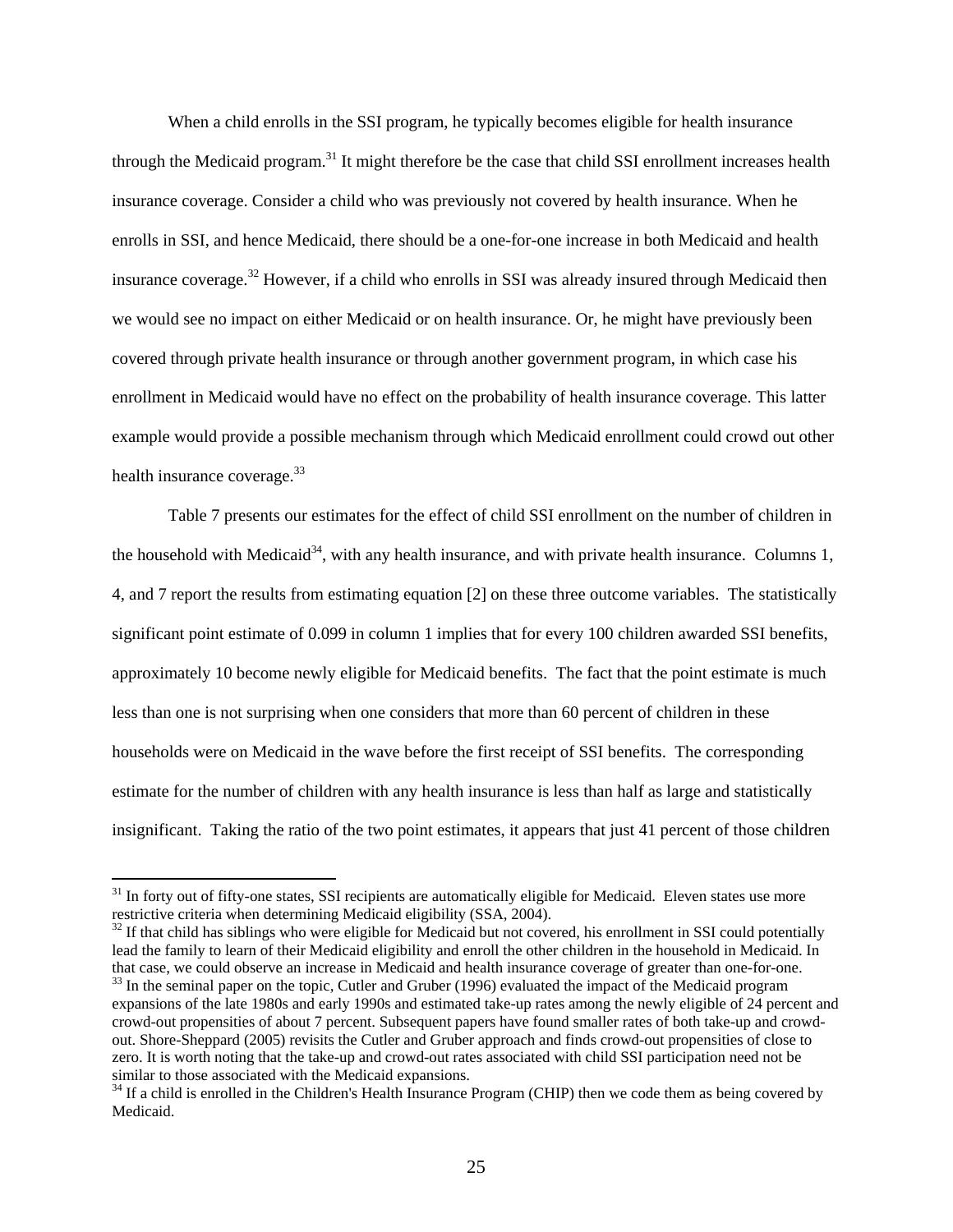made eligible for Medicaid were previously without health insurance.

As previous work has noted, one possible effect of Medicaid enrollment is a reduction in private health insurance coverage (Cutler and Gruber, 1996). The specification summarized in column (7) investigates this possibility by testing whether private insurance coverage declines following the first receipt of SSI benefits. The point estimate of -.037 suggests that there may be some crowdout, though the estimate is not statistically significant.

The summary statistics presented in Table 3 suggest that the effect of child SSI enrollment on health insurance coverage may differ in the latter part of our study period. As the table shows, Medicaid enrollment is substantially lower and private insurance coverage is much higher among families with a child on SSI in early 2001 than in early 1996. This may to some extent reflect the decline in TANF enrollment among households with a child on SSI (from 34.3 to 14.5 percent), which has reduced the number of children categorically eligible for Medicaid. To investigate whether the effect is different in the latter part of our study period, we interact the *POST\_SSI* indicator with two survey indicators. The results for these specifications are summarized in columns 2, 5, and 8. Interestingly while the estimated effect on Medicaid coverage is substantially greater for the 2001 sample, there is no corresponding difference for any health insurance coverage. This is apparently because SSI enrollment has, according to the significantly negative estimate of -.145 in column 8, significantly reduced private health insurance coverage among children in the more recent part of our study period.

 Columns (3), (6), and (9) of Table 7 explore the pattern of changes in health insurance coverage in the months leading up to and immediately following the first receipt of SSI benefits. Consistent with the previous results, the estimated effect for Medicaid is much larger than for any health insurance coverage. But the effect on Medicaid appears to be short-lived, as the point estimate for the *POST\_MONTHS\_5-8+* coefficient is small and statistically insignificant. Taken together, this set of results suggests that enrollment of a child on SSI has little effect on the health insurance coverage of children in affected households. This is partially driven by the fact that more than 82 percent of children in these households already had health insurance from another source in the wave prior to enrollment.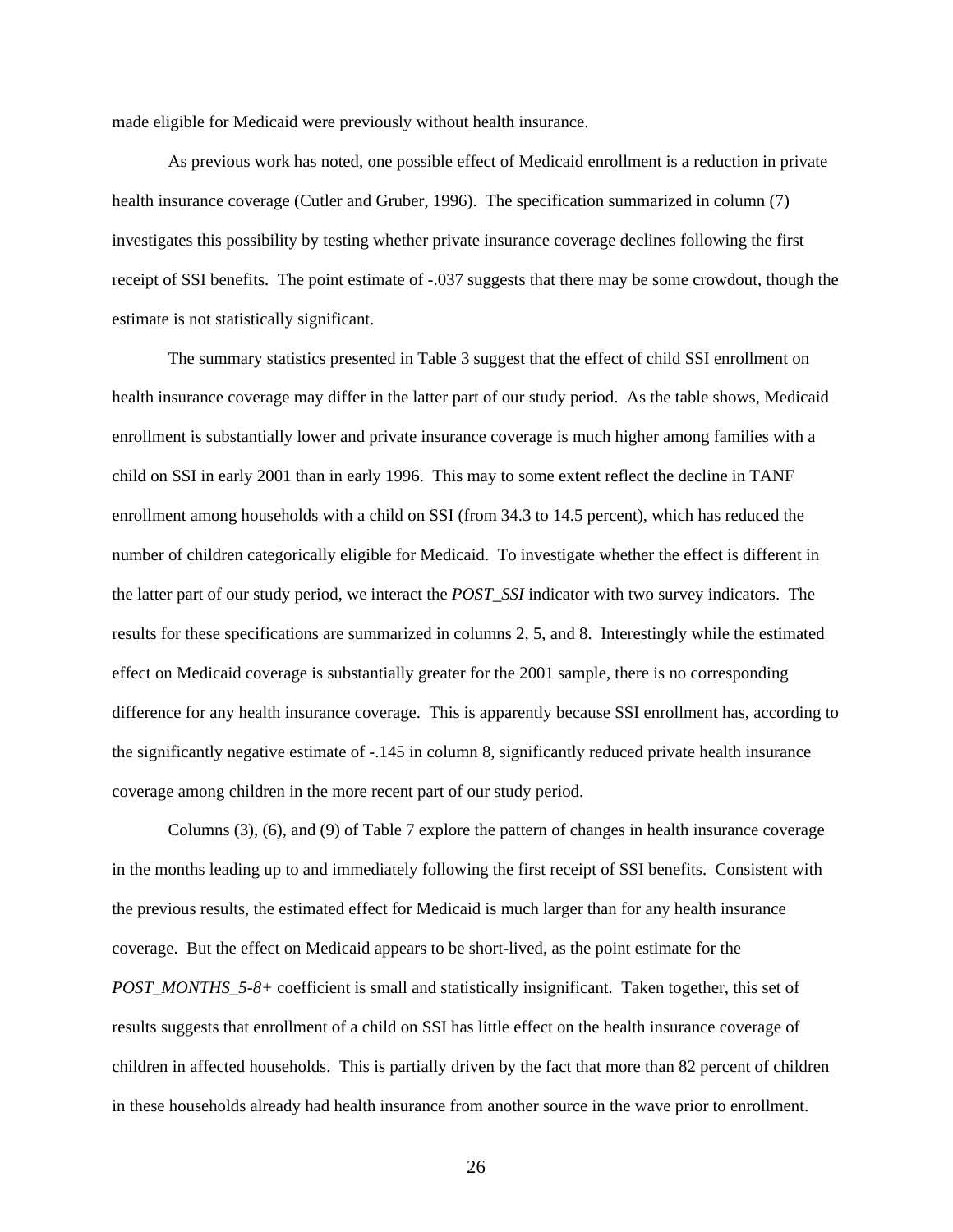#### **VI. Robustness of Findings to Alternative Analysis Samples**

The results presented so far use all 20,949 households with children in the first wave of the 1996 and 2001 versions of the SIPP to estimate the effect of child SSI enrollment. We include all households rather than only those with a child on SSI to control for macroeconomic conditions and related factors that may lead to changes over time in earnings, poverty, and health insurance coverage that are unrelated to the SSI program. One potential concern with this approach is that, even though our identification strategy primarily exploits within-household variation in SSI enrollment, our "control group" may be too broad. Trends in earnings for very high income households or for households without any disabled children may, for example, be very different from those for children who apply for and/or eventually receive SSI benefits. If this were true, it could bias our estimates.

To gauge the potential importance of this issue, in Table 8 we summarize the results from additional specifications in which we use five alternative analysis samples. The first column lists the estimates summarized above in Tables 4 through 7 for the *POST\_SSI* indicator. In column (2) we present an analogous set of results for households that ever report receiving or applying for SSI benefits.<sup>35</sup> This reduces the number of households in our sample from 20,949 to 2,715. The pattern of estimates is quite similar and suggests that SSI enrollment leads to a significant reduction in child poverty, a significant increase in Medicaid coverage, and has little effect on the extensive margin of household labor supply. The most notable difference in the estimates exists in the log(earnings) specification, with the results for the more narrowly defined sample suggesting that enrollment of a child on SSI reduces conditional earnings by approximately 11 percent. This decline is not nearly sufficient, however, to offset the increase in unearned income, with total household income estimated to increase by more than 17 percent. The estimated effect for health insurance coverage is also marginally significant for this sample, though the point estimate is just half as large as the corresponding estimate for Medicaid coverage.

In the specifications that are summarized in column (3), we include only those households that

<sup>&</sup>lt;sup>35</sup> In the first wave of the SIPP, individuals who are not receiving SSI are asked whether they have ever applied for SSI benefits. This variable is unfortunately not asked in every wave.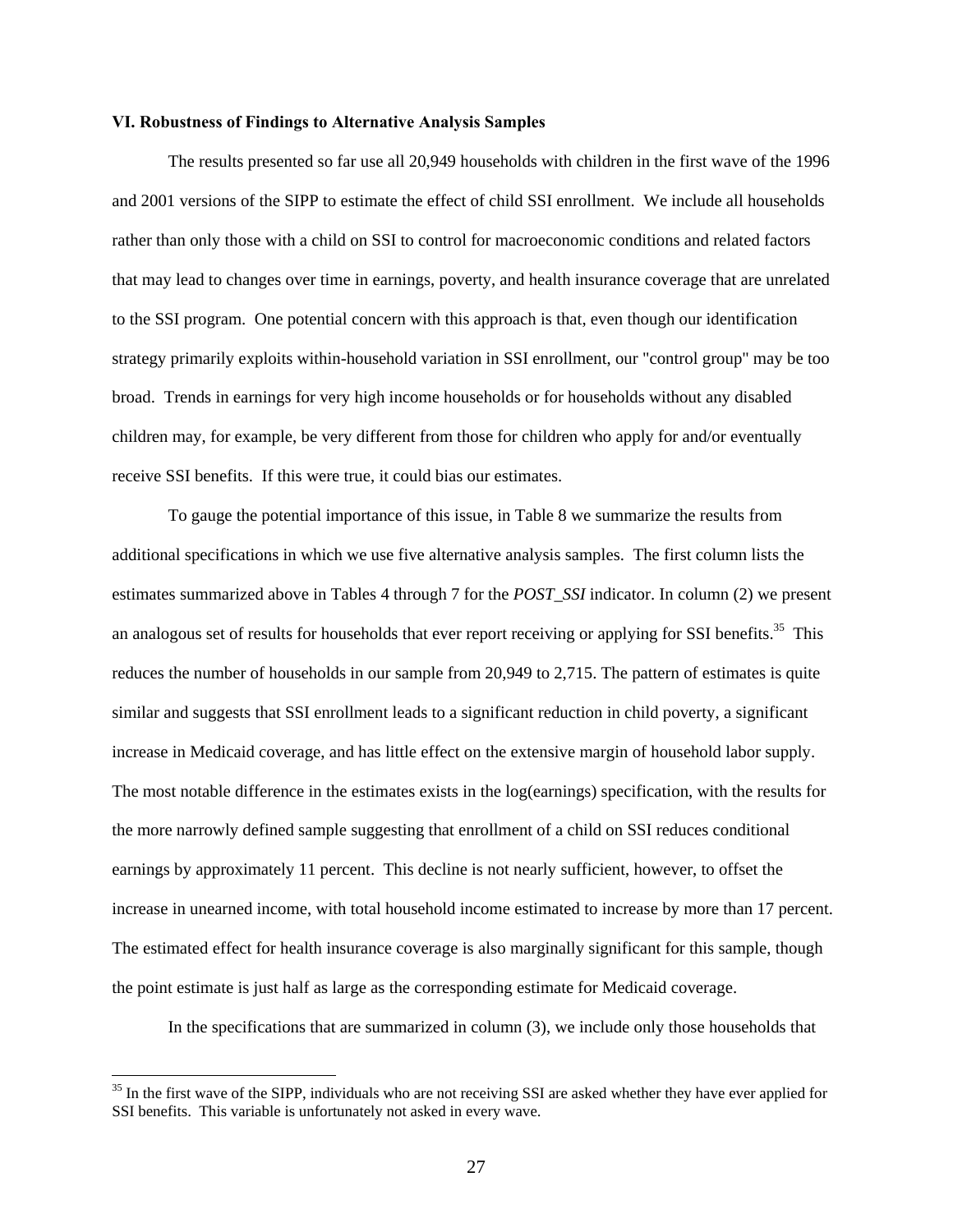report having an activity-limited child with a disability between the ages of 6 and 14.<sup>36</sup> Because some of the children on SSI are outside of this age range and because some parents may not report their children's conditions, more than half of the households with a child on SSI are not in this sample. As a result the standard errors increase in all specifications but the pattern of results is quite consistent with the previous ones. In the next column we include all households either reporting a disability in their child or who have a child enrolled in SSI during our study period. The estimates are quite similar to those in column three and suggest that enrollment of a child on SSI reduces poverty and increases Medicaid coverage but has little impact on either household earnings or the number of children without health insurance.

 The specifications summarized in the final two columns include only those households that report having a child on SSI at some point during the survey, with column 5 including those enrolled in the first wave and column 6 excluding them. The pattern of estimates is quite similar to the ones using alternative control groups in the previous four columns. In all six specifications the estimate for poverty is significantly negative and the estimated effect on Medicaid coverage is significantly positive. The estimated effect for the presence of any household earnings is small and precisely estimated, ranging from a low of -.006 to a high of .012. It therefore appears that enrollment of a child on SSI does not lead to a significant change in labor force participation. The estimates for conditional earnings are all negative and range from implying a 2 to a 13 percent decline.

 Given the similarity of the estimates across the different sets of specifications, our initial set of findings appears to be robust. The growth in SSI enrollment has substantially improved the material wellbeing of families with disabled children while having very little impact on household earnings or health insurance coverage.

## **VII. Discussion**

 $\overline{a}$ 

In this paper we have documented the growing importance of the federal SSI program as a source of cash assistance for low-income families with children. Our investigation of the impact of SSI on household outcomes suggests that this rise in child SSI participation may have played an important role in

<sup>&</sup>lt;sup>36</sup> This question is asked only during the fifth wave of the SIPP.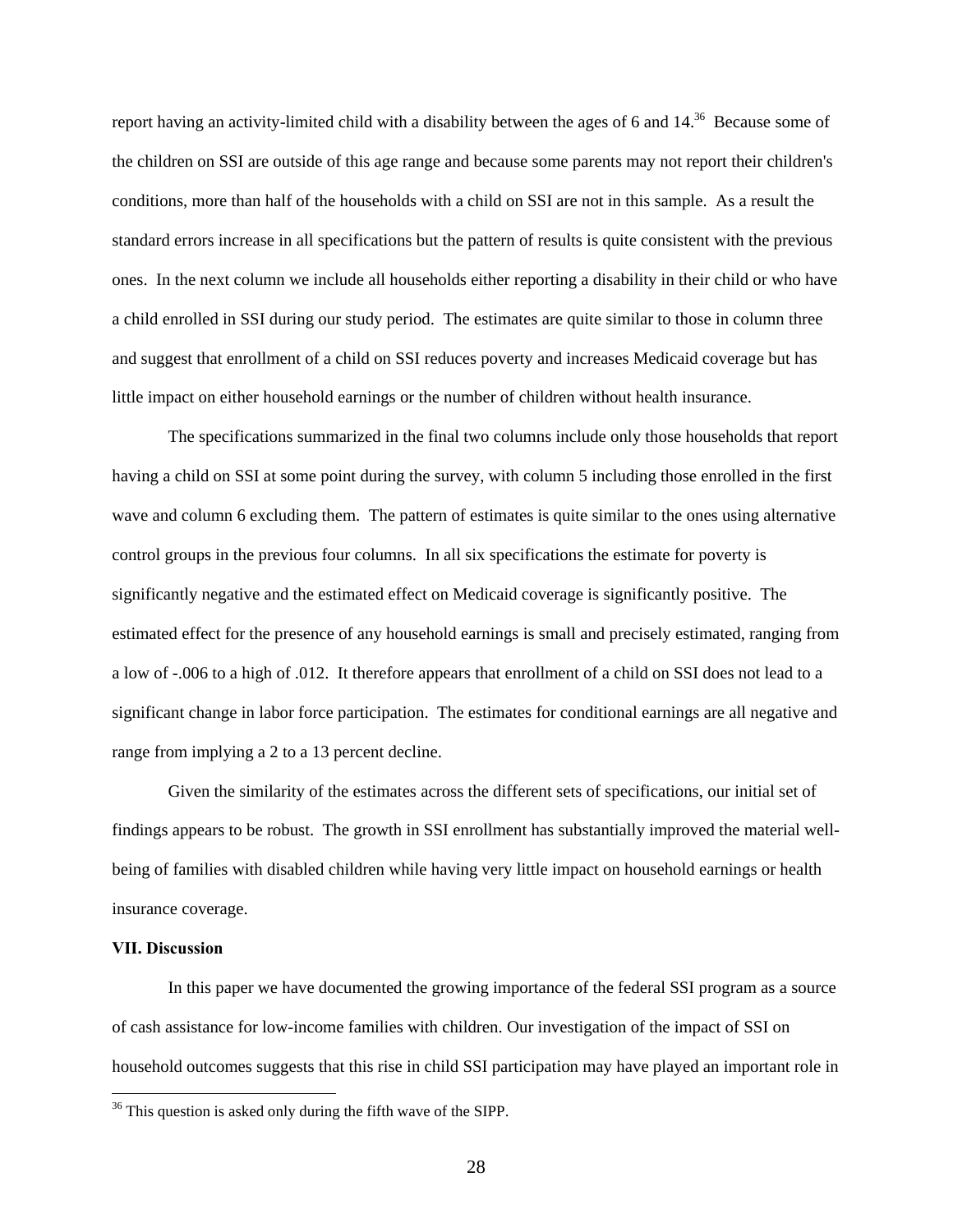maintaining the material well-being of low-income families with children since the changes to the federal AFDC/TANF program that were implemented in 1996. Our analysis of household-level SIPP data finds that child SSI participation increases total household income by an average of approximately \$316 per month, or 20 percent. This is accomplished by a substantial increase in transfer income that is only partially offset by a reduction in other transfer income and earnings. Put differently, for every 100 dollars in SSI income transferred to a family, total income increases by more than 72 dollars. Our findings suggest that enrollment of a child in the program has little impact on the extensive margin of labor supply, but the pattern of coefficients over time and across various samples suggests that there might be an offset of conditional earnings on the order of 5 to 10 percent. While we usually consider an offset of earnings to be a negative consequence of transfer programs, to the extent that parents are reducing their earnings to stay home and provide care for a disabled child, any offset of earnings might actually be considered in line with child SSI program goals.

Furthermore, the data suggest that SSI participation is targeted at families such that there is a substantial decrease in poverty. Our analysis suggests that the probability that a household lives in poverty falls by 10.8 percentage points when a child enrolls in SSI and that this reduction in poverty is driven by a reduction in severe poverty, defined as having household income of less than 50 percent of the census poverty threshold. The data suggest that for every 100 children who enroll in SSI, 22 children and 37 people are lifted out of poverty and an additional 28 people see their incomes increase to more than twice the poverty line. These results suggest that the increase in child SSI enrollment over the past 15 years has potentially played a large role in lowering child poverty rates. Aggregating these effects to the national level, our findings suggest there are approximately 160,000 fewer children in poverty than there would have been absent the increase in child SSI enrollment since 1989.

The data do not indicate a significant effect of SSI participation on health insurance coverage, though there is some evidence of a significant increase in the number of children receiving Medicaid. This set of findings has two important implications. First, though SSI participation entitles a child to Medicaid coverage, it does not appear to be an effective way to increase health insurance coverage among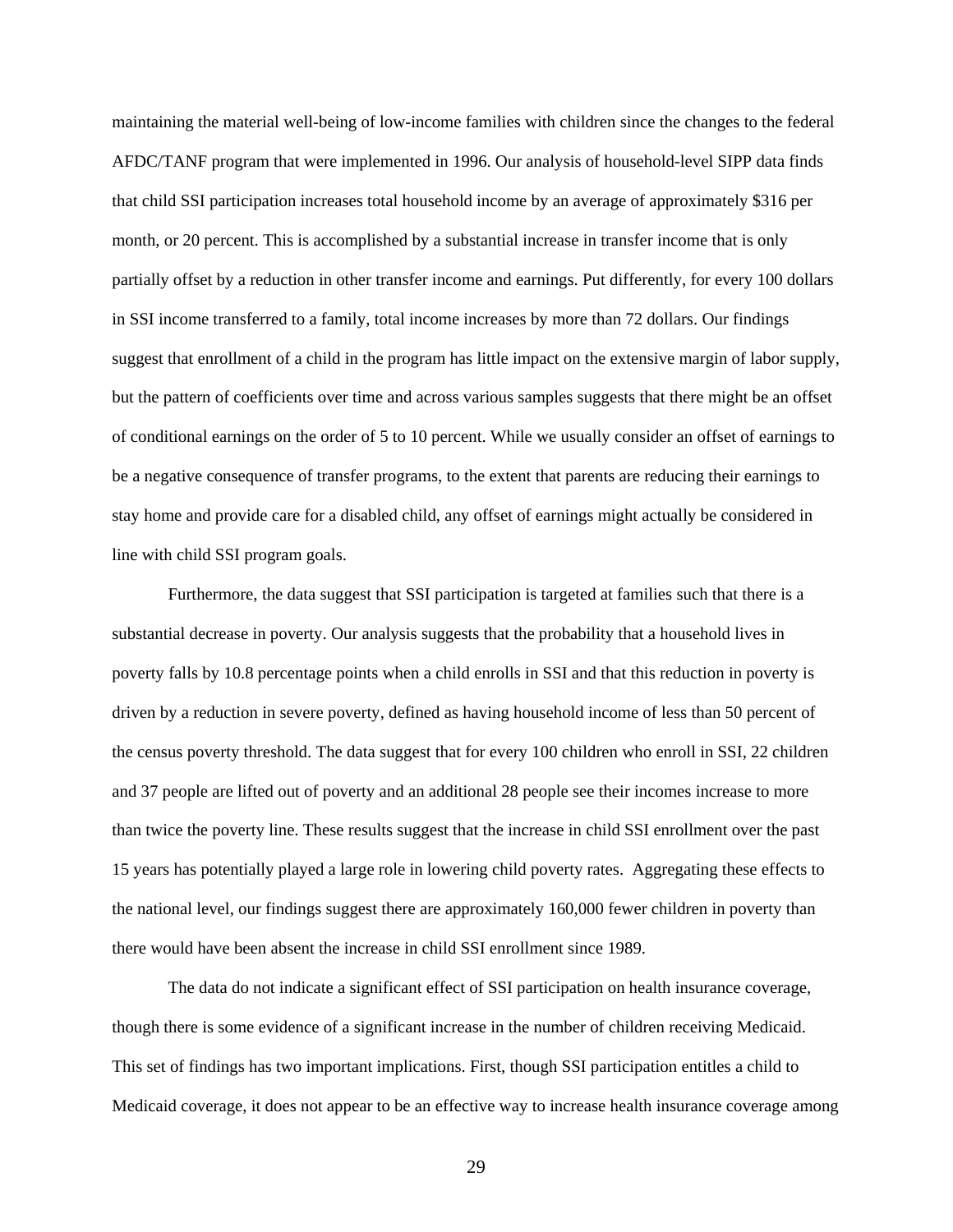low-income children. Second, the SIPP data indicate that the majority of children who enrolled in SSI were already receiving Medicaid. This suggests that the average cost of enrolling a child on SSI is much lower than the sum of cash benefits plus Medicaid expenditures would imply. Given that Medicaid expenditures for SSI recipients are substantially larger than cash benefits paid, this is an important fact.<sup>37</sup>

There are two important limitations to this paper that deserve mention. First, our empirical results shed light on the impact of child SSI enrollment for those families with children who are awarded benefits. To the extent that those whose applications are denied or those who do not apply for the program are different that the households who do enroll a child in the program, the results here will not generalize. That is, instead of representing the average treatment effect of child SSI receipt, our estimates capture the average effect on those who receive this treatment. Similarly, it is important to note that the function of SSI as an anti-poverty program is limited to households with a child having a severe health impairment.

Second, because the SIPP includes only three or four years of longitudinal data, our estimates will not capture the long run impact of child SSI receipt. Future work should investigate the long-run effects of the program, in particular because the average duration on SSI is longer than on traditional welfare. Future work should also investigate additional measures of family well-being, including how families use the additional income that they receive from the SSI program. Recent work has explored the effect of changes in income resulting from welfare reform and changes in tax policy on measures of well-being such as consumption and educational attainment (Meyer and Sullivan, 2004; Dahl and Lochner, 2005). There has been very little work of this type for SSI despite the growing importance of this program.

Current trends suggest that the significance of the SSI program for disadvantaged children will continue to grow while the receipt of TANF benefits declines, with the number of children on TANF falling by 13.1percent from 2000 to 2004 while SSI receipt among children increased by 17.3 percent during the same period. Thus more work to understand the effects of the Supplemental Security Income program and its interaction with other government programs is clearly warranted.

 $37$  Total Medicaid spending for SSI recipients was greater than \$150 billion in 2003. Thus average Medicaid spending for individuals on SSI is approximately four times greater than average cash benefits.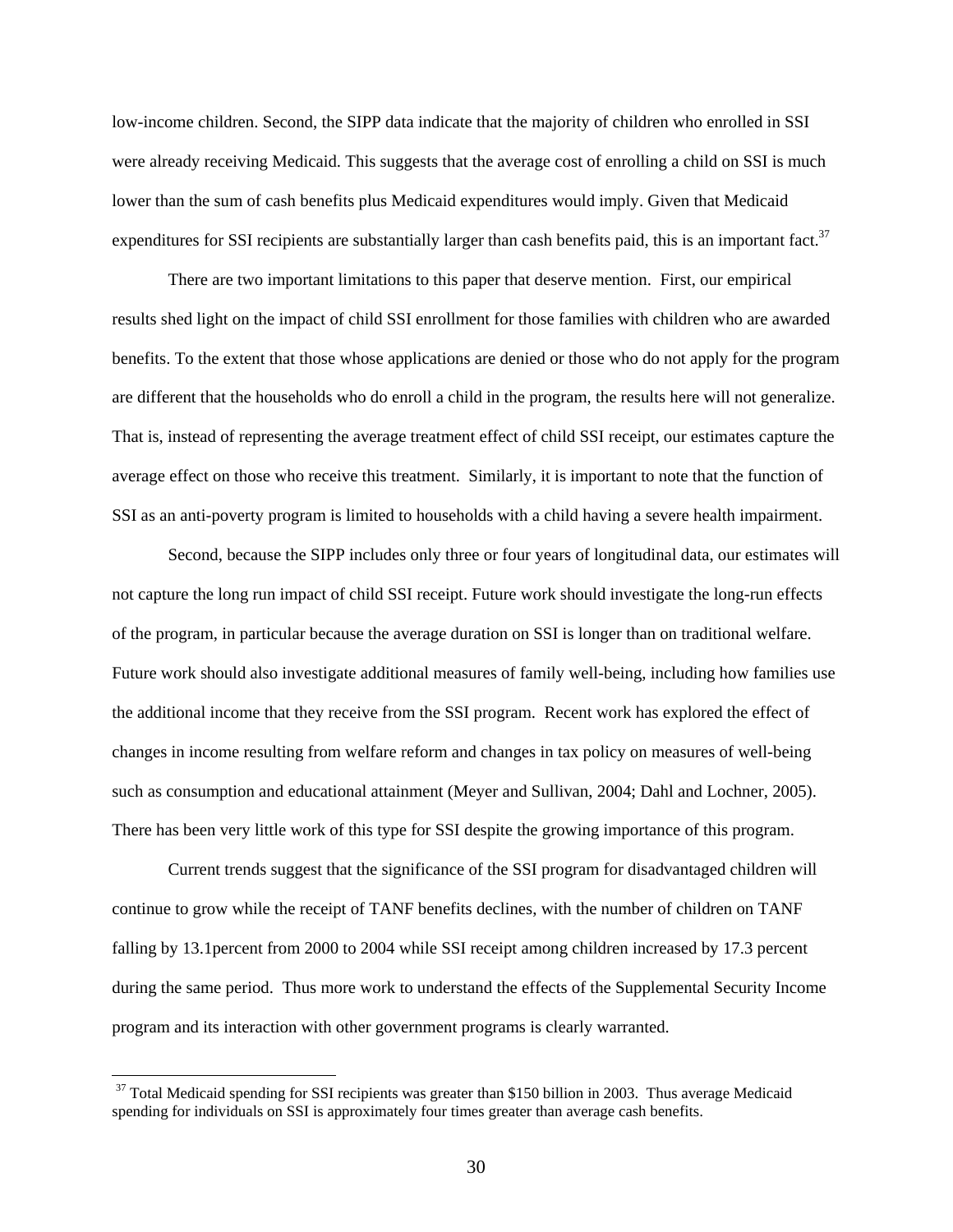#### **References**

- Bound, John, Sherrie Kossoudji, and Gema Ricart-Moes. 1998. "The Ending of General Assistance and SSI Disability Growth in Michigan." In *Growth in Disability Benefits: Explanations and Policy Implications*, ed. Kalman Rupp and David Stapleton, 223-248. Kalamazoo, MI: W.E. Upjohn Institute for Employment Research.
- Currie, Janet and Duncan Thomas. 1995. "Medical Care for Children: Public Insurance, Private Insurance, and Racial Differences in Utilization." *The Journal of Human Resources* 30(1): 135- 162.
- Cutler, David and Jonathan Gruber. 1996. "Does Public Insurance Crowd out Private Insurance?" *Quarterly Journal of Economics* 111(2): 391-430.
- Dahl, Gordon and Lance Lochner. 2005. "The Effect of Family Income on Child Achievement: Evidence from the Earned Income Tax Credit." University of Rochester mimeo.
- Daly, Mary and Richard Burkhauser. 2003. "The Supplemental Security Income Program." In *Means-Tested Transfer Programs in the United States,* ed. Robert A. Moffitt, 79-139 Chicago: The University Press.
- Duggan, Mark. 2004. "Does Contracting Out Increase the Efficiency of Government Programs? Evidence from Medicaid HMOs." *Journal of Public Economics* (December): 2549-2572.
- Garrett, Bowen, and Sherry Glied. 2000. "Does state AFDC generosity affect child SSI participation?" *Journal of Policy Analysis and Management* 19(2): 275-95.
- Ham, John and Lara Shore-Shepard. 2005. "The Effect of Medicaid Expansions for Low-Income Children on Medicaid Participation and Private Insurance Coverage: Evidence from the SIPP." *Journal of Public Economics* 89(1): 57-83.
- Heckman, James, Justin Tobias, and Edward Vytlacil. 2001. "Four Parameters of Interest in the Evaluation of Social Programs." *Southern Economic Journal* 68(2): 211-223.
- Karoly, Lynn A., Jacob Alex Klerman and Jeannette A. Rogowski, "Effects of the 1996 Welfare Reform Changes on the SSI Program," in Rebecca M. Blank and Ron Haskins, eds., *The New World of Welfare*, Washington, D.C.: Brookings Institution Press, 2001, pp. 482-499.
- Kubik, Jeffrey. 1999. "Incentives for the identification and treatment of children with disabilities: The Supplemental Security Income program." *Journal of Public Economics* 73(2): 187-215.
- Kubik, Jeffrey. 2003. "Fiscal Federalism and Welfare Policy: The Role of States in the Growth of Child SSI." *National Tax Journal* 56(1): 61-79.
- Meyer, Bruce and James Sullivan. 2004. "The effects of welfare and tax reform: the material well-being of single mothers in the 1980s and 1990s." *Journal of Public Economics* 88(7-8): 1387-1420.
- National Academy of Social Insurance. 1995. *Restructuring the SSI Disability Program for Children and Adolescents.* Report from the Committee on Childhood Disability to the Disability Policy Panel of the NASI.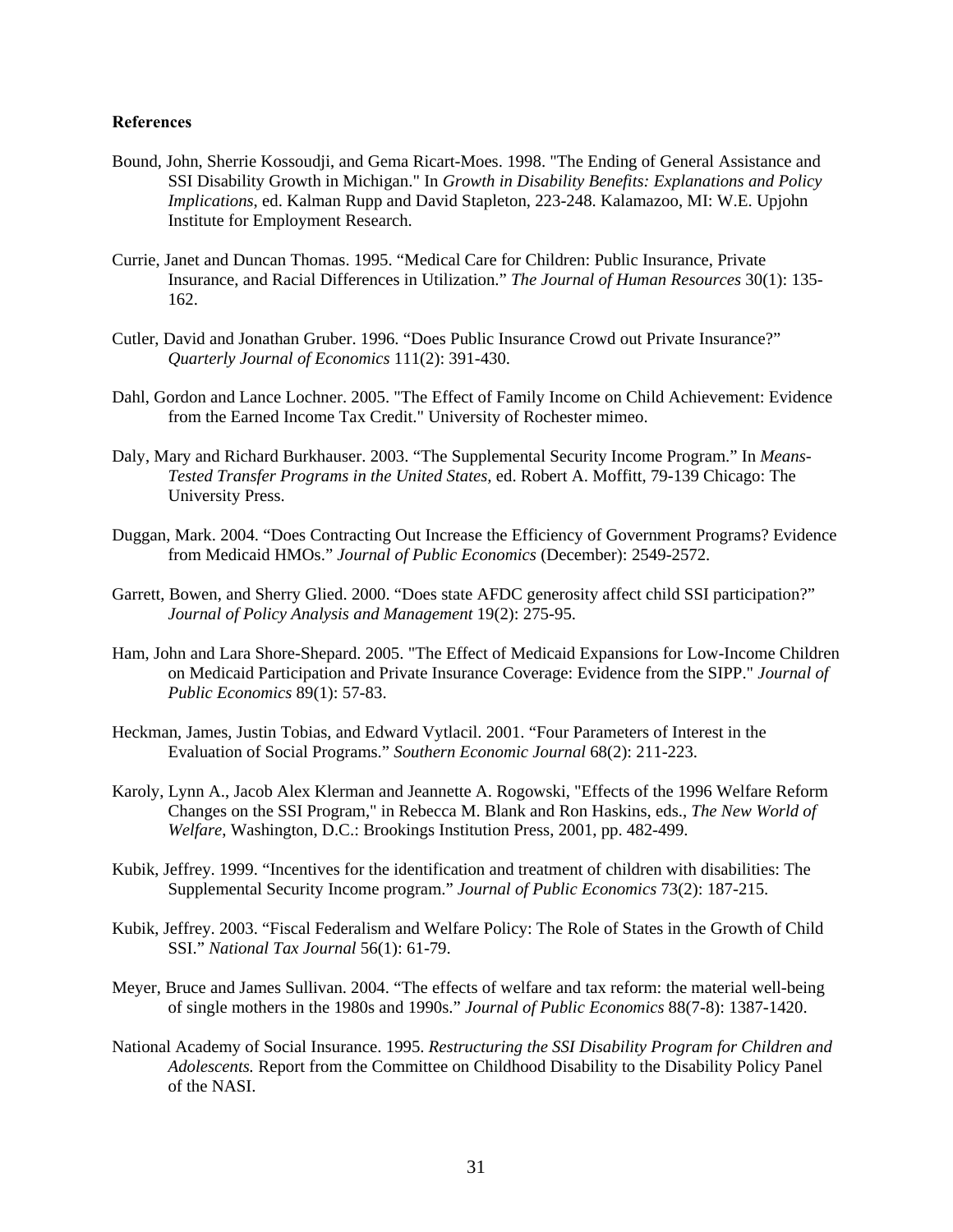- Neumark, David, and Elizabeth Powers. 2004. "The Effect of the SSI Program on Labor Supply: Improved Evidence from Social Security Administrative Files." *Social Security Bulletin* 65(3): 45-60.
- Neumark, David, and Elizabeth Powers. 2000. "Welfare for the Elderly: The Effects of SSI on Pre-Retirement Labor Supply," *Journal of Public Economics:* 51-80.
- Neumark, David, and Elizabeth Powers. 1998. "The Effect of Means-Tested Income Support for the Elderly on Pre-Retirement Saving: Evidence from the SSI Program in the U.S.," *Journal of Public Economics*: 181-206.
- Powers, Elizabeth. 2003. "Children's Health and Maternal Work Activity: Estimates under Alternative Disability." *Journal of Human Resources* 38(3): 522-556.
- Schmidt, Lucie and Purvi Sevak. 2004. "AFDC, SSI, and Welfare Reform Aggressiveness: Caseload Reductions vs. Caseload Shifting." *Journal of Human Resources* 39(3): 792-812*.*
- Shore-Sheppard, Lara. 2005. "Stemming the Tide? The Effect of Expanding Medicaid Eligibility on Health Insurance." *NBER Working Paper 11091*.
- U.S. House of Representatives, Committee on Ways and Means. various years. *Overview of Entitlement Programs.* Washington, D.C.: U.S. Government Printing Office.
- U.S. Social Security Administration. 2002. *SSI Annual Statistical Report*. http://www.ssa.gov/policy/docs/statcomps/ssi\_asr/2002
- U.S. Social Security Administration, various years. *Annual Statistical Supplement.* Washington, D.C.: SSA, Office of Research, Evaluation, and Statistics.
- U.S. Social Security Administration, various years *Children Receiving Supplemental Security Income*, Washington, D.C.: SSA, Office of Research, Evaluation, and Statistics.
- U.S. Social Security Administration, various years *State Assistance Programs for Supplemental Security Income Recipients*, Washington, D.C.: SSA, Office of Research, Evaluation, and Statistics.
- U.S. Social Security Administration, various years *Supplemental Security Income Recipients by State and Country*, Washington, D.C.: SSA, Office of Research, Evaluation, and Statistics.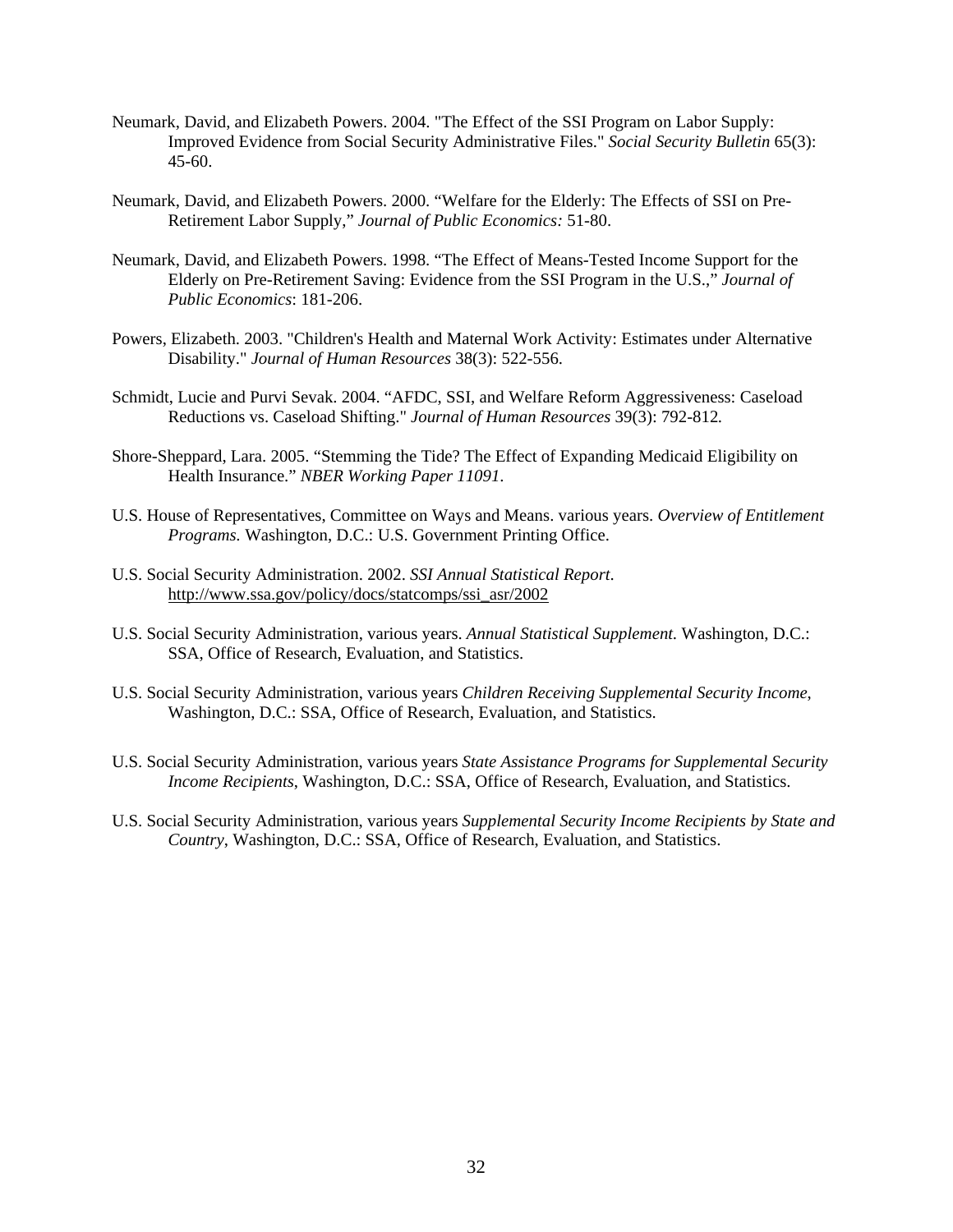

**Figure 1: Percentage of Children Ages 0-17 Enrolled in SSI: 1985-2005**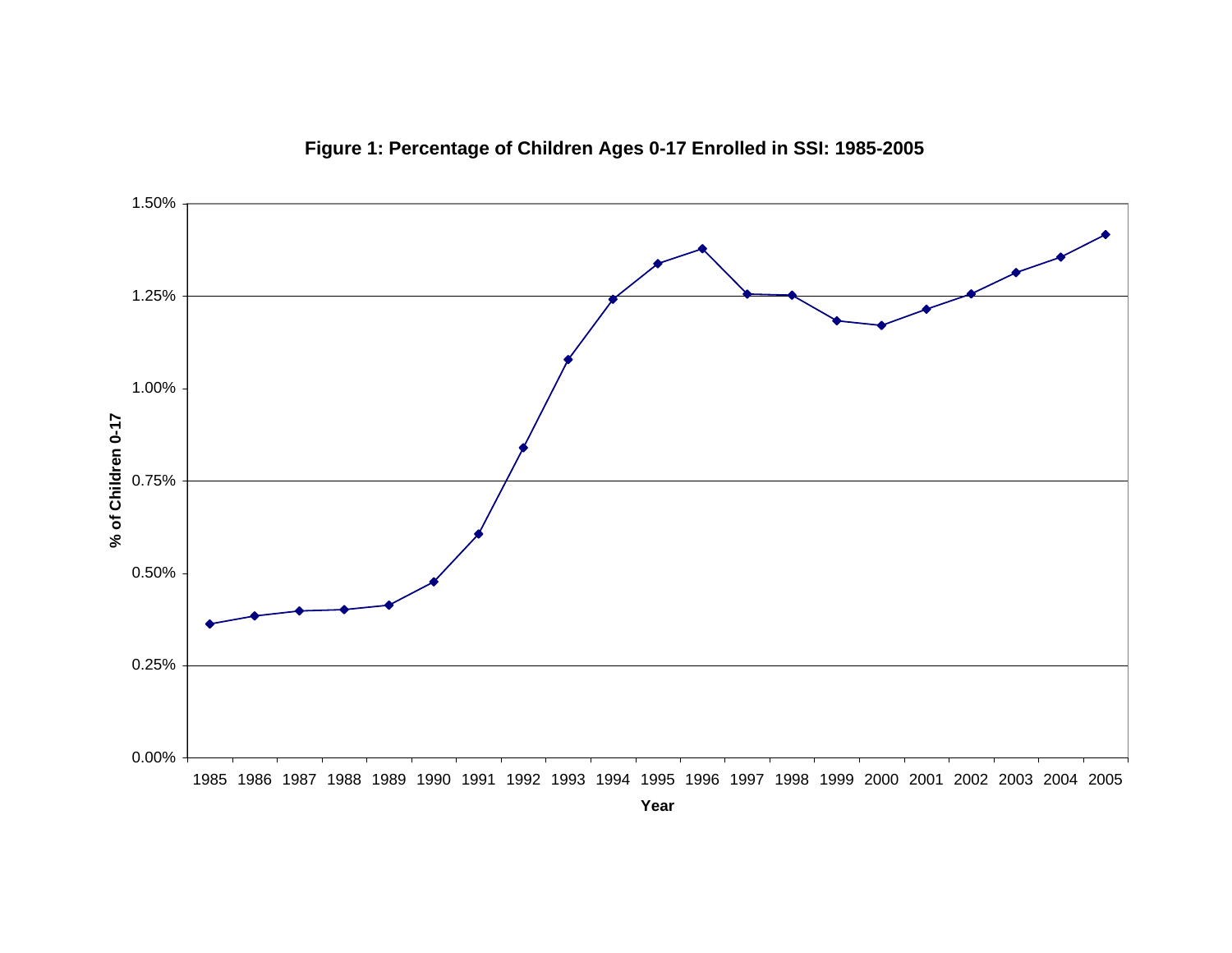

# **Figure 2: Percentage of Children Applying for or Awarded SSI 1985-2004**

**Year**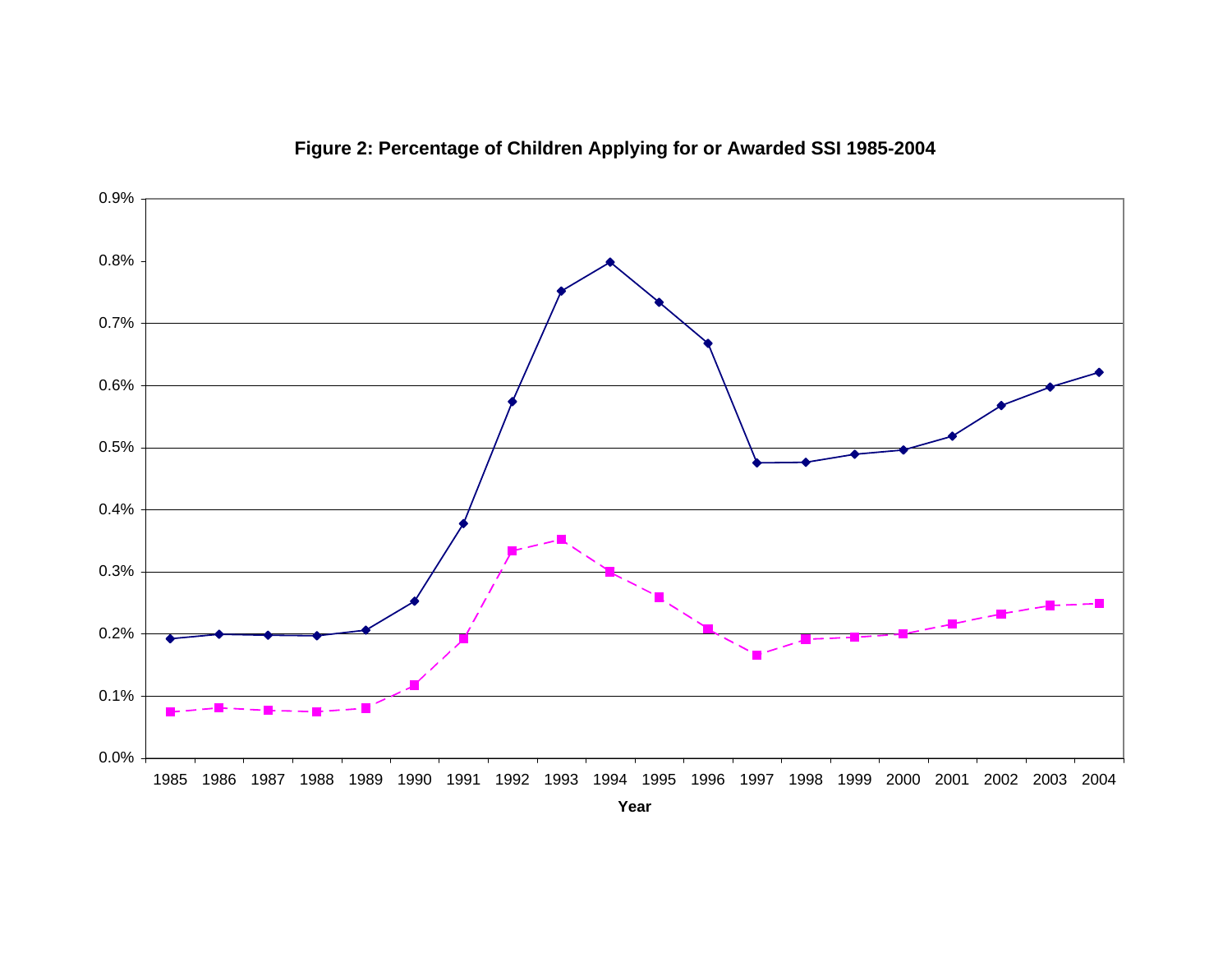| Household-level Variables            | 1990    | 1993    | 1996    | 2001    | 2004    |
|--------------------------------------|---------|---------|---------|---------|---------|
| % Households with Any SSI            | 2.5%    | 3.4%    | 4.4%    | 4.4%    | 5.4%    |
| % Households with any AFDC / TANF    | 8.6%    | 11.2%   | 9.2%    | 3.9%    | 4.1%    |
| % Children with any SSI              | 2.8%    | 4.3%    | 5.1%    | 4.7%    | $6.0\%$ |
| % Children with Any AFDC / TANF      | 10.3%   | 14.0%   | 11.4%   | 4.8%    | 4.9%    |
| Avg SSI Benefit   Any SSI = 1        | \$1,939 | \$2,085 | \$2,268 | \$2,273 | \$2,342 |
| Avg AFDC / TANF Ben   Any $A/T = 1$  | \$2,127 | \$1.978 | \$1,680 | \$1,249 | \$1,178 |
| Ratio of SSI to AFDC / TANF dollars  | 0.23    | 0.33    | 0.66    | 2.06    | 2.60    |
| $\#$ Households with Children $< 18$ | 8523    | 7530    | 13918   | 12913   | 15541   |

**Table 1: SIPP Data on Receipt of SSI and AFDC/TANF in Households with Children: 1990-2004**

Data includes information from the first wave of the Survey of Income and Program Participation in each year for households with one or more children under the age of 17. All expenditure amounts are inflationadjusted to 2003 dollars using the CPI-U. Statistics are calculated using either the household or person weights in each year.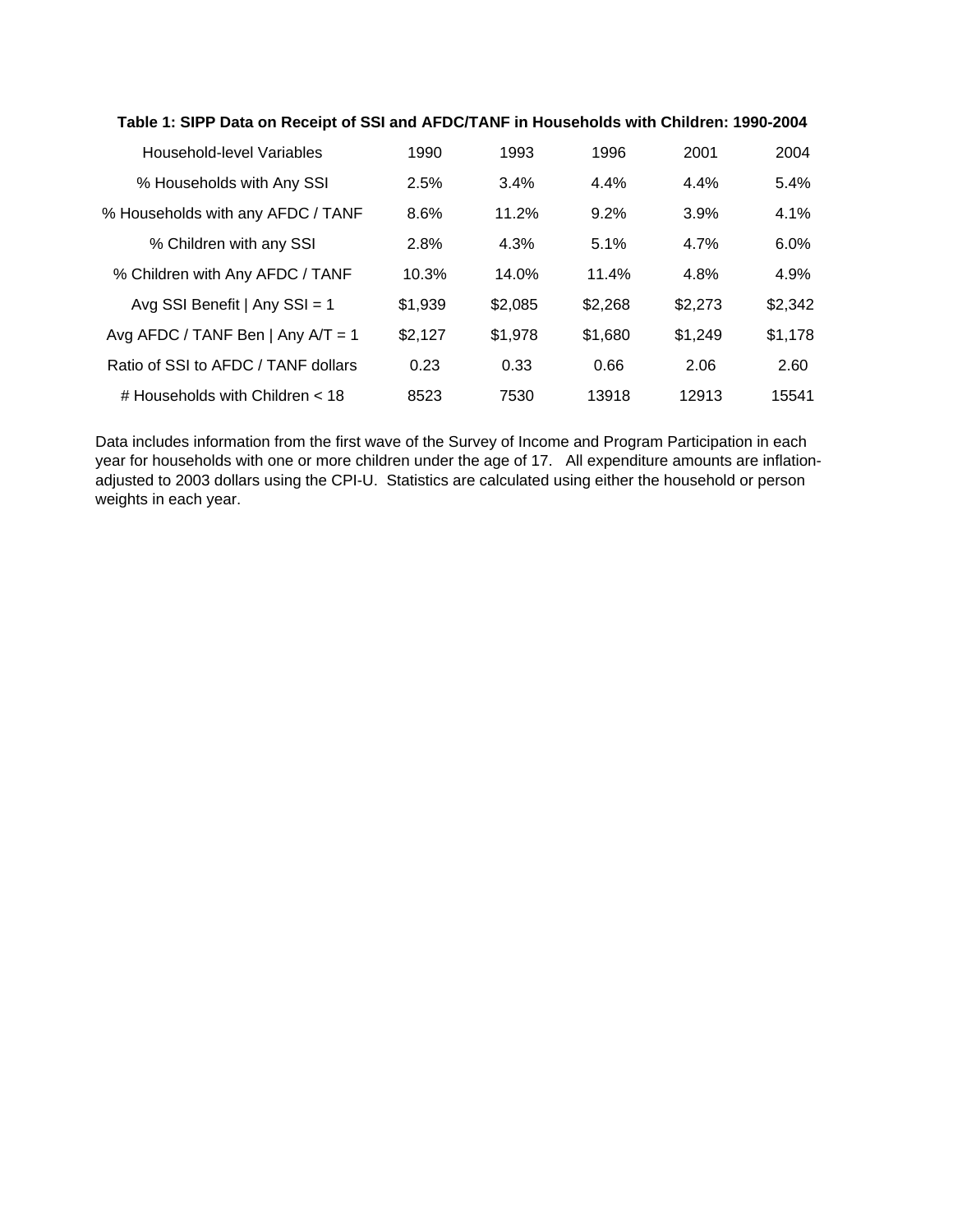|                                        | (1)             | (2)                    | (3)                    | (4)               |
|----------------------------------------|-----------------|------------------------|------------------------|-------------------|
|                                        | Mean            | Child SSI              | <b>Adult SSI</b>       | AFDC / TANF       |
| Number of Children 0-17                | 1.92            | $0.0042***$            | 0.0015                 | $0.0102***$       |
|                                        | (1.02)          | (.0007)                | (.0010)                | (.0013)           |
| Number of Boys 0-17                    | 0.98            | $0.0013*$              | $-0.0006$              | 0.0003            |
|                                        | (0.87)          | (.0007)                | (.0010)                | (.0014)           |
| Mom Only Present                       | 0.239           | $0.0080***$            | $0.0093***$            | $0.0799***$       |
|                                        | (.422)          | (.0015)                | (.0018)                | (.0058)           |
| Dad Only Present                       | 0.034           | $0.0054*$              | $0.0102***$            | $0.0273***$       |
|                                        | (.177)          | (.0030)                | (.0028)                | (.0046)           |
| <b>Neither Mom nor Dad Present</b>     | 0.038           | $0.0072***$            | $0.0253***$            | $0.0641***$       |
|                                        | (.179)          | (.0023)                | (.0033)                | (.0064)           |
| Less than High School Graduate         | 0.102           | $0.0095***$            | $0.0222***$            | $0.0462***$       |
|                                        | (.302)          | (.0019)                | (.0034)                | (.0048)           |
| Some College                           | 0.319           | $-0.0036***$           | $-0.0104***$           | $-0.0159***$      |
|                                        | (.466)          | (.0009)                | (.0015)                | (.0024)           |
| College Graduate                       | 0.289           | $-0.0088***$           | $-0.0160***$           | $-0.0457***$      |
|                                        | (.453)          | (.0014)                | (.0013)                | (.0039)           |
| AFDC / TANF Ben in hundreds of \$      | 5.172           | $-0014***$             | $-0.0006$              | .0050***          |
|                                        | (2.328)         | (.0004)                | (.0009)                | (.0009)           |
| State SSI Supplement for Kids          | 0.368<br>(.482) | $0.0035***$<br>(.0014) |                        | 0.0040<br>(.0068) |
| <b>State SSI Supplement for Adults</b> | 0.453<br>(.498) |                        | $0.0073***$<br>(.0029) |                   |
| Black                                  | 0.156           | $0.0075***$            | $0.0159***$            | $0.0288***$       |
|                                        | (.362)          | (.0009)                | (.0024)                | (.0034)           |
| Hispanic                               | 0.122           | $-0.0012$              | 0.0005                 | 0.0050            |
|                                        | (.326)          | (.0020)                | (.0038)                | (.0068)           |
| Year = $1993$                          | 0.241           | 0.0019                 | 0.0019                 | 0.0028            |
|                                        | (.427)          | (.0016)                | (.0028)                | (.0030)           |
| Year = $1996$                          | 0.245           | $0.0060***$            | $0.0103***$            | 0.0011            |
|                                        | (.429)          | $-0.0021$              | (.0027)                | (.0039)           |
| Year = $2001$                          | 0.251           | $0.0052***$            | $0.0111***$            | $-0.0270***$      |
|                                        | (.433)          | (.0021)                | (.0035)                | (.0034)           |
| Sample size                            | 42,170          | 41,355                 | 41,355                 | 41,355            |
| Mean of Dep Var                        |                 | 0.0156                 | 0.0258                 | 0.0849            |
| Pseudo R-squared                       |                 | 0.1141                 | 0.0985                 | 0.3167            |

#### **Table 2: Determinants of SSI & AFDC / TANF Receipt among Families with Children**

Sample consists of all 42,170 households from wave one of the 1992, 1993, 1996, and 2001 versions of the SIPP with one or more children under the age of 18. Column (1) reports the mean and standard deviation for each of the explanatory variables. Columns (2), (3), and (4) report the coefficient estimates from a probit specification characterizing the probability of receipt of child SSI, adult SSI, and AFDC/TANF benefits, respectively. The numbers reported represent marginal effects. Standard errors adjusted for clustering by state are included in parentheses. All specifications are weighted by the household weight in wave one of the SIPP. Approximately 2 percent of observations are not included in the specifications because the state of residence variable is missing.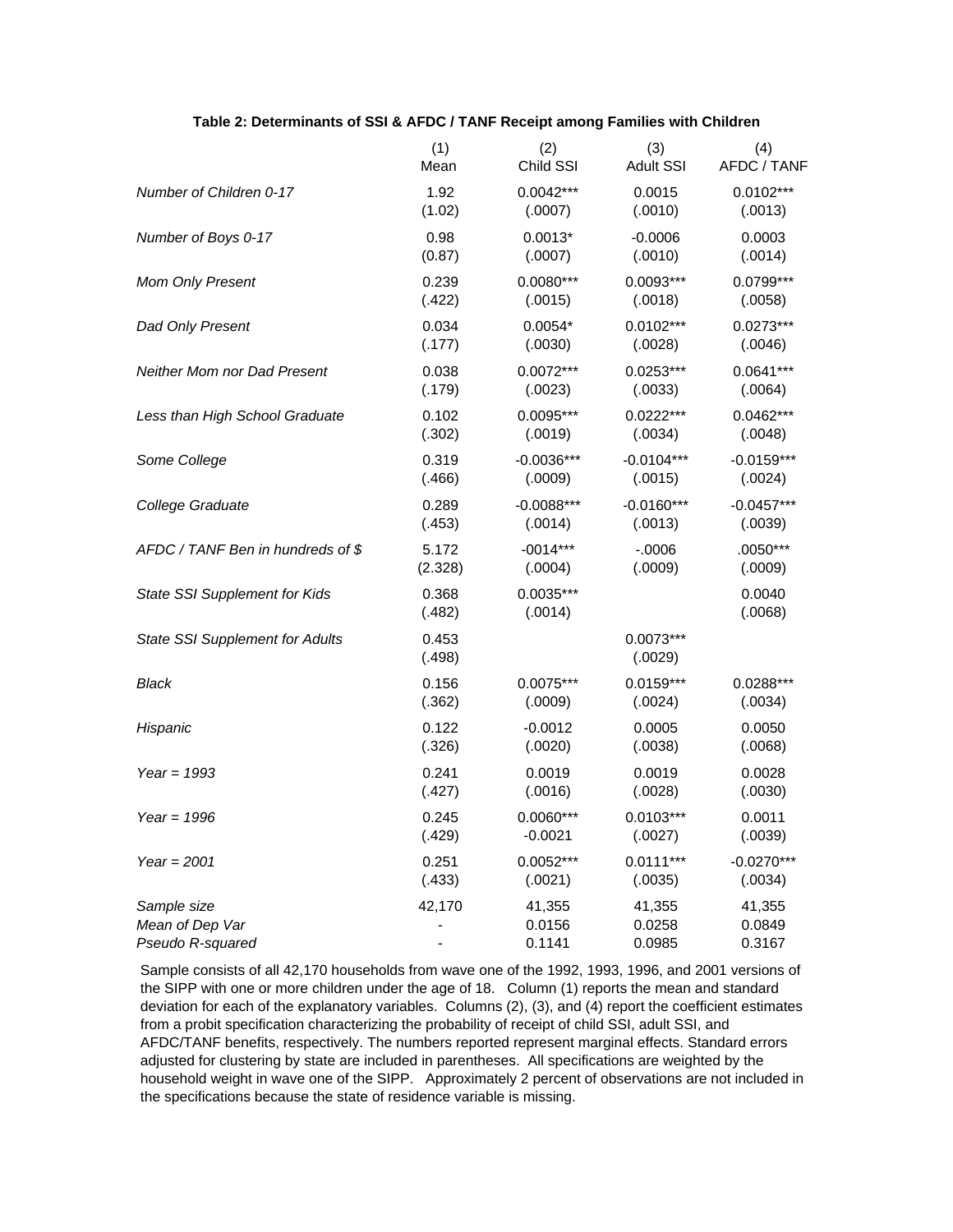## **Table 3: Households with Children and with AFDC/TANF, SSI Child, and/or SSI Adult Benefits**

|                                |                  | 1996 SIPP Wave 1 |             |                  | 2001 SIPP Wave 1 |             |  |  |  |
|--------------------------------|------------------|------------------|-------------|------------------|------------------|-------------|--|--|--|
|                                | <b>SSI Child</b> | <b>SSI Adult</b> | <b>AFDC</b> | <b>SSI Child</b> | <b>SSI Adult</b> | <b>TANF</b> |  |  |  |
| # Households                   | 299              | 458              | 1453        | 252              | 435              | 546         |  |  |  |
| Weighted % of Households       | 1.9%             | 2.9%             | 9.2%        | 1.8%             | 3.1%             | 3.9%        |  |  |  |
| Avg # Kids $0-17$              | 2.58             | 2.06             | 2.38        | 2.25             | 1.97             | 2.40        |  |  |  |
| Avg # Adults 18-64             | 1.77             | 2.33             | 1.75        | 1.85             | 2.33             | 1.71        |  |  |  |
| Avg # Adults 65+               | 0.07             | 0.28             | 0.05        | 0.07             | 0.22             | 0.07        |  |  |  |
| % with Both Parents            | 37.1%            | 42.5%            | 22.3%       | 34.8%            | 38.6%            | 20.1%       |  |  |  |
| % with Mom Only                | 50.7%            | 38.1%            | 66.0%       | 48.8%            | 42.1%            | 65.2%       |  |  |  |
| % with Dad Only                | 2.1%             | 6.0%             | 2.1%        | 5.2%             | 2.5%             | 2.6%        |  |  |  |
| % with Neither                 | 10.1%            | 13.4%            | 9.5%        | 11.2%            | 16.8%            | 12.1%       |  |  |  |
| Avg H-Hold Earnings            | \$4,735          | \$6,821          | \$3,707     | \$6,266          | \$7,419          | \$3,364     |  |  |  |
| Avg Total H-Hold Income        | \$9,072          | \$11,508         | \$6,611     | \$10,654         | \$12,023         | \$5,938     |  |  |  |
| % with Any SSI Kid             | 100.0%           | 14.3%            | 7.0%        | 100.0%           | 17.3%            | 6.9%        |  |  |  |
| % with Any SSI Adult           | 22.3%            | 100.0%           | 10.7%       | 29.5%            | 100.0%           | 17.3%       |  |  |  |
| % with Any AFDC/TANF           | 34.3%            | 33.6%            | 100.0%      | 14.5%            | 21.4%            | 100.0%      |  |  |  |
| % with Any Food Stamp          | 47.1%            | 52.1%            | 88.4%       | 31.0%            | 45.3%            | 82.4%       |  |  |  |
| Avg SSI Income                 | \$2,689          | \$2,365          | \$384       | \$2,735          | \$2,438          | \$540       |  |  |  |
| Avg AFDC / TANF Income         | \$526            | \$499            | \$1,680     | \$141            | \$237            | \$1,249     |  |  |  |
| Avg Food Stamp Income          | \$444            | \$477            | \$1,017     | \$241            | \$342            | \$804       |  |  |  |
| Avg Social Security - Adult    | \$399            | \$864            | \$245       | \$473            | \$801            | \$287       |  |  |  |
| Avg Social Security - Kid      | \$187            | \$180            | \$67        | \$249            | \$158            | \$64        |  |  |  |
| All Other Income               | \$536            | \$779            | \$528       | \$790            | \$970            | \$434       |  |  |  |
| Poverty Ratio 0-49%            | 6.0%             | 8.2%             | 33.9%       | 7.1%             | 9.1%             | 34.0%       |  |  |  |
| Poverty Ratio 50-99%           | 34.4%            | 32.6%            | 34.3%       | 21.5%            | 27.5%            | 34.1%       |  |  |  |
| % Kids with Medicaid           | 87.1%            | 62.9%            | 87.8%       | 68.6%            | 64.1%            | 84.8%       |  |  |  |
| % Kids with Private Health Ins | 22.4%            | 27.9%            | 13.4%       | 35.7%            | 35.7%            | 21.3%       |  |  |  |
| % Kids with any Health Ins     | 94.2%            | 83.6%            | 93.0%       | 86.6%            | 84.4%            | 89.7%       |  |  |  |

Table summarizes information for households with one or more children under the age of 18 in the first wave of the 1996 and 2001 Survey of Income and Program Participation and with income from either the SSI or AFDC/TANF programs. SSI Child and SSI Adult columns summarize information for households with one or more children (0-17) and with one or more adults (18+), respectively, receiving SSI benefits. The AFDC and TANF columns summarize information for households with some AFDC or TANF income in 1996 or 2001. Dollar figures are adjusted to 2003 dollars using the CPI-U. Household data is weighted using the SIPP household weights to account for non-random sampling.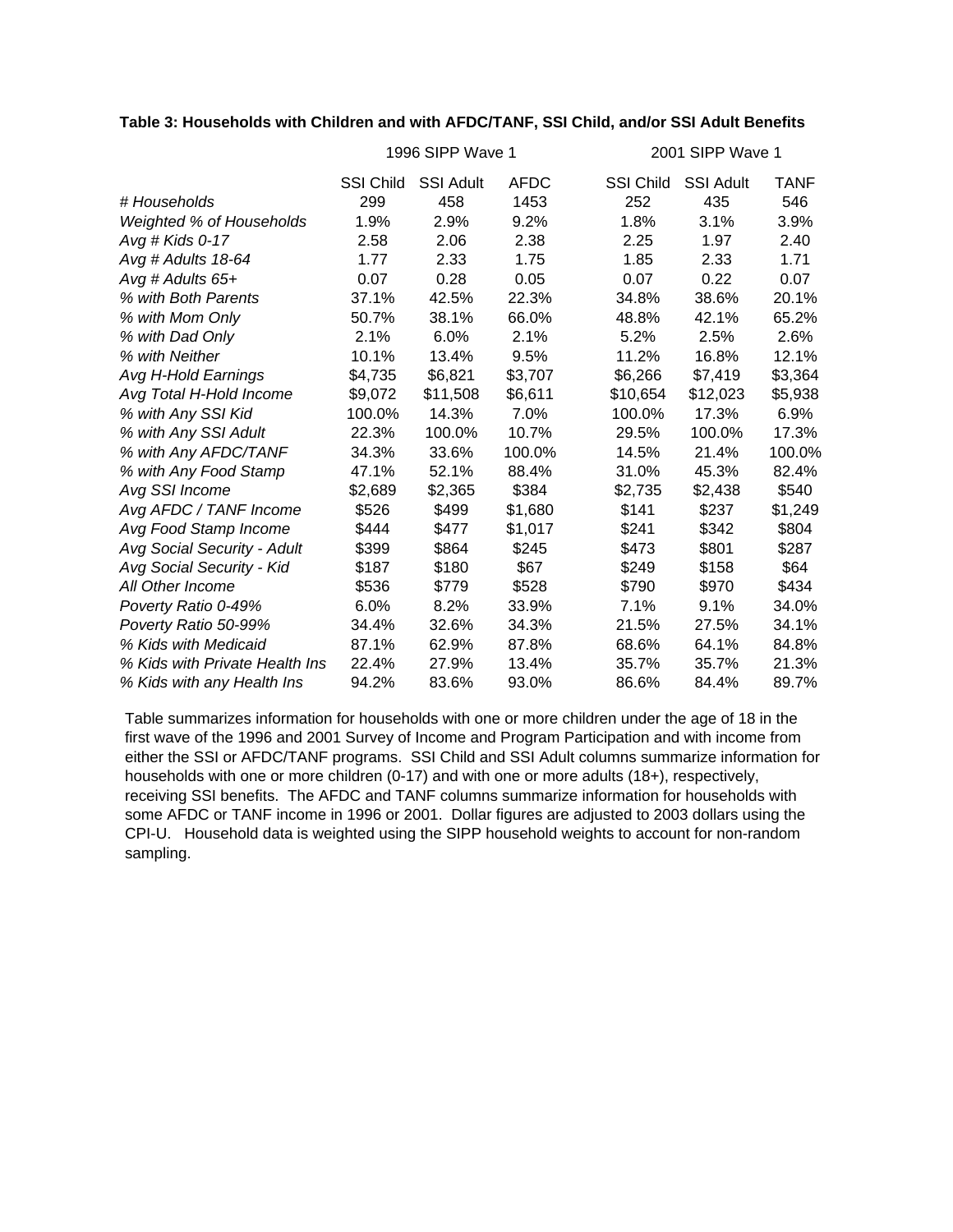|                                     | <b>Total Household SSI</b> |                   | <b>Total Welfare</b><br>Income |                   | Any Welfare Income  |                      | <b>Total Food Stamps</b><br>plus WIC |                   | Any Food Stamps<br>or WIC |                     | <b>Total Unearned</b><br>Income |                     |
|-------------------------------------|----------------------------|-------------------|--------------------------------|-------------------|---------------------|----------------------|--------------------------------------|-------------------|---------------------------|---------------------|---------------------------------|---------------------|
|                                     | (1)                        | (2)               | (3)                            | (4)               | (5)                 | (6)                  | (7)                                  | (8)               | (9)                       | (10)                | (11)                            | (12)                |
| <b>POST SSI</b>                     | 1747***<br>(91)            |                   | $-134***$<br>(47)              |                   | $-084***$<br>(.019) |                      | $-81***$<br>(28)                     |                   | $-0.025$<br>(.021)        |                     | 1650***<br>(162)                |                     |
| PRE MONTHS 5-8                      |                            | 175**<br>(73)     |                                | $-54$<br>(34)     |                     | $-0.018$<br>(.020)   |                                      | 6<br>(36)         |                           | $0.047*$<br>(.025)  |                                 | 196<br>(210)        |
| PRE MONTHS 1-4                      |                            | 226***<br>(64)    |                                | $-112**$<br>(52)  |                     | $-0.048**$<br>(.023) |                                      | $-22$<br>(38)     |                           | $.059**$<br>(.029)  |                                 | 580***<br>(201)     |
| <b>FIRST WAVE WITH</b><br>CHILD SSI |                            | 2314***<br>(116)  |                                | $-112**$<br>(52)  |                     | $-0.056**$<br>(.023) |                                      | $-59$<br>(39)     |                           | 0.038<br>(.029)     |                                 | 2334***<br>(231)    |
| POST MONTHS 1-4                     |                            | 2096***<br>(122)  |                                | $-117*$<br>(70)   |                     | $-0.064**$<br>(.025) |                                      | $-81**$<br>(39)   |                           | 0.019<br>(.030)     |                                 | 2135***<br>(233)    |
| POST MONTHS 5-8+                    |                            | 1556***<br>(107)  |                                | $-241***$<br>(73) |                     | $-.141***$<br>(.025) |                                      | $-102***$<br>(38) |                           | $-0.016$<br>(.030)  |                                 | 1582***<br>(226)    |
| R-Squared<br>Mean, Std. Dev.        | 0.707                      | 0.713<br>115, 626 | 0.696                          | 0.696<br>83, 416  | 0.673               | 0.673<br>.054, .227  | 0.716                                | 0.716<br>134, 409 | 0.718                     | 0.718<br>.173, .379 | 0.642                           | 0.635<br>1669, 3277 |

#### **Table 4: The Impact of Child SSI Enrollment on Household Transfer Income**

Sample consists of all 20949 households from the 1996 and 2001 versions of the SIPP with one or more children between the ages of 0 and 14 in wave one and who are still present in wave two. Unit of observation is a household-wave and there are 195871 observations in all cases. All specifications include 20949 household and 21 wave\*year fixed effects. The explanatory variable POST SSI is equal to one in the first wave that the child is eligible for SSI and in all subsequent waves and is zero otherwise. The even-numbered columns have indicators for the wave of the first SSI enrollment along with two pre and post variables. The dependent variable in columns 1 and 2 equals one if there is a child receiving SSI in that wave in the household and zero otherwise. The variable in the next two columns is defined similarly except it is equal to one if there is any SSI recipient. The last explanatory variable is (inflation-adjusted) SSI income for the household in the wave. Standard errors are clustered by household and included in parentheses.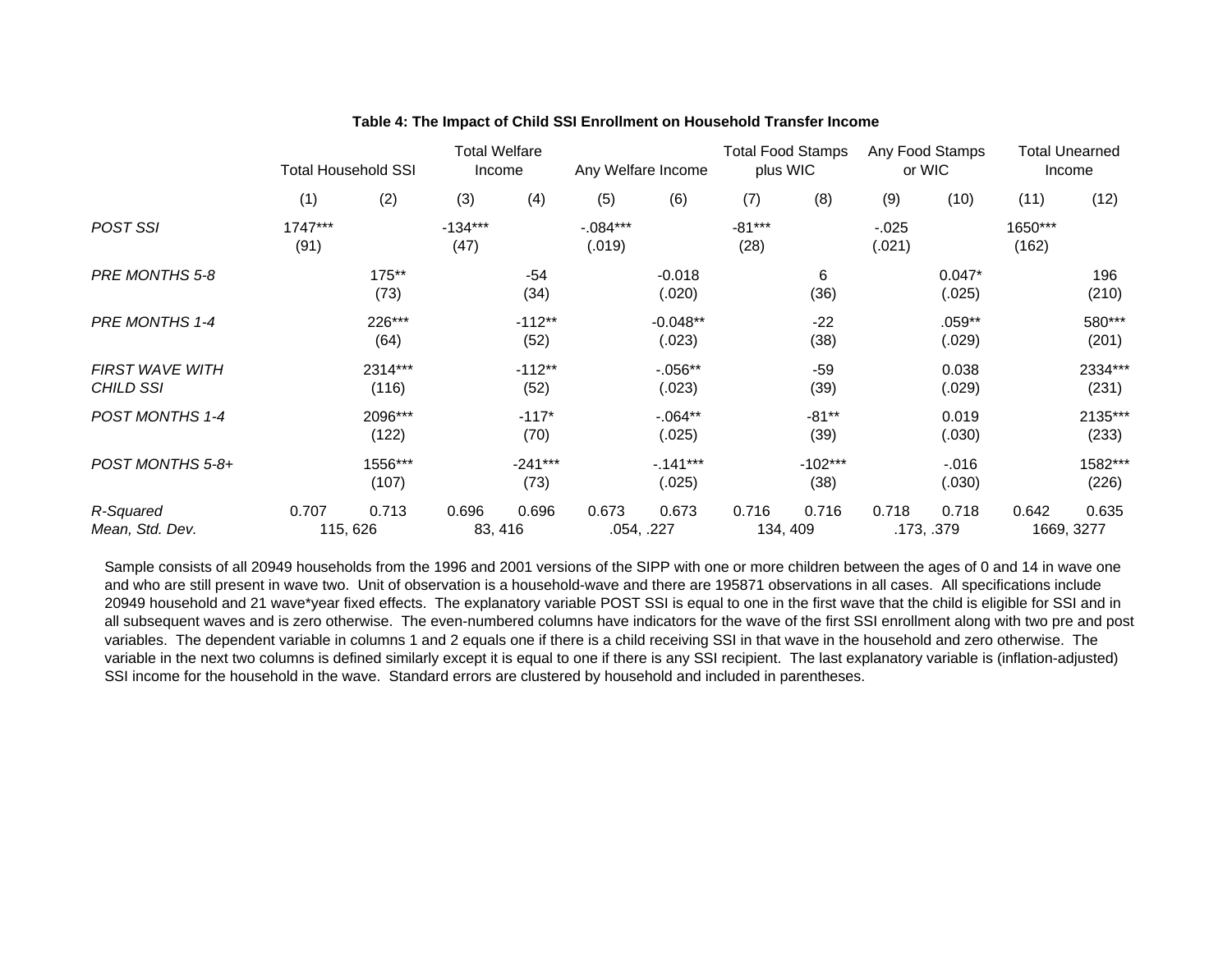|                                             | Any Earnings     |                                | Log(Earnings)      |                                 | <b>Household Earnings</b> |                                  | <b>Total Household</b><br>Income |                                 | Log(Total Household<br>Income) |                                 |
|---------------------------------------------|------------------|--------------------------------|--------------------|---------------------------------|---------------------------|----------------------------------|----------------------------------|---------------------------------|--------------------------------|---------------------------------|
|                                             | (1)              | (2)                            | (3)                | (4)                             | (5)                       | (6)                              | (7)                              | (8)                             | (9)                            | (10)                            |
| POST SSI                                    | 0.005<br>(.016)  |                                | $-0.023$<br>(.043) |                                 | $-385$<br>(322)           |                                  | 1265***<br>(350)                 |                                 | .198***<br>(.029)              |                                 |
| PRE MONTHS 5-8                              |                  | $-0.020$<br>(.020)             |                    | 0.044<br>(.052)                 |                           | $-487$<br>(479)                  |                                  | $-291$<br>(534)                 |                                | 0.026<br>(.038)                 |
| <b>PRE MONTHS 1-4</b>                       |                  | $-0.032$<br>(.022)             |                    | 0.001<br>(.055)                 |                           | $-686$<br>(418)                  |                                  | $-106$<br>(478)                 |                                | $-0.013$<br>(.044)              |
| <b>FIRST WAVE WITH</b><br>CHILD SSI         |                  | $-0.026$<br>(.023)             |                    | $-0.100$<br>(.062)              |                           | $-879*$<br>(451)                 |                                  | 1455**<br>(502)                 |                                | .222***<br>(.039)               |
| POST MONTHS 1-4                             |                  | $-0.002$<br>(.023)             |                    | $-0.084$<br>(.066)              |                           | $-419$<br>(529)                  |                                  | 1716**<br>(577)                 |                                | $0.219***$<br>(.040)            |
| POST MONTHS 5-8+                            |                  | $-0.004$<br>(.022)             |                    | 0.058<br>(.058)                 |                           | $-740$<br>(457)                  |                                  | 842*<br>(499)                   |                                | $0.181***$<br>(.038)            |
| R-Squared<br>Sample size<br>Mean, Std. Dev. | 0.612<br>195,871 | 0.612<br>195,871<br>.937, .244 | 0.736<br>182,289   | 0.736<br>182,289<br>9.596, .908 | 0.725<br>195,871          | 0.725<br>195,871<br>19307, 19259 | 0.721<br>195871                  | 0.699<br>195871<br>20977, 19426 | 0.696<br>194,979               | 0.696<br>194,979<br>9.633, .885 |

## **Table 5: The Impact of Child SSI Enrollment on Earnings and Household Income**

Sample consists of all 20949 households from the 1996 and 2001 versions of the SIPP with a child between the ages of 0 and 14 in the first wave of the survey and who are still present in wave two. Unit of observation is a household-wave and the number of observations is listed for each specification. This is sometimes less than 195871 if the dependent variable is a log measure because values less than or equal to zero will be missing. All specifications include 20949 household and 21 wave\*year fixed effects. The variable POST SSI is equal to one in the first wave that the child is eligible for SSI and in all subsequent waves and is zero otherwise. The even-numbered columns have indicators for the wave of the first SSI enrollment along with two pre and post variables. The dependent variables are total household earnings (specifications 1 and 2), an indicator for any household earnings (3 and 4), the log of household earnings (5 and 6), total household income (7 and 8), and the log of total household income (9 and 10). Standard errors are clustered by household and i l d di h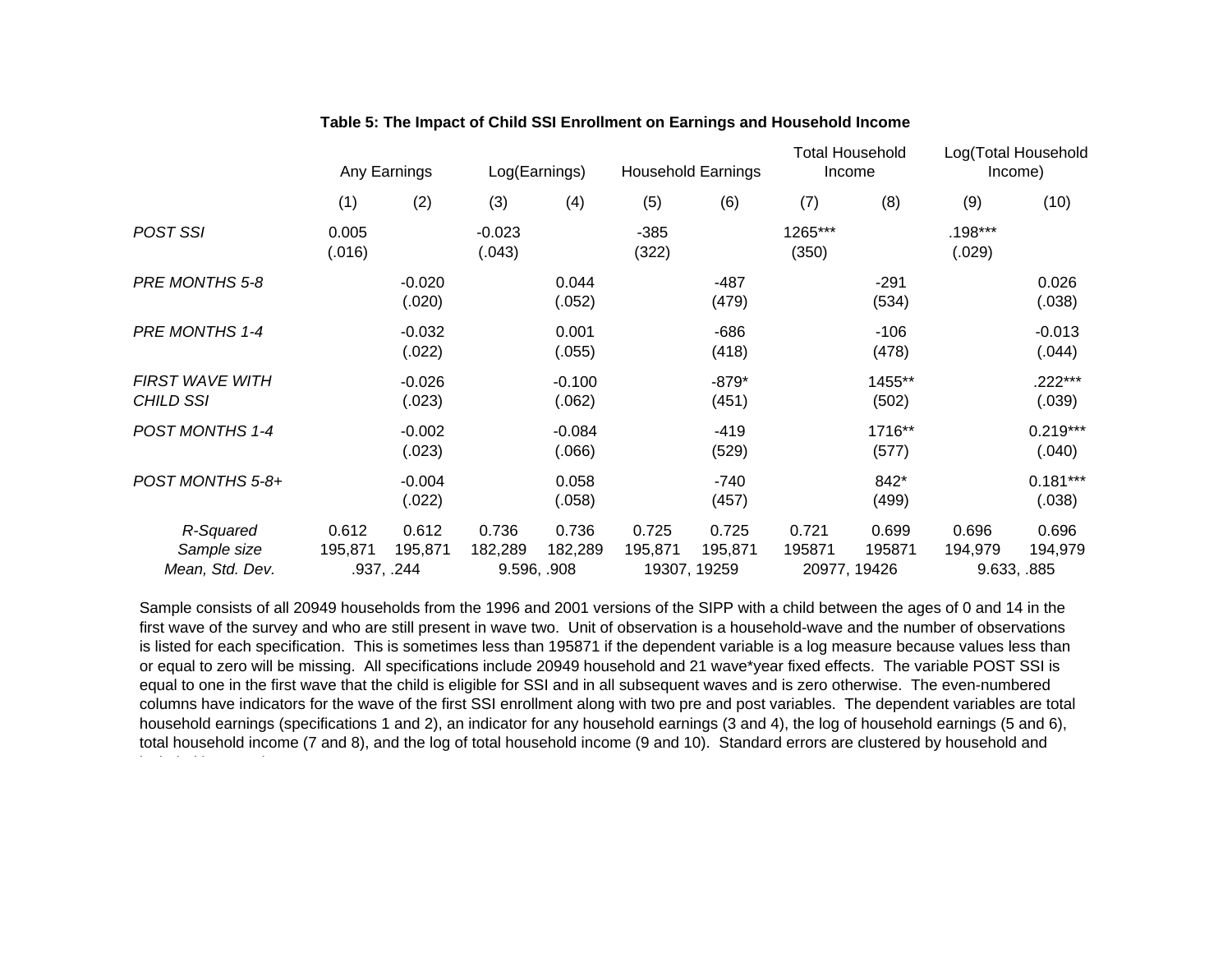|                                            | In Poverty            |                      | < 50% of Poverty     |                      | > 200% of Poverty    |                     | Number of Children in<br>Poverty |                      | Number of People in<br>Poverty |                       | Number of People ><br>200% of Poverty |                       |
|--------------------------------------------|-----------------------|----------------------|----------------------|----------------------|----------------------|---------------------|----------------------------------|----------------------|--------------------------------|-----------------------|---------------------------------------|-----------------------|
|                                            | (1)                   | (2)                  | (3)                  | (4)                  | (5)                  | (6)                 | (7)                              | (8)                  | (9)                            | (10)                  | (11)                                  | (12)                  |
| <b>POST SSI</b>                            | $-0.108***$<br>(.018) |                      | $-.076***$<br>(.017) |                      | $0.081***$<br>(.017) |                     | $-.216***$<br>(.056)             |                      | $-0.374***$<br>(.086)          |                       | .284***<br>(.074)                     |                       |
| PRE MONTHS 5-8                             |                       | $-0.016$<br>(.026)   |                      | $-0.013$<br>(.021)   |                      | 0.001<br>(.026)     |                                  | 0.004<br>(.075)      |                                | $-0.048$<br>(.123)    |                                       | 0.057<br>(.114)       |
| PRE MONTHS 1-4                             |                       | 0.006<br>(.026)      |                      | 0.002<br>(.023)      |                      | 0.002<br>(.025)     |                                  | 0.049<br>(.080)      |                                | 0.050<br>(.126)       |                                       | 0.052<br>(.122)       |
| <b>FIRST WAVE WITH</b><br><b>CHILD SSI</b> |                       | $-119***$<br>(.025)  |                      | $-102***$<br>(.021)  |                      | $.066***$<br>(.025) |                                  | $-.208***$<br>(.074) |                                | $-0.410***$<br>(.116) |                                       | $0.225**$<br>(.115)   |
| <b>POST MONTHS 1-4</b>                     |                       | $-.109***$<br>(.026) |                      | $-.076***$<br>(.021) |                      | .079***<br>(.025)   |                                  | $-186**$<br>(.086)   |                                | $-.370***$<br>(.130)  |                                       | $.301***$<br>(.114)   |
| POST MONTHS 5-8+                           |                       | $-.104***$<br>(.024) |                      | $-067***$<br>(.021)  |                      | .090***<br>(.024)   |                                  | $-197**$<br>(.080)   |                                | $-0.344***$<br>(.123) |                                       | .363***<br>(.109)     |
| R-Squared<br>Mean, Std. Dev.               | 0.592                 | 0.592<br>.142, .349  | 0.477                | 0.477<br>.056, .230  | 0.662<br>.628, .483  | 0.662               | 0.662                            | 0.662<br>.340, .975  | 0.607                          | 0.607<br>.633, 1.626  | 0.670                                 | 0.670<br>2.452, 2.122 |

#### **Table 6: The Impact of Child SSI Enrollment on Poverty**

Sample consists of all 20949 households from the 1996 and 2001 versions of the SIPP with a child between the ages of 0 and 14 in the first wave of the SIPP and who are still present in wave two. Unit of observation is a household-wave and there are 195871 observations in all cases. All specifications include 20949 household and 21 wave\*year fixed effects. The explanatory variable in the odd-numbered columns is equal to one in the first wave that the child is eligible for SSI and in all subsequent waves and is zero otherwise. The even-numbered columns have indicators for the wave of the first SSI enrollment along with two pre and post variables. The dependent variables are an indicator for whether the household is below the poverty line in the wave (specifications 1 and 2), an indicator for being less than 50 percent of the poverty line (3 and 4), the number of children in poverty (5 and 6), the number of children less than 50 percent of poverty (7 and 8), and the number of people less than 50 percent of poverty in the household (9 and 10). Standard errors are clustered by household and included in parentheses.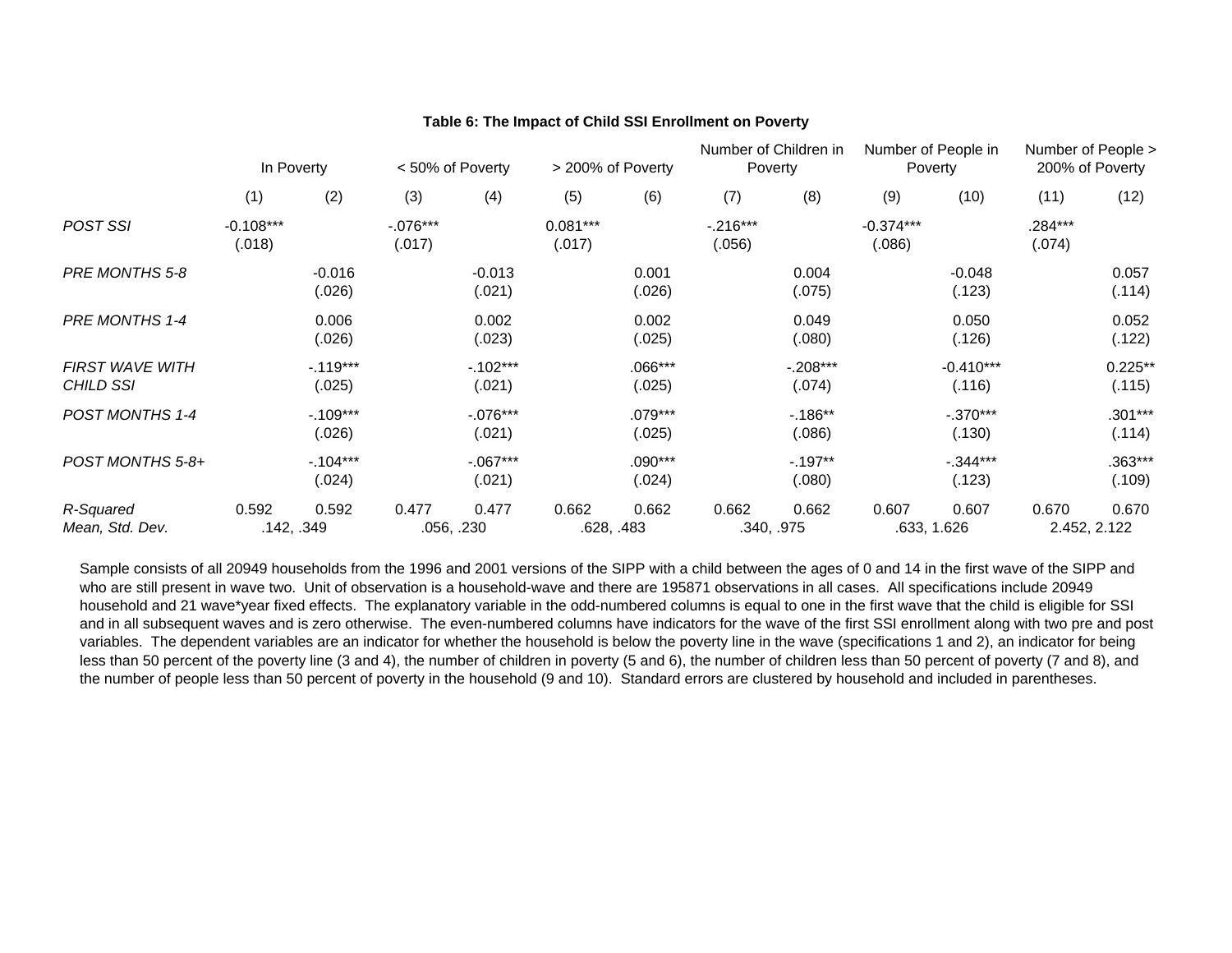|                              | Number of Children on Medicaid |                       |                     |                 | Number of Children with Health Ins |                    | Number of Children with Priv HI |                       |                    |  |
|------------------------------|--------------------------------|-----------------------|---------------------|-----------------|------------------------------------|--------------------|---------------------------------|-----------------------|--------------------|--|
|                              | (1)                            | (2)                   | (3)                 | (4)             | (5)                                | (6)                | (7)                             | (8)                   | (9)                |  |
| POST SSI                     | $0.099*$<br>(.058)             |                       |                     | 0.040<br>(.047) |                                    |                    | $-0.026$<br>(.049)              |                       |                    |  |
| POST SSI * 1996 SAMPLE       |                                | 0.036<br>(.081)       |                     |                 | 0.045<br>(.068)                    |                    |                                 | 0.058<br>(.060)       |                    |  |
| POST SSI * 2001 SAMPLE       |                                | $.189**$<br>(.082)    |                     |                 | 0.033<br>(.061)                    |                    |                                 | $-145*$<br>(.083)     |                    |  |
| PRE MONTHS 5-8               |                                |                       | $-0.018$<br>(.067)  |                 |                                    | $-0.029$<br>(.068) |                                 |                       | $-0.039$<br>(.061) |  |
| PRE MONTHS 1-4               |                                |                       | 0.049<br>(.078)     |                 |                                    | $-0.002$<br>(.066) |                                 |                       | $-0.057$<br>(.071) |  |
| FIRST WAVE WITH CHILD<br>SSI |                                |                       | $.284***$<br>(.076) |                 |                                    | 0.104<br>(.066)    |                                 |                       | $-0.069$<br>(.068) |  |
| POST MONTHS 1-4              |                                |                       | $.214**$<br>(.085)  |                 |                                    | 0.057<br>(.072)    |                                 |                       | $-0.081$<br>(.070) |  |
| POST MONTHS 5-8+             |                                |                       | $-0.015$<br>(.079)  |                 |                                    | $-0.012$<br>(.066) |                                 |                       | $-0.035$<br>(.068) |  |
| R-Squared<br>Mean, Std. Dev. | 0.739                          | 0.739<br>0.420, 1.000 | 0.740               | 0.783           | 0.783<br>1.706, 1.151              | 0.783              | 0.773                           | 0.773<br>1.359, 1.152 | 0.773              |  |

## **Table 7: The Impact of Child SSI Enrollment on Health Insurance Coverage**

Sample consists of all 20949 households from the 1996 and 2001 versions of the SIPP with a child between the ages of 0 and 14 in the first wave of the SIPP and who are still present in wave two. Unit of observation is a household-wave and there are 195871 observations in all cases. All specifications include 20949 household and 21 wave\*year fixed effects. The explanatory variable for the specification summarized in columns 1, 4, and 7 is equal to one in the first wave that the child is eligible for SSI and in all subsequent waves and is zero otherwise. In specifications 2, 5, and 8, this variable is interacted with two dummy variables reflecting each of the survey years. Specifications 3, 6, and 9 have indicators for the wave of the first SSI enrollment along with two pre and post variables. The dependent variables are the average number of children ages 0-17 on Medicaid in the wave (specifications 1 - 3), the average number of children with health insurance (4-6), and the average number of children reporting that they have private health insurance. Standard errors are clustered by household and included in parentheses.